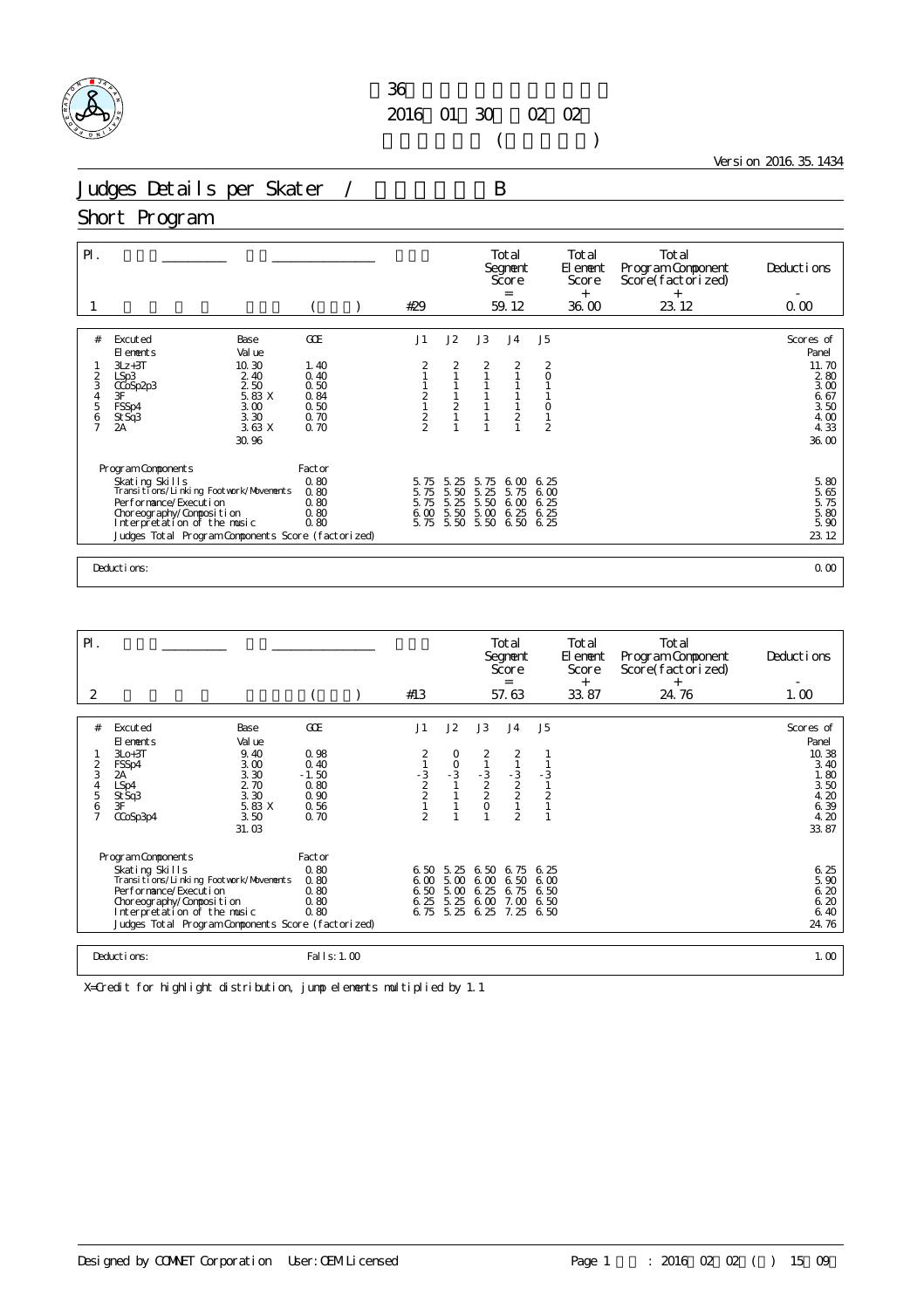

 $($ 

Version 2016.35.1434

Judges Details per Skater / B

### Short Program

| $\mathsf{P}$ .<br>3 |                                                          |                                                                             |                                               | #12                       |                      |                       | Total<br>Segnent<br>Score<br>$=$<br>52.92 |                 | Total<br>El ement<br>Score<br>$^{+}$<br>31.08 | Total<br>Program Component<br>Score(factorized)<br>$^{+}$<br>22.84 | Deductions<br>1.00                   |
|---------------------|----------------------------------------------------------|-----------------------------------------------------------------------------|-----------------------------------------------|---------------------------|----------------------|-----------------------|-------------------------------------------|-----------------|-----------------------------------------------|--------------------------------------------------------------------|--------------------------------------|
| #                   | Excuted<br>El ements                                     | Base<br>Val ue                                                              | GOE                                           | J1                        | J2                   | J3                    | J <sub>4</sub>                            | J <sub>5</sub>  |                                               |                                                                    | Scores of<br>Panel                   |
| 2<br>3<br>4<br>5    | $3Lz + 3L0$<br>St Sq3<br>FSSp3<br>3F<br>$\overline{2}$ A | 11.10<br>3.30<br>2.60<br>$\frac{5}{3}$ $\frac{83}{63}$ X<br>3. 63 X<br>2.70 | $-1.96$<br>0.60<br>0.30<br>$-1.12$<br>$-0.10$ | $-2$<br>$-2$<br>$-2$<br>O | $-3$<br>$-1$<br>$-1$ | $-3$<br>$\frac{2}{0}$ | $-3$<br>$-2$<br>$-2$<br>$-2$<br>$-2$      | $-3$<br>$\circ$ |                                               |                                                                    | 9.14<br>3.90<br>290<br>4.71<br>3.53  |
| $\frac{6}{7}$       | LSp4<br>CCoSp3p4                                         | 3.50<br>32.66                                                               | 0.40<br>0.30                                  |                           | $\circ$<br>$\Omega$  |                       |                                           | $\overline{0}$  |                                               |                                                                    | 3.10<br>3.80<br>31.08                |
|                     | Program Components                                       |                                                                             | Factor                                        |                           |                      |                       |                                           |                 |                                               |                                                                    |                                      |
|                     | Skating Skills<br>Transitions/Linking Footwork/Movements |                                                                             | 0.80<br>0.80                                  | 6.25<br>6.50              | 5.00<br>5.25         | 5.50<br>5.00          | 6.00<br>5.75                              | 6.00<br>5.75    |                                               |                                                                    | 5.75<br>5.65<br>5.66<br>5.60<br>5.90 |
|                     | Per for mance/Execution                                  |                                                                             | 0.80                                          | 6.50                      | 5.00                 | 5.25                  | 5.75                                      | 5.75            |                                               |                                                                    |                                      |
|                     | Choreography/Composition<br>Interpretation of the music  |                                                                             | 0.80<br>0.80                                  | 6.00<br>6.50 5.25         | 5.25                 | 5.00<br>5.25          | 6.00<br>6.25                              | 5.75<br>6.25    |                                               |                                                                    |                                      |
|                     | Judges Total Program Components Score (factorized)       |                                                                             |                                               |                           |                      |                       |                                           |                 |                                               |                                                                    | 22 84                                |
|                     |                                                          |                                                                             |                                               |                           |                      |                       |                                           |                 |                                               |                                                                    |                                      |
|                     | Deductions:                                              |                                                                             | Fal I s: 1.00                                 |                           |                      |                       |                                           |                 |                                               |                                                                    | 1.00                                 |

| $\mathsf{P}$ .                                  |                                                                                                                                                                                                                                |                                                               |                                                            |  |                              |                                                                      |                                                | Total<br>Segnent<br>Score<br>=               |                              | Total<br>El ement<br>Score<br>$^{+}$ | Total<br>Program Component<br>Score(factorized)<br>$^{+}$ | Deductions                                                    |
|-------------------------------------------------|--------------------------------------------------------------------------------------------------------------------------------------------------------------------------------------------------------------------------------|---------------------------------------------------------------|------------------------------------------------------------|--|------------------------------|----------------------------------------------------------------------|------------------------------------------------|----------------------------------------------|------------------------------|--------------------------------------|-----------------------------------------------------------|---------------------------------------------------------------|
| 4                                               |                                                                                                                                                                                                                                |                                                               |                                                            |  | #9                           |                                                                      |                                                | 49.95                                        |                              | 29.19                                | 20.76                                                     | 0.00                                                          |
|                                                 |                                                                                                                                                                                                                                |                                                               |                                                            |  |                              |                                                                      |                                                |                                              |                              |                                      |                                                           |                                                               |
| #                                               | Excuted<br>El ements                                                                                                                                                                                                           | Base<br>Val ue                                                | GOE                                                        |  | J1                           | J2                                                                   | J3                                             | J <sub>4</sub>                               | J5                           |                                      |                                                           | Scores of<br>Panel                                            |
| $\overline{2}$<br>3<br>5<br>6<br>$\overline{7}$ | $3Lz! +2T$<br>3F<br>FSSp4<br>CCoSp3p4<br>2A<br>St Sq2<br>LSp4                                                                                                                                                                  | 7.30<br>5.30<br>3.00<br>3.50<br>3.63X<br>260<br>2.70<br>28.03 | $-0.56$<br>$-0.28$<br>0.10<br>0.60<br>0.20<br>0.40<br>0.70 |  | $\circ$<br>0                 | - 1<br>$-1$<br>$\circ$<br>$\frac{2}{0}$<br>$\circ$<br>$\overline{2}$ | $-1$                                           | $-1$<br>$\circ$<br>$\circ$<br>$\overline{2}$ | - 1<br>$\circ$               |                                      |                                                           | 6.74<br>5.02<br>3.10<br>4.10<br>3.83<br>3.00<br>3.40<br>29.19 |
|                                                 | Program Components<br>Skating Skills<br>Transi ti ons/Li nki ng Footvork/Movements<br>Per for mance/Execution<br>Choreography/Composition<br>Interpretation of the music<br>Judges Total Program Components Score (factorized) |                                                               | Factor<br>0.80<br>0.80<br>0.80<br>0.80<br>0.80             |  | 5.00<br>4.75<br>5.25<br>5.00 | 4.75<br>4.75<br>4.75<br>5.00                                         | 5.25<br>4.75<br>5.00<br>4.75<br>5.50 5.00 5.00 | 5.75<br>5.25<br>5.75<br>6.00<br>6.25 5.50    | 5.00<br>5.00<br>5.25<br>5.50 |                                      |                                                           | 5.15<br>4.90<br>5.20<br>5.25<br>5.45<br>20.76                 |
| Deductions:                                     |                                                                                                                                                                                                                                |                                                               |                                                            |  |                              |                                                                      |                                                |                                              |                              |                                      |                                                           | 0.00                                                          |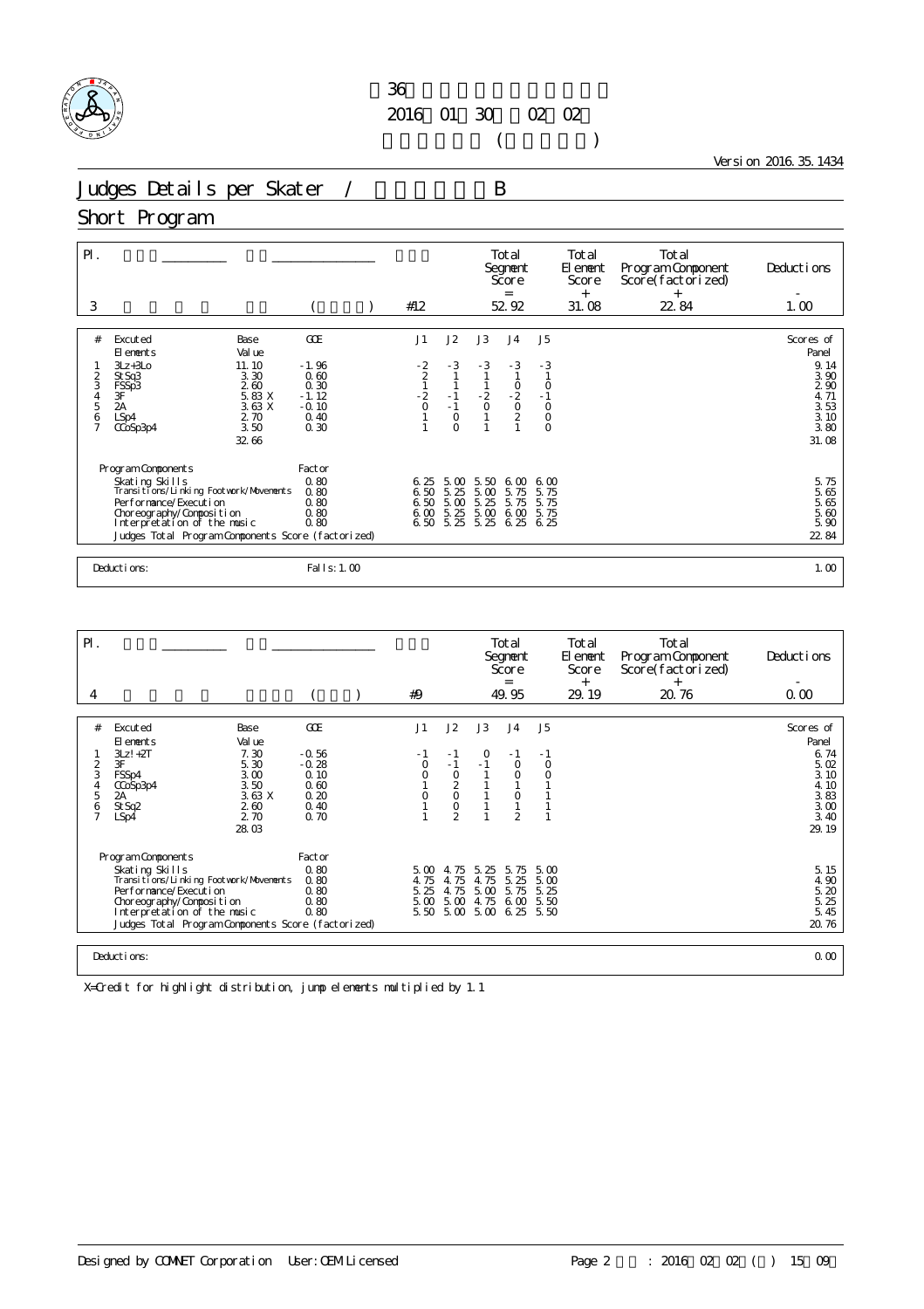

 $($ 

Version 2016.35.1434

Judges Details per Skater / B

## Short Program

| $\mathsf{P}$ .<br>5 |                                                                                    |                         | #28                  |                      |                      | Total<br>Segnent<br>Score<br>$=$<br>49.35 |                          | Total<br>El ement<br>Score<br>$^{+}$<br>28.11 | Total<br>Program Component<br>Score(factorized)<br>$^{+}$<br>21.24 | Deductions<br>0.00                            |
|---------------------|------------------------------------------------------------------------------------|-------------------------|----------------------|----------------------|----------------------|-------------------------------------------|--------------------------|-----------------------------------------------|--------------------------------------------------------------------|-----------------------------------------------|
|                     |                                                                                    |                         |                      |                      |                      |                                           |                          |                                               |                                                                    |                                               |
| #                   | Excuted<br>Base<br>Val ue<br>El ements                                             | COE                     | J1                   | J2                   | J3                   | J <sub>4</sub>                            | J5                       |                                               |                                                                    | Scores of<br>Panel                            |
| $\overline{2}$<br>3 | 7.30<br>$3Lz + 2T$<br>3Fe<br>3.70<br>2.60<br>FSSp3                                 | 0.28<br>$-1.40$<br>0.20 | $-2$                 | $\frac{0}{2}$        | $-2$<br>$\circ$      | $^{0}_{-2}$<br>$\mathsf O$                | $\frac{0}{2}$<br>$\circ$ |                                               |                                                                    | 7.58<br>2 3 0                                 |
| 4<br>5<br>6         | 2.70<br>LSp4<br>3.30<br>St Sq3<br>3.63X<br>2A                                      | 0.50<br>0.60<br>0.60    | $\overline{a}$       | $\frac{2}{1}$        | $\overline{0}$       | $\frac{2}{1}$                             |                          |                                               |                                                                    | $\frac{2}{3}$ $\frac{80}{20}$<br>3.90<br>4.23 |
| $\overline{7}$      | 3.50<br>CCoSp3p4<br>26.73                                                          | 0.60                    |                      | $\overline{2}$       |                      |                                           |                          |                                               |                                                                    | 4.10<br>28.11                                 |
|                     |                                                                                    | Factor                  |                      |                      |                      |                                           |                          |                                               |                                                                    |                                               |
|                     | Program Components<br>Skating Skills<br>Transi ti ons/Li nki ng Footvork/Movements | 0.80<br>0.80            | 5.50<br>5.25         | 5.25<br>5.50         | -25<br>5.<br>4.75    | 5.<br>75<br>5.25                          | 5.50<br>5.25             |                                               |                                                                    | $\frac{5}{5}$ . 45<br>5. 20                   |
|                     | Performance/Execution<br>Choreography/Composition<br>Interpretation of the music   | 0.80<br>0.80<br>0.80    | 5.00<br>5.25<br>5.25 | 5.25<br>5.25<br>5.25 | 5.00<br>4.50<br>5.00 | 5.50<br>5.50<br>5.75 5.75                 | 5.50<br>5.75             |                                               |                                                                    | 5. 25<br>5. 25<br>5.40                        |
|                     | Judges Total Program Components Score (factorized)                                 |                         |                      |                      |                      |                                           |                          |                                               |                                                                    | 21.24                                         |
|                     |                                                                                    |                         |                      |                      |                      |                                           |                          |                                               |                                                                    |                                               |
|                     | Deductions:                                                                        |                         |                      |                      |                      |                                           |                          |                                               |                                                                    | 0.00                                          |

| $\mathsf{P}$ .<br>6                          |                                                                                                                                                                                                                              |                                                                | #37                          |                                                                     |                                      | Total<br>Segnent<br>Score<br>$=$<br>46.85       |                                                      | Total<br>El enent<br>Score<br>$^{+}$<br>28.45 | Total<br>Program Component<br>Score(factorized)<br>$^{+}$<br>19.40 | Deductions<br>1.00                                                                  |
|----------------------------------------------|------------------------------------------------------------------------------------------------------------------------------------------------------------------------------------------------------------------------------|----------------------------------------------------------------|------------------------------|---------------------------------------------------------------------|--------------------------------------|-------------------------------------------------|------------------------------------------------------|-----------------------------------------------|--------------------------------------------------------------------|-------------------------------------------------------------------------------------|
|                                              |                                                                                                                                                                                                                              |                                                                |                              |                                                                     |                                      |                                                 |                                                      |                                               |                                                                    |                                                                                     |
| #<br>2<br>3<br>4<br>5<br>6<br>$\overline{7}$ | Base<br>Excuted<br>Val ue<br>El ements<br>8.60<br>$3T+3T$<br>2.70<br>LSp4<br>1.90<br>3F <<br>3.00<br>FSSp4<br>3.63 X<br>2A<br>St Sq3<br>3.30<br>3.50<br>$C\text{CoSp3p4}$<br>26.63                                           | GOE<br>0.42<br>0.70<br>$-0.90$<br>0.30<br>0.40<br>0.40<br>0.50 | J1<br>- 3                    | J2<br>$\begin{array}{c} 0 \\ 2 \\ -3 \end{array}$<br>$\mathfrak{D}$ | J3<br>$-3$                           | J <sub>4</sub><br>$\frac{2}{3}$<br>$\circ$<br>0 | J5<br>0<br>$-3$<br>$\circ$<br>$\mathsf O$<br>$\circ$ |                                               |                                                                    | Scores of<br>Panel<br>9.02<br>3.40<br>1.00<br>3.30<br>4.03<br>3.70<br>4.00<br>28.45 |
|                                              | Program Components<br>Skating Skills<br>Transi ti ons/Li nki ng Footvork/Movements<br>Performance/Execution<br>Choreography/Composition<br>Interpretation of the music<br>Judges Total Program Components Score (factorized) | Factor<br>0.80<br>0.80<br>0.80<br>0.80<br>0.80                 | 4.75<br>4.50<br>5.00<br>4.75 | 5.00 4.75<br>4.50<br>4.50<br>4.75<br>4.75                           | 4.50<br>4.50<br>4.75<br>5.00<br>4.75 | 5.25<br>4.75<br>5.00<br>5.00<br>5.25            | 5.25<br>5.00<br>5.00<br>5.00<br>5.00                 |                                               |                                                                    | 4.95<br>4.70<br>4.75<br>4.95<br>4.90<br>19.40                                       |
|                                              | Deductions:                                                                                                                                                                                                                  | Fal I s: 1.00                                                  |                              |                                                                     |                                      |                                                 |                                                      |                                               |                                                                    | 1.00                                                                                |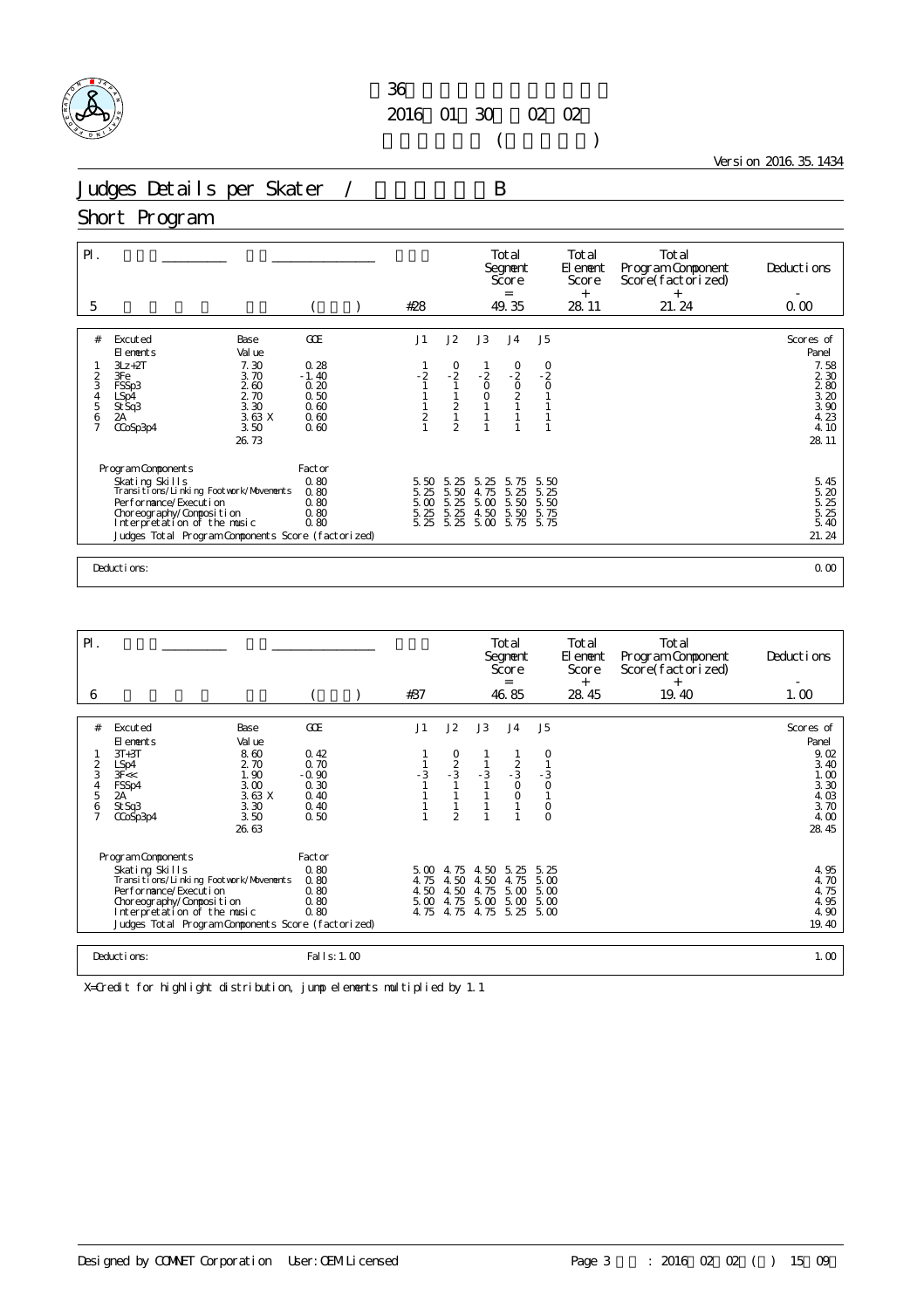

 $($ 

Version 2016.35.1434

Judges Details per Skater / B

Short Program

| $\mathsf{P}$ .      |                                                              |                |                 | #32          |                        |                    | Total<br>Segnent<br>Score<br>$=$<br>45.61 |                    | Total<br>El ement<br>Score<br>$^{+}$<br>26.69 | Total<br>Program Component<br>Score(factorized)<br>$^{+}$<br>19.92 | Deductions<br>1.00               |
|---------------------|--------------------------------------------------------------|----------------|-----------------|--------------|------------------------|--------------------|-------------------------------------------|--------------------|-----------------------------------------------|--------------------------------------------------------------------|----------------------------------|
|                     |                                                              |                |                 |              |                        |                    |                                           |                    |                                               |                                                                    |                                  |
| #                   | Excuted<br>El ements                                         | Base<br>Val ue | GOE             | J1           | J2                     | J3                 | J <sub>4</sub>                            | J <sub>5</sub>     |                                               |                                                                    | Scores of<br>Panel               |
|                     | $3L0+3T0$                                                    | 8.10           | $-2.10$         | - 3          | $-3$                   | $-3$               | $-3$                                      | $-3$               |                                               |                                                                    | 6.00                             |
| $\overline{c}$<br>3 | 3F<br>LSp2                                                   | 5.30<br>1.90   | $-0.14$<br>0.10 | $-1$         | $\mathsf O$<br>$\circ$ | $\circ$<br>$\circ$ | $\circ$<br>$\circ$                        | $\circ$<br>$\circ$ |                                               |                                                                    | 5.16<br>2 <sub>0</sub>           |
| $\frac{4}{5}$       | FSSp4                                                        | 3.00           | 0.20            | O            |                        |                    | $\circ$                                   | $\circ$            |                                               |                                                                    | 3.20                             |
| 6                   | St Sq <sub>2</sub><br>2A                                     | 260<br>3.63X   | 0.20<br>0.30    | O            | $\circ$                |                    | $\circ$                                   | $\mathsf O$        |                                               |                                                                    | $\frac{2}{3}$ 80<br>3.83<br>3.60 |
| $\overline{7}$      | CCoSp3p4                                                     | 3.50           | 0.10            | $\Omega$     |                        | $\Omega$           | $\Omega$                                  | $\overline{0}$     |                                               |                                                                    |                                  |
|                     |                                                              | 28.03          |                 |              |                        |                    |                                           |                    |                                               |                                                                    | 26.69                            |
|                     |                                                              |                |                 |              |                        |                    |                                           |                    |                                               |                                                                    |                                  |
|                     | Program Components                                           |                | Factor          |              |                        |                    |                                           |                    |                                               |                                                                    |                                  |
|                     | Skating Skills<br>Transi ti ons/Li nki ng Footvork/Movements |                | 0.80<br>0.80    | 5.25<br>4.75 | 5.00<br>4.75           | 5.25<br>4.75       | 5.25<br>4.75                              | 5.25<br>4.75       |                                               |                                                                    | 5.20<br>4.75                     |
|                     | Per for mance/Execution                                      |                | 0.80            | 5.00         | 4.75                   | 4.75               | 5.25                                      | 5.25               |                                               |                                                                    | 5.00                             |
|                     | Choreography/Composition                                     |                | 0.80            | 4.75         | 5.00                   | 5.00               | 5.00                                      | 5.00               |                                               |                                                                    | 4.95                             |
|                     | Interpretation of the music                                  |                | 0.80            | 5.00         | 5.00                   | 4.75               | 5.25                                      | 5.00               |                                               |                                                                    | 5.00                             |
|                     | Judges Total Program Components Score (factorized)           |                |                 |              |                        |                    |                                           |                    |                                               |                                                                    | 19.92                            |
|                     |                                                              |                |                 |              |                        |                    |                                           |                    |                                               |                                                                    |                                  |
|                     | Deductions:                                                  |                | Fal I s: 1.00   |              |                        |                    |                                           |                    |                                               |                                                                    | 1.00                             |

| $\mathsf{P}$ .                                 |                                                                                                                                                                                                                                |                                                                                   |                                                                |                                      |                                          |                                          | Total<br>Segnent<br>Score<br>$=$                      |                                                                       | Total<br>El ement<br>Score<br>$^{+}$ | Total<br>Program Component<br>Score(factorized)<br>$^{+}$ | Deductions                                                                          |
|------------------------------------------------|--------------------------------------------------------------------------------------------------------------------------------------------------------------------------------------------------------------------------------|-----------------------------------------------------------------------------------|----------------------------------------------------------------|--------------------------------------|------------------------------------------|------------------------------------------|-------------------------------------------------------|-----------------------------------------------------------------------|--------------------------------------|-----------------------------------------------------------|-------------------------------------------------------------------------------------|
| 8                                              |                                                                                                                                                                                                                                |                                                                                   |                                                                | #11                                  |                                          |                                          | 44.89                                                 |                                                                       | 27.57                                | 18.32                                                     | 1.00                                                                                |
| #<br>$\frac{2}{3}$<br>5<br>6<br>$\overline{7}$ | Excuted<br>El ements<br>$3Lz + 2T$<br>FSSp4<br>3F<br>CCoSp3p4<br>St Sq3<br>2A<br>LSp3                                                                                                                                          | Base<br>Val ue<br>7.30<br>3.00<br>5.30<br>3.50<br>3.30<br>3.63 X<br>2.40<br>28.43 | GOE<br>0.14<br>0.20<br>$-2.10$<br>0.30<br>0.10<br>0.20<br>0.30 | J1<br>$\frac{0}{3}$<br>O<br>$\Omega$ | J2<br>0<br>$-3$<br>$\circ$<br>$\circ$    | J3<br>$-3$<br>$\Omega$                   | J <sub>4</sub><br>$\frac{0}{3}$<br>$\circ$<br>$\circ$ | J <sub>5</sub><br>0<br>$\frac{0}{3}$<br>$\circ$<br>$\circ$<br>$\circ$ |                                      |                                                           | Scores of<br>Panel<br>7.44<br>3.20<br>3.20<br>3.80<br>3.40<br>3.83<br>2 70<br>27.57 |
|                                                | Program Components<br>Skating Skills<br>Transi ti ons/Li nki ng Footvork/Movements<br>Per for mance/Execution<br>Choreography/Composition<br>Interpretation of the music<br>Judges Total Program Components Score (factorized) |                                                                                   | Factor<br>0.80<br>0.80<br>0.80<br>0.80<br>0.80                 | 4.25<br>4.25<br>4.25<br>4.00<br>4.25 | 4.75<br>25<br>4.<br>4.50<br>4.50<br>4.25 | 4.75<br>25<br>4.<br>4.50<br>4.00<br>4.25 | 5.25<br>5.00<br>4.75<br>5.00<br>5.25                  | $5 \omega$<br>4.75<br>5.00<br>4.75<br>4.75                            |                                      |                                                           | 4.80<br>4.50<br>4.60<br>4.45<br>4.55<br>18.32                                       |
|                                                | Deductions:                                                                                                                                                                                                                    |                                                                                   | Fal I s: 1.00                                                  |                                      |                                          |                                          |                                                       |                                                                       |                                      |                                                           | 1.00                                                                                |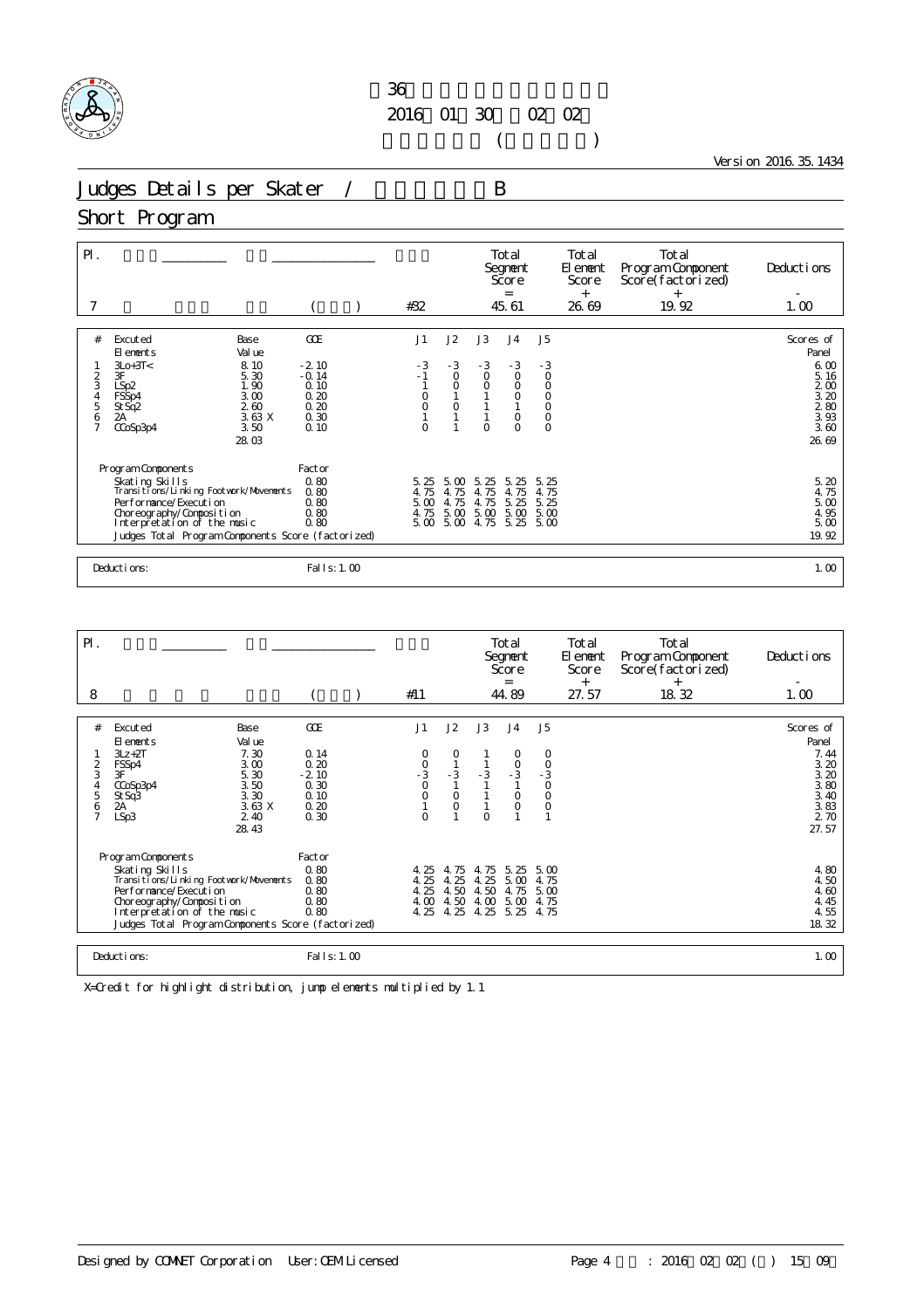

 $($ 

Version 2016.35.1434

Judges Details per Skater / B

#### Short Program

| $\mathsf{P}$ .     |                                                              |                 |                             |                                                      |                  | Total<br>Segnent<br>Score<br>$=$ |                                | Total<br>El ement<br>Score<br>$+$ | Total<br>Program Component<br>Score(factorized)<br>$+$ | Deductions                            |
|--------------------|--------------------------------------------------------------|-----------------|-----------------------------|------------------------------------------------------|------------------|----------------------------------|--------------------------------|-----------------------------------|--------------------------------------------------------|---------------------------------------|
| 9                  |                                                              |                 | #5                          |                                                      |                  | 44.33                            |                                | 26.49                             | 17.84                                                  | 0.00                                  |
| #                  | Excuted<br>Base<br>Val ue<br>El ements<br>$3T+3T$<br>8.60    | GOE<br>0.56     | J1                          | J2                                                   | J3               | J <sub>4</sub>                   | J <sub>5</sub><br>0            |                                   |                                                        | Scores of<br>Panel<br>9.16            |
| $\overline{c}$     | 2F<br>1.90                                                   | 0.24            |                             |                                                      |                  |                                  |                                |                                   |                                                        | 2 14                                  |
| 3<br>$\frac{4}{5}$ | 3.00<br>FSSp4<br>3.50<br>CCoSp3p4                            | 0.10<br>0.20    | 0                           | $\circ$                                              | $\circ$          | O                                |                                |                                   |                                                        | 3.10<br>$\frac{3}{3}$ $\frac{70}{36}$ |
| $\frac{6}{7}$      | 3.30<br>St Sq3<br>2A<br>3.63 X                               | 0.06<br>$-1.00$ | $-0$<br>$-1$<br>$-2$<br>$0$ | $\mathbf{1}$<br>$\mathbin{\mathsf{I}} 2$<br>$\Omega$ | $-2$<br>$\Omega$ | $\frac{0}{2}$                    | $\frac{0}{0}$<br>$\frac{2}{0}$ |                                   |                                                        | $\frac{2}{2}$ $\frac{63}{40}$         |
|                    | LSp3<br>2.40<br>26, 33                                       | 0.00            |                             |                                                      |                  | $\circ$                          |                                |                                   |                                                        | 26.49                                 |
|                    | Program Components                                           | Factor          |                             |                                                      |                  |                                  |                                |                                   |                                                        |                                       |
|                    | Skating Skills<br>Transi ti ons/Li nki ng Footvork/Movements | 0.80<br>0.80    | 4.00<br>3.75                | 4.75<br>4.50                                         | 4.75<br>4.50     | 5.00<br>4.50                     | 5.00<br>4.75                   |                                   |                                                        | 4.70<br>4.40                          |
|                    | Performance/Execution<br>Choreography/Composition            | 0.80<br>0.80    | 3.50<br>4.00                | 4.25<br>4.50                                         | 4.50<br>4.25     | 4.75<br>4.50                     | 5.00<br>4.75                   |                                   |                                                        | 4.40<br>4.40                          |
|                    | Interpretation of the music                                  | 0.80            | 3.50                        | 4.50                                                 | 4.50             | 4.75                             | 4.75                           |                                   |                                                        | 4.40                                  |
|                    | Judges Total Program Components Score (factorized)           |                 |                             |                                                      |                  |                                  |                                |                                   |                                                        | 17.84                                 |
|                    | Deductions:                                                  |                 |                             |                                                      |                  |                                  |                                |                                   |                                                        | 0.00                                  |

| $\mathsf{P}$ .                               |                                                                                                                                                                                                                              |                 |                                                                |  |                                      |                                    |                                           | Total<br>Segnent<br>Score<br>$=$           |                                       | Total<br>El enent<br>Score<br>$^{+}$ | Total<br>Program Component<br>Score(factorized)<br>$^{+}$ | Deductions                                                                                        |
|----------------------------------------------|------------------------------------------------------------------------------------------------------------------------------------------------------------------------------------------------------------------------------|-----------------|----------------------------------------------------------------|--|--------------------------------------|------------------------------------|-------------------------------------------|--------------------------------------------|---------------------------------------|--------------------------------------|-----------------------------------------------------------|---------------------------------------------------------------------------------------------------|
| 10                                           |                                                                                                                                                                                                                              |                 |                                                                |  | #44                                  |                                    |                                           | 44.26                                      |                                       | 24.98                                | 19.28                                                     | 0.00                                                                                              |
| #<br>2<br>3<br>4<br>5<br>6<br>$\overline{7}$ | Excuted<br>Base<br>Val ue<br>El ements<br>5.60<br>$3T+2T$<br>3.00<br>FSSp4<br>2.70<br>LSp4<br>2A<br>St Sq3<br>3.30<br>2F<br>2 50<br>CCoSp2p3<br>22.82                                                                        | 3.63 X<br>209 X | GOE<br>0.28<br>0.30<br>0.54<br>0.40<br>0.60<br>0.06<br>$-0.02$ |  | J1<br>0<br>0<br>0<br>$\Omega$        | J2<br>0<br>$-1$<br>$\circ$<br>$-1$ | J3<br>$\overline{2}$<br>$\circ$           | J <sub>4</sub><br>$202$<br>$21$<br>$\circ$ | J5<br>0<br>$\circ$<br>$\circ$<br>$-1$ |                                      |                                                           | Scores of<br>Panel<br>$\frac{5}{3}$ 88<br>3.30<br>3.24<br>4.03<br>3.90<br>2 1 5<br>2 4 8<br>24.98 |
|                                              | Program Components<br>Skating Skills<br>Transi ti ons/Li nki ng Footvork/Movements<br>Performance/Execution<br>Choreography/Composition<br>Interpretation of the music<br>Judges Total Program Components Score (factorized) |                 | Factor<br>0.80<br>0.80<br>0.80<br>0.80<br>0.80                 |  | 4.50<br>4.25<br>4.50<br>4.25<br>4.50 | 4.25<br>4.25<br>4.25<br>4.25       | 4.75<br>4.50<br>5.00<br>4.75<br>4.50 5.00 | 5.50<br>5.25<br>5.50<br>5.75<br>6,00,5.25  | 5.00<br>4.75<br>5.00<br>5.00          |                                      |                                                           | 4.80<br>4.60<br>4.85<br>4.80<br>5.05<br>19.28                                                     |
|                                              | 0.00<br>Deductions:                                                                                                                                                                                                          |                 |                                                                |  |                                      |                                    |                                           |                                            |                                       |                                      |                                                           |                                                                                                   |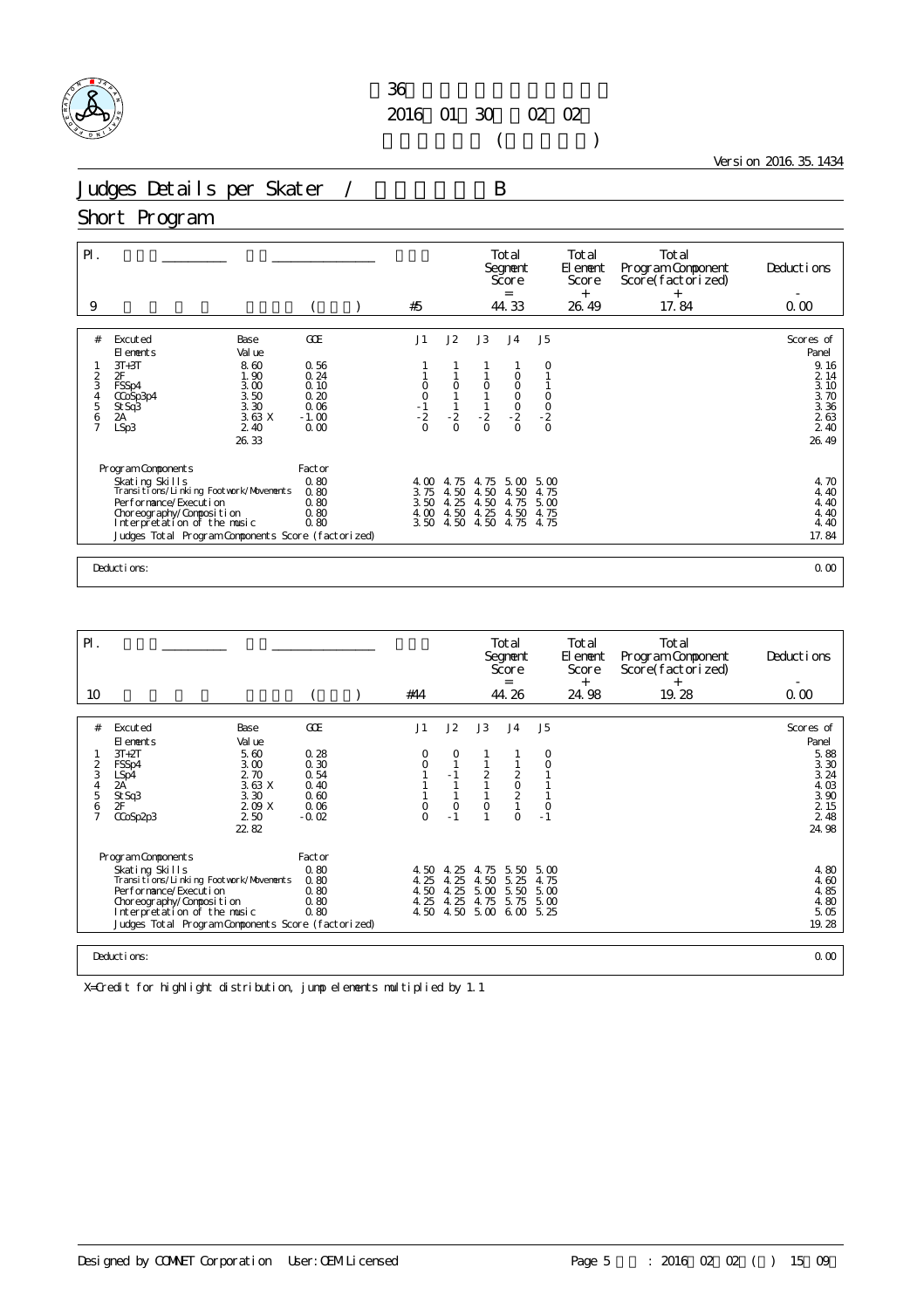

 $($ 

Version 2016.35.1434

Judges Details per Skater / B

## Short Program

| GOE<br>J1<br>J2<br>J3<br>J <sub>5</sub><br>Excuted<br>J <sub>4</sub><br>#<br>Base<br>Val ue<br>El ements<br>5.70<br>$3S+2T$<br>0.14<br>0<br>O<br>O<br>0<br>2F<br>1.90<br>0.06<br>O<br>$\circ$<br>$\circ$<br>2<br>$\circ$<br>3<br>3.50<br>0.50<br>CCoSp3p4<br>2.70<br>0.30<br>$_{\rm O}^{\rm O}$<br>$\frac{0}{1}$<br>$\frac{4}{5}$<br>LSp4<br>2A<br>3.63X<br>0.30<br>$\circ$<br>0.30<br>3.00<br>$\circ$<br>6<br>FSSp4<br>0<br>1.80<br>7<br>0.50<br>St Sq1<br>22.23<br>Program Components<br>Factor<br>0.80<br>Skating Skills<br>4.50<br>4.75<br>5.00<br>5.50<br>4.50<br>Transitions/Linking Footwork/Movements<br>0.80<br>5.25<br>4.75<br>4.50<br>4.50<br>4.75<br>Performance/Execution<br>0.80<br>4.75<br>5.25<br>5.50<br>4.50<br>4.50<br>Choreography/Composition<br>0.80<br>4.75<br>4.75<br>5.50<br>5.75<br>4.50<br>Interpretation of the music<br>5.00 5.75 5.75<br>0.80<br>4.75<br>5.00<br>Judges Total Program Components Score (factorized) | $P$ .<br>11 |  | #25 |  | Total<br>Segnent<br>Score<br>$=$<br>44.17 | Total<br>El ement<br>Score<br>$^{+}$<br>24.33 | Total<br>Program Component<br>Score(factorized)<br>$^{+}$<br>19.84 | Deductions<br>0.00                                                                     |
|---------------------------------------------------------------------------------------------------------------------------------------------------------------------------------------------------------------------------------------------------------------------------------------------------------------------------------------------------------------------------------------------------------------------------------------------------------------------------------------------------------------------------------------------------------------------------------------------------------------------------------------------------------------------------------------------------------------------------------------------------------------------------------------------------------------------------------------------------------------------------------------------------------------------------------------------------|-------------|--|-----|--|-------------------------------------------|-----------------------------------------------|--------------------------------------------------------------------|----------------------------------------------------------------------------------------|
|                                                                                                                                                                                                                                                                                                                                                                                                                                                                                                                                                                                                                                                                                                                                                                                                                                                                                                                                                   |             |  |     |  |                                           |                                               |                                                                    | Scores of<br>Panel<br>5.84<br>1.96<br>4.00<br>$300$<br>$393$<br>$30$<br>$230$<br>24.33 |
| Deductions:                                                                                                                                                                                                                                                                                                                                                                                                                                                                                                                                                                                                                                                                                                                                                                                                                                                                                                                                       |             |  |     |  |                                           |                                               |                                                                    | $4.85$<br>$4.75$<br>4.90<br>5.05<br>5.25<br>19.84<br>0.00                              |

| $\mathsf{P}$ .                          |                                                                                                                                                                                                                              |                                                                      |                                      |                                      |                                                                    | Total<br>Segnent<br>Score<br>$=$                     |                                                                   | Total<br>El ement<br>Score<br>$^{+}$ | Total<br>Program Component<br>Score(factorized)<br>$^{+}$ | Deductions                                                                          |
|-----------------------------------------|------------------------------------------------------------------------------------------------------------------------------------------------------------------------------------------------------------------------------|----------------------------------------------------------------------|--------------------------------------|--------------------------------------|--------------------------------------------------------------------|------------------------------------------------------|-------------------------------------------------------------------|--------------------------------------|-----------------------------------------------------------|-------------------------------------------------------------------------------------|
| 12                                      |                                                                                                                                                                                                                              |                                                                      | #26                                  |                                      |                                                                    | 43.81                                                |                                                                   | 24.77                                | 19.04                                                     | 0.00                                                                                |
| #<br>$\overline{2}$<br>3<br>4<br>5<br>6 | Excuted<br>Base<br>Val ue<br>El ements<br>$3T+3T<$<br>7.30<br>2F<br>1.90<br>3.00<br>FSSp4<br>3.63 X<br>2A<br>St Sq3<br>3.30<br>3.50<br>$C\text{CoSp3p4}$<br>2.40<br>LSp3<br>25.03                                            | GOE<br>$-0.70$<br>$-0.06$<br>0.20<br>0.40<br>0.40<br>0.10<br>$-0.60$ | J1<br>$\frac{0}{2}$                  | J2<br>- 1<br>$-1$<br>$\circ$<br>$-3$ | J3<br>- 1<br>$\circ$<br>$\begin{smallmatrix}0\\2\end{smallmatrix}$ | J <sub>4</sub><br>$-1$<br>$\circ$<br>$\circ$<br>$-1$ | J <sub>5</sub><br>- 1<br>$\circ$<br>0<br>$\circ$<br>$\frac{0}{2}$ |                                      |                                                           | Scores of<br>Panel<br>6.60<br>1.84<br>3.20<br>4.03<br>3.70<br>3.60<br>1.80<br>24.77 |
|                                         | Program Components<br>Skating Skills<br>Transi ti ons/Li nki ng Footvork/Movements<br>Performance/Execution<br>Choreography/Composition<br>Interpretation of the music<br>Judges Total Program Components Score (factorized) | Factor<br>0.80<br>0.80<br>0.80<br>0.80<br>0.80                       | 4.75<br>4.50<br>4.75<br>4.50<br>4.50 | 4.50<br>4.00<br>4.50<br>4.50<br>4.50 | 5.00<br>4.75<br>4.75<br>4.50<br>4.75                               | 5.25<br>4.75<br>5.00<br>5.00<br>5.25                 | 5.25<br>4.75<br>5.00<br>5.00<br>5.00                              |                                      |                                                           | 4.95<br>4.55<br>4.80<br>4.70<br>4.80<br>19.04                                       |
|                                         | Deductions:                                                                                                                                                                                                                  |                                                                      |                                      |                                      |                                                                    |                                                      |                                                                   |                                      |                                                           | 0.00                                                                                |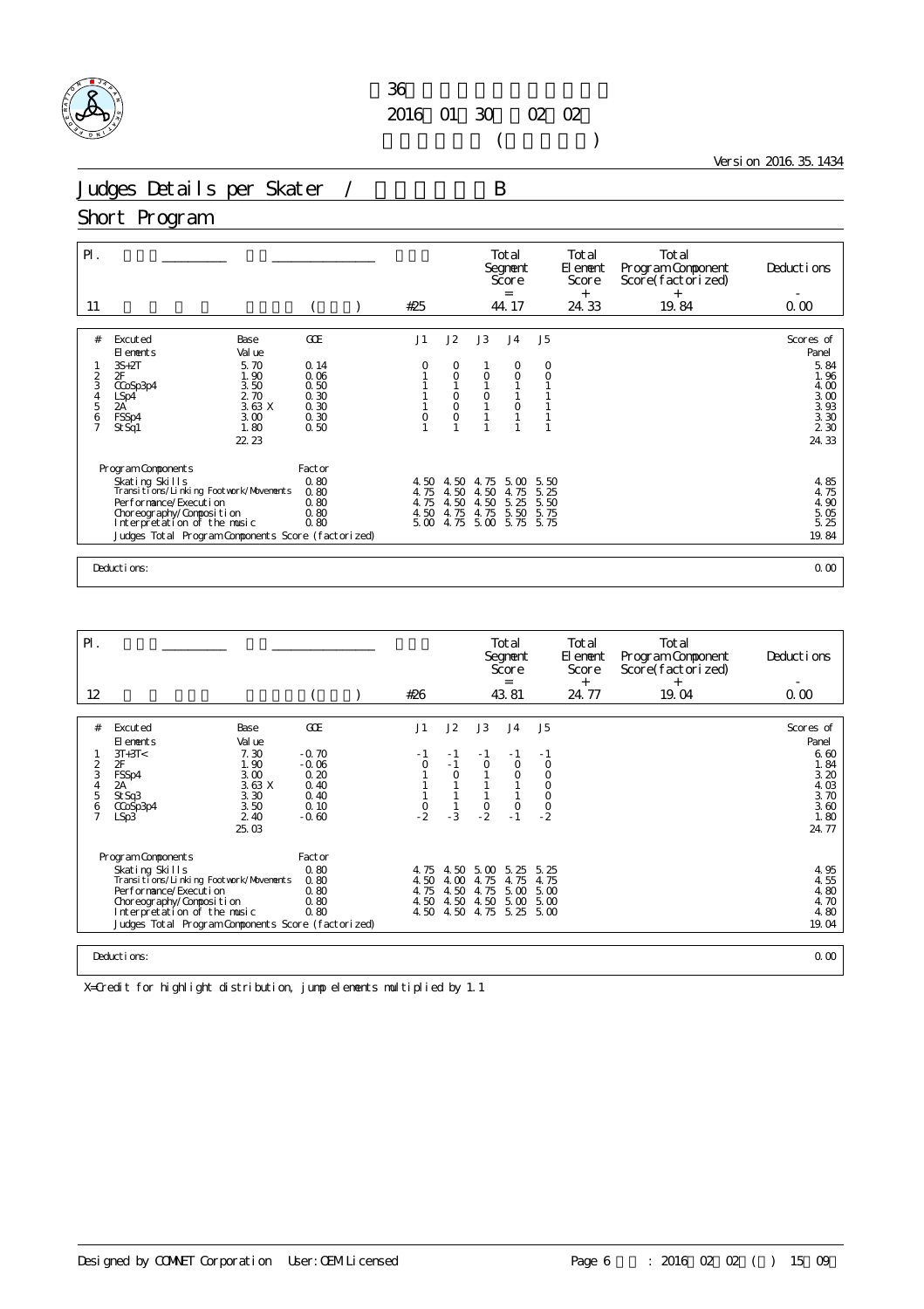

 $($ 

Version 2016.35.1434

Judges Details per Skater / B

## Short Program

| $\mathsf{P}$ .<br>13                                                         |                                                                                                                                                                                                                            |                                                                   | #19                                                  |                                                    |                                           | Total<br>Segnent<br>Score<br>$=$<br>43.62                      |                                                                                    | Total<br>El ement<br>Score<br>$^{+}$<br>24.82 | Total<br>Program Component<br>Score(factorized)<br>$+$<br>18.80 | Deductions<br>0.00                                                                                  |
|------------------------------------------------------------------------------|----------------------------------------------------------------------------------------------------------------------------------------------------------------------------------------------------------------------------|-------------------------------------------------------------------|------------------------------------------------------|----------------------------------------------------|-------------------------------------------|----------------------------------------------------------------|------------------------------------------------------------------------------------|-----------------------------------------------|-----------------------------------------------------------------|-----------------------------------------------------------------------------------------------------|
| #<br>$\frac{2}{3}$<br>$\begin{array}{c} 4 \\ 5 \end{array}$<br>$\frac{6}{7}$ | Excuted<br>Base<br>Val ue<br>El ements<br>5.60<br>$3T+2T$<br>3.50<br>CCoSp3p4<br>3.00<br>FSSp4<br>4. 07 X<br>3F <l<br><math>\overline{2}</math>A<br/>3.63 X<br/>St Sq3<br/>3.30<br/>2.70<br/>LSp4<br/>25.80</l<br>         | GOE<br>0.42<br>0.40<br>0.20<br>$-2.10$<br>$-0.70$<br>0.30<br>0.50 | J1<br>0<br>$\circ$<br>$\frac{1}{3}$<br>$\frac{3}{2}$ | J2<br>$\begin{array}{c} 0 \\ -3 \\ -1 \end{array}$ | J3<br>$\frac{1}{3}$<br>$\frac{3}{2}$<br>0 | J <sub>4</sub><br>$\begin{array}{c} 0 \\ -3 \\ -1 \end{array}$ | J5<br>O<br>$\begin{array}{c} 0 \\ -3 \\ -1 \end{array}$<br>$\circ$<br>$\mathbf{1}$ |                                               |                                                                 | Scores of<br>Panel<br>6.02<br>3.90<br>3.20<br>1.97<br>$\frac{2}{3}$ $\frac{6}{3}$<br>3. 20<br>24.82 |
|                                                                              | Program Components<br>Skating Skills<br>Transitions/Linking Footwork/Movements<br>Per for mance/Execution<br>Choreography/Composition<br>Interpretation of the music<br>Judges Total Program Components Score (factorized) | Factor<br>0.80<br>0.80<br>0.80<br>0.80<br>0.80                    | 4.75<br>4.25<br>4.50<br>4.50<br>4.25                 | 4.75<br>4.50<br>4.50<br>4.50<br>4.50               | 4.75<br>4.25<br>4.50<br>4.75<br>4.50      | 5.25<br>4.75<br>5.00<br>5.00<br>5.25                           | 5.00<br>4.75<br>4.75<br>5.00<br>5.00                                               |                                               |                                                                 | 4.90<br>4.50<br>4.65<br>4.75<br>4.70<br>18.80                                                       |
|                                                                              | Deductions:                                                                                                                                                                                                                |                                                                   |                                                      |                                                    |                                           |                                                                |                                                                                    |                                               |                                                                 | 0.00                                                                                                |

| $P$ .               |                                                              |                 |                                           |                    |              | Total<br>Segnent<br>Score<br>$=$ |              | Total<br>El ement<br>Score<br>$^{+}$ | Total<br>Program Component<br>Score(factorized)<br>$^{+}$ | Deductions         |
|---------------------|--------------------------------------------------------------|-----------------|-------------------------------------------|--------------------|--------------|----------------------------------|--------------|--------------------------------------|-----------------------------------------------------------|--------------------|
| 14                  |                                                              |                 | #27                                       |                    |              | 43.20                            |              | 24.64                                | 19.56                                                     | 1.00               |
|                     |                                                              |                 |                                           |                    |              |                                  |              |                                      |                                                           |                    |
| #                   | Excuted<br>Base<br>Val ue<br>El ements                       | GOE             | J1                                        | J2                 | J3           | J <sub>4</sub>                   | J5           |                                      |                                                           | Scores of<br>Panel |
| $\overline{c}$      | 5.70<br>$3S+2T$<br>St Sq2<br>260                             | $-0.28$<br>0.30 | - 1                                       | O                  | 0            | 0                                | $-1$<br>0    |                                      |                                                           | 5.42<br>290        |
| 3                   | 3.00<br>FSSp4                                                | 0.50            | $\begin{matrix} 0 \\ 2 \\ 0 \end{matrix}$ | $\circ$            |              |                                  |              |                                      |                                                           | 3.50               |
| 5                   | 209X<br>2F<br>2A<br>3.63 X                                   | 0.00<br>0.10    | $\circ$                                   | $\circ$<br>$\circ$ |              | $\circ$                          | 0<br>$\circ$ |                                      |                                                           | 209<br>3.73        |
| 6<br>$\overline{7}$ | 2.70<br>LSp4<br>3.50<br>CCoSp3p4                             | 0.40<br>0.40    |                                           | $\overline{O}$     |              |                                  | $\Omega$     |                                      |                                                           | 3.10<br>3.90       |
|                     | 23.22                                                        |                 |                                           |                    |              |                                  |              |                                      |                                                           | 24.64              |
|                     | Program Components                                           | Factor          |                                           |                    |              |                                  |              |                                      |                                                           |                    |
|                     | Skating Skills<br>Transi ti ons/Li nki ng Footvork/Movements | 0.80<br>0.80    | 4.50<br>4.50                              | 4.75<br>5.00       | 4.75<br>4.25 | 5.25<br>5.00                     | 5.25<br>5.00 |                                      |                                                           | 4.90<br>4.75       |
|                     | Performance/Execution                                        | 0.80            | 5.00                                      | 4.75               | 4.50         | 5.25                             | 5.00         |                                      |                                                           | 4.90               |
|                     | Choreography/Composition<br>Interpretation of the music      | 0.80<br>0.80    | 4.75<br>5.00                              | 4.75<br>4.75       | 4.75<br>4.50 | 5.25<br>5.50                     | 5.00<br>5.25 |                                      |                                                           | 4.90<br>5.00       |
|                     | Judges Total Program Components Score (factorized)           |                 |                                           |                    |              |                                  |              |                                      |                                                           | 19.56              |
|                     |                                                              |                 |                                           |                    |              |                                  |              |                                      |                                                           |                    |
|                     | Deductions:<br>Costume & decoration falls: 1, 00             |                 |                                           |                    |              |                                  |              |                                      |                                                           | 1.00               |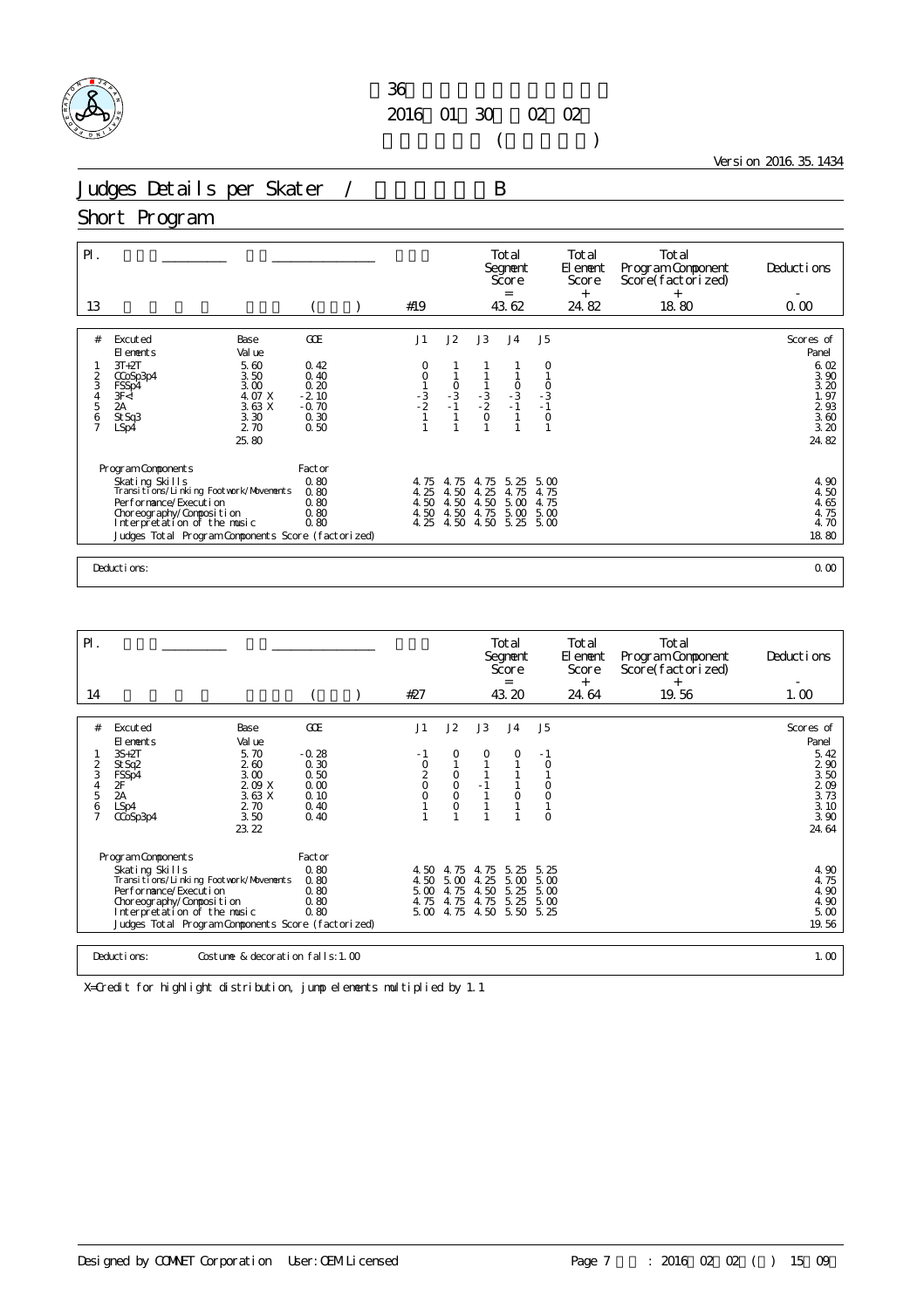

 $($ 

Version 2016.35.1434

Judges Details per Skater / B

#### Short Program

| $\mathsf{P}$ .<br>15                 |                                                            |                              | #30                 |                                      |                                                           | Total<br>Segnent<br>Score<br>$=$<br>42.91 |                               | Total<br>El ement<br>Score<br>$^{+}$<br>23.83 | Total<br>Program Component<br>Score(factorized)<br>$^{+}$<br>19.08 | Deductions<br>0.00          |
|--------------------------------------|------------------------------------------------------------|------------------------------|---------------------|--------------------------------------|-----------------------------------------------------------|-------------------------------------------|-------------------------------|-----------------------------------------------|--------------------------------------------------------------------|-----------------------------|
|                                      |                                                            |                              |                     |                                      |                                                           |                                           |                               |                                               |                                                                    |                             |
| #                                    | Excuted<br>Base<br>Val ue<br>El ements                     | <b>GCE</b>                   | J1                  | J2                                   | J3                                                        | J <sub>4</sub>                            | J <sub>5</sub>                |                                               |                                                                    | Scores of<br>Panel          |
| 2<br>3                               | 3.70<br>3Fe<br>5.50<br>$3Lz \leftarrow 2T$<br>2.70<br>LSp4 | $-1.26$<br>$-1.12$<br>0.40   | $-2$<br>$-1$        | $-1$<br>$-1$<br>$\circ$              | $-2$<br>$-2$                                              | $-2$<br>$-2$                              | $\frac{-2}{2}$                |                                               |                                                                    | 2 4 4<br>4.38<br>3.10       |
| $\frac{4}{5}$<br>6<br>$\overline{7}$ | 3.00<br>FSSp4<br>2A<br>3.63 X<br>3.90<br>St Sq4<br>2 50    | 0.00<br>0.40<br>0.28<br>0.20 | $\circ$<br>$\Omega$ | $\circ$<br>$\overline{O}$<br>$\circ$ | $\begin{smallmatrix} 0 \\ 1 \end{smallmatrix}$<br>$\circ$ | $\circ$<br>$\circ$                        | $\circ$<br>$\circ$<br>$\circ$ |                                               |                                                                    | 3.00<br>4.03<br>4.18<br>270 |
|                                      | CCoSp2p3<br>24.93                                          |                              |                     |                                      |                                                           |                                           |                               |                                               |                                                                    | 23.83                       |
|                                      | Program Components                                         | Factor                       |                     |                                      |                                                           |                                           |                               |                                               |                                                                    |                             |
|                                      | Skating Skills<br>Transitions/Linking Footvork/Movements   | 0.80<br>0.80                 | 5.25<br>4.75        | . 50<br>4.<br>4.25                   | 4.50<br>4.25                                              | 5.50<br>5.00                              | 5.25<br>4.75                  |                                               |                                                                    | 5.00<br>4.60                |
|                                      | Performance/Execution                                      | 0.80                         | 4.75                | 4.50                                 | 25<br>4.                                                  | 5.25                                      | 5.00                          |                                               |                                                                    | 4.75                        |
|                                      | Choreography/Composition<br>Interpretation of the music    | 0.80<br>0.80                 | 5.00<br>5.00        | 4.50<br>4.50                         | 4.25<br>4.25                                              | 5.00<br>5.00                              | 5.00<br>5.00                  |                                               |                                                                    | 4.75<br>4.75                |
|                                      | Judges Total Program Components Score (factorized)         |                              |                     |                                      |                                                           |                                           |                               |                                               |                                                                    | 19.08                       |
|                                      | Deductions:                                                |                              |                     |                                      |                                                           |                                           |                               |                                               | 0.00                                                               |                             |

| PI.                     |                             |                                                    |                 |              |              |               | Total<br>Segnent<br>Score<br>$=$ |                | Total<br>El ement<br>Score<br>$^{+}$ | Total<br>Program Component<br>Score(factorized)<br>$^{+}$ | Deductions    |
|-------------------------|-----------------------------|----------------------------------------------------|-----------------|--------------|--------------|---------------|----------------------------------|----------------|--------------------------------------|-----------------------------------------------------------|---------------|
| 16                      |                             |                                                    |                 | #35          |              |               | 42.88                            |                | 23.76                                | 20.12                                                     | 1.00          |
| #                       | Excuted                     | Base                                               | GOE             | J1           | J2           | J3            | J <sub>4</sub>                   | J <sub>5</sub> |                                      |                                                           | Scores of     |
|                         | El ements                   | Val ue                                             |                 |              |              |               |                                  |                |                                      |                                                           | Panel         |
| $\overline{\mathbf{c}}$ | $3T+2T$<br>CCoSp3p4         | 5.60<br>3.50                                       | 0.14<br>0.50    |              | 0<br>0       |               |                                  |                |                                      |                                                           | 5.74<br>4.00  |
| 3<br>4                  | LSp4                        | 2.70<br>3.63 X                                     | 0.60<br>$-1.50$ | $-3$         | $-3$         |               | $\frac{2}{2}$<br>$\frac{3}{0}$   |                |                                      |                                                           | 3.30<br>2 1 3 |
| 5                       | 2A<br>2F                    | 2.09 X                                             | 0.00            | $-1$         | $\mathbf{1}$ | $\frac{3}{0}$ |                                  | $\frac{3}{0}$  |                                      |                                                           | 209           |
| 6                       | FSSp3<br>St Sq3             | 260<br>3.30                                        | 0.10<br>0.50    | $\circ$      | $\circ$      | $\circ$       |                                  | O              |                                      |                                                           | 2 70<br>3.80  |
|                         |                             | 23.42                                              |                 |              |              |               |                                  |                |                                      |                                                           | 23.76         |
|                         | Program Components          |                                                    | Factor          |              |              |               |                                  |                |                                      |                                                           |               |
|                         | Skating Skills              |                                                    | 0.80            | 4.75         | 4.50         | 4.75          | 5.25                             | 5.50           |                                      |                                                           | 4.95          |
|                         | Per for mance/Execution     | Transi ti ons/Li nki ng Footvork/Movements         | 0.80<br>0.80    | 4.75<br>5.25 | 4.75<br>4.75 | 4.50<br>4.50  | 5.00<br>5.00                     | 5.25<br>5.50   |                                      |                                                           | 4.85<br>5.00  |
|                         | Choreography/Composition    |                                                    | 0.80            | 5.00         | 4.75         | 5.00          | 5.25                             | 5.75           |                                      |                                                           | 5.15          |
|                         | Interpretation of the music |                                                    | 0.80            | 5.25         | 4.75         | 4.75          | 5.50                             | 5.75           |                                      |                                                           | 5.20          |
|                         |                             | Judges Total Program Components Score (factorized) |                 |              |              |               |                                  |                |                                      |                                                           | 20.12         |
|                         |                             |                                                    |                 |              |              |               |                                  |                |                                      |                                                           |               |
|                         | Deductions:                 |                                                    | Fal I s: 1.00   |              |              |               |                                  |                |                                      |                                                           | 1.00          |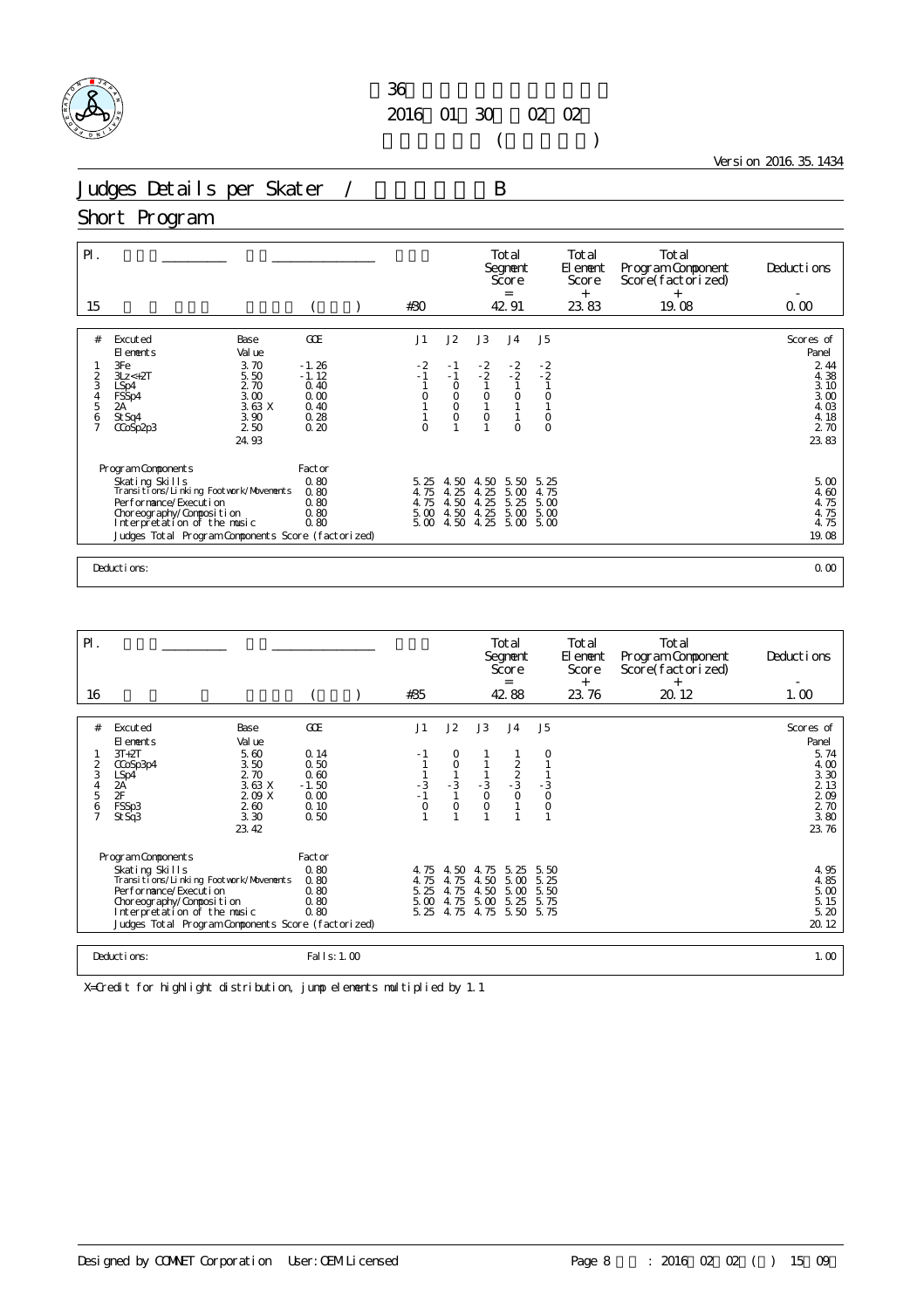

 $($ 

Version 2016.35.1434

Judges Details per Skater / B

### Short Program

| $P$ .<br>17    |                                                                                   |                 | #20                                         |                 |              | Total<br>Segnent<br>Score<br>$\equiv$<br>42.47 |                                             | Total<br>El ement<br>Score<br>$^{+}$<br>23.35 | Total<br>Program Component<br>Score(factorized)<br>$\ddot{}$<br>19.12 | Deductions<br>0.00 |
|----------------|-----------------------------------------------------------------------------------|-----------------|---------------------------------------------|-----------------|--------------|------------------------------------------------|---------------------------------------------|-----------------------------------------------|-----------------------------------------------------------------------|--------------------|
|                |                                                                                   |                 |                                             |                 |              |                                                |                                             |                                               |                                                                       |                    |
| #              | Excuted<br>Base<br>Val ue<br>El ements                                            | GOE             | J1                                          | J2              | J3           | J <sub>4</sub>                                 | J5                                          |                                               |                                                                       | Scores of<br>Panel |
|                | 5.60<br>$3T+2T$                                                                   | 0.42            | $\begin{smallmatrix}0\\-3\end{smallmatrix}$ |                 | $-3$         |                                                | $\begin{smallmatrix}0\\-3\end{smallmatrix}$ |                                               |                                                                       | 6.02               |
| 2<br>3         | 1.90<br>3F < 1<br>260<br>St Sq2                                                   | $-0.90$<br>0.10 | $\overline{O}$                              | $-3$<br>$\circ$ |              | $-3$<br>$\circ$                                | $\circ$                                     |                                               |                                                                       | 1.00<br>2 70       |
| 4<br>5         | 2.60<br>FSSp3                                                                     | 0.20            | $\begin{smallmatrix}0\\1\end{smallmatrix}$  |                 |              | $_{\rm O}^{\rm O}$                             | $\begin{smallmatrix}0\\1\end{smallmatrix}$  |                                               |                                                                       | $\frac{2}{4}$ 80   |
| 6              | 3.63X<br>2A<br>2.70<br>LSp4                                                       | 0.40<br>0.30    |                                             |                 |              | $\circ$                                        | $\circ$                                     |                                               |                                                                       | 3.00               |
| $\overline{7}$ | 3.50<br>CCoSp3p4                                                                  | 0.30            | $\begin{matrix} 0 \\ 0 \end{matrix}$        | $\frac{2}{2}$   |              | $\overline{O}$                                 | $\circ$                                     |                                               |                                                                       | 3.80               |
|                | 22 53                                                                             |                 |                                             |                 |              |                                                |                                             |                                               |                                                                       | 23.35              |
|                |                                                                                   |                 |                                             |                 |              |                                                |                                             |                                               |                                                                       |                    |
|                | Program Components                                                                | Factor<br>0.80  | 5.00                                        | 5.00            |              | 5.25                                           | 5.00                                        |                                               |                                                                       | 5.05               |
|                | Skating Skills<br>Transitions/Linking Footwork/Movements                          | 0.80            | 4.25                                        | 4.75            | 5.00<br>4.50 | 4.50                                           | 4.75                                        |                                               |                                                                       | 4.55               |
|                | Performance/Execution                                                             | 0.80            | 4.25                                        | 4.75            | 4.75         | 5.00                                           | 5.00                                        |                                               |                                                                       | 4.75               |
|                | Choreography/Composition                                                          | 0.80            | 4.75                                        | 5.00            | 4.50         | 4.75                                           | 5.00                                        |                                               |                                                                       | 4.80               |
|                | Interpretation of the music<br>Judges Total Program Components Score (factorized) | 0.80            | 4.25                                        | 4.75            | 4.50         | 5.00                                           | 5.25                                        |                                               |                                                                       | 4.75<br>19.12      |
|                |                                                                                   |                 |                                             |                 |              |                                                |                                             |                                               |                                                                       |                    |
|                |                                                                                   |                 |                                             |                 |              |                                                |                                             |                                               |                                                                       |                    |
|                | Deductions:                                                                       |                 |                                             |                 |              |                                                |                                             |                                               | 0.00                                                                  |                    |

| $\mathsf{P}$ .                          |                                                                                                                                                                                                                              |                                                               |                                                         |                                  |                                                 |                                                        | Total<br>Segnent<br>Score<br>$=$     |                                                 | <b>Total</b><br>El ement<br>Score<br>$^{+}$ | Total<br>Program Component<br>Score(factorized)<br>$^{+}$ | Deductions                                                              |
|-----------------------------------------|------------------------------------------------------------------------------------------------------------------------------------------------------------------------------------------------------------------------------|---------------------------------------------------------------|---------------------------------------------------------|----------------------------------|-------------------------------------------------|--------------------------------------------------------|--------------------------------------|-------------------------------------------------|---------------------------------------------|-----------------------------------------------------------|-------------------------------------------------------------------------|
| 18                                      |                                                                                                                                                                                                                              |                                                               |                                                         | #39                              |                                                 |                                                        | 42.13                                |                                                 | 23.97                                       | 18.16                                                     | 0.00                                                                    |
|                                         |                                                                                                                                                                                                                              |                                                               |                                                         |                                  |                                                 |                                                        |                                      |                                                 |                                             |                                                           |                                                                         |
| #                                       | Excuted<br>El ements                                                                                                                                                                                                         | Base<br>Val ue                                                | GOE                                                     | J1                               | J2                                              | J3                                                     | J <sub>4</sub>                       | J5                                              |                                             |                                                           | Scores of<br>Panel                                                      |
| 2<br>3<br>4<br>5<br>6<br>$\overline{7}$ | $3T+2T$<br>2F<br>FSSp4<br>CCoSp3p4<br>St Sq2<br>2A<br>LSp4                                                                                                                                                                   | 5.60<br>1.90<br>3.00<br>3.50<br>260<br>3.63X<br>2.70<br>22.93 | 0.14<br>0.00<br>0.30<br>0.40<br>$-0.60$<br>0.30<br>0.50 | 0<br>0<br>$-1$<br>$\mathfrak{D}$ | O<br>$\circ$<br>$\frac{2}{2}$<br>$\mathfrak{D}$ | O<br>$_{\rm O}^{\rm O}$<br>$-1$<br>$\circ$<br>$\Omega$ | 0<br>$\circ$<br>$-1$<br>$\circ$      | 0<br>$\circ$<br>O<br>$\circ$<br>$-1$<br>$\circ$ |                                             |                                                           | 5.74<br>1.90<br>3.30<br>3.90<br>2 <sub>0</sub><br>3.93<br>3.20<br>23.97 |
|                                         | Program Components<br>Skating Skills<br>Transi ti ons/Li nki ng Footvork/Movements<br>Performance/Execution<br>Choreography/Composition<br>Interpretation of the music<br>Judges Total Program Components Score (factorized) |                                                               | Factor<br>0.80<br>0.80<br>0.80<br>0.80<br>0.80          | 4.25<br>3.75<br>4.00<br>3.75     | 4.75<br>4.75<br>5.00<br>5.00                    | 4.50<br>4.00<br>4.25<br>4.00<br>$4.00\,5.00\,4.25$     | 5.00<br>4.50<br>4.75<br>4.75<br>5.00 | 5.00<br>4.75<br>5.00<br>4.75<br>4.75            |                                             |                                                           | 4.70<br>4.35<br>4.60<br>4.45<br>4.60<br>18.16                           |
|                                         | Deductions:                                                                                                                                                                                                                  |                                                               |                                                         |                                  |                                                 |                                                        |                                      |                                                 |                                             |                                                           | 0.00                                                                    |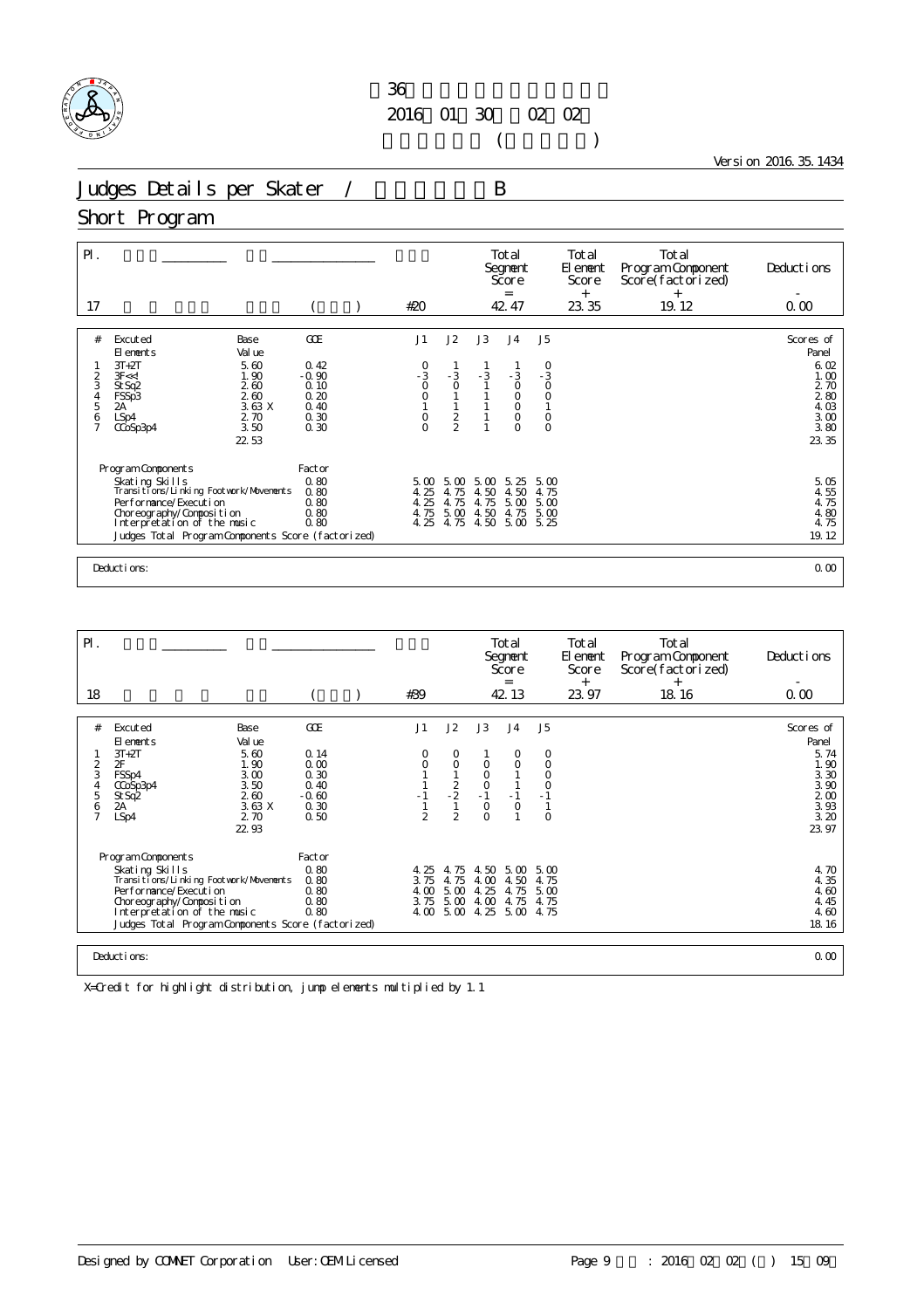

 $($ 

Version 2016.35.1434

Judges Details per Skater / B

# Short Program

| $\mathsf{P}$ .<br>19          |                                                                                                                                                                                        |                                                |                                            | #34                          |                              |                                | Total<br>Segnent<br>Score<br>$=$<br>41.83 |                                   | Total<br>El ement<br>Score<br>$+$<br>23.23 | Total<br>Program Component<br>Score(factorized)<br>$^{+}$<br>21.60 | Deductions<br>3.00                                             |
|-------------------------------|----------------------------------------------------------------------------------------------------------------------------------------------------------------------------------------|------------------------------------------------|--------------------------------------------|------------------------------|------------------------------|--------------------------------|-------------------------------------------|-----------------------------------|--------------------------------------------|--------------------------------------------------------------------|----------------------------------------------------------------|
| #<br>$\frac{2}{3}$            | Excuted<br>El ements<br>$3Lze+COVBO$<br>FSSp4                                                                                                                                          | Base<br>Val ue<br>4.20<br>3.00                 | GOE<br>$-2.10$<br>0.30                     | J1<br>$-3$                   | J2<br>$-3$                   | J3<br>$-3$                     | J <sub>4</sub><br>$-3$<br>$\circ$         | J <sub>5</sub><br>$-3$<br>$\circ$ |                                            |                                                                    | Scores of<br>Panel<br>2 10<br>3.30                             |
| 4<br>5<br>6<br>$\overline{7}$ | CCoSp3p4<br>$3\mathsf{F}$<br>$\overline{2}$ A<br>LSp4<br>St Sq3                                                                                                                        | 3.50<br>5.30<br>3.63X<br>2.70<br>3.30<br>25.63 | 0.60<br>$-0.14$<br>0.40<br>0.50<br>$-1.96$ | 0<br>$-3$                    | $\circ$<br>$-3$              | $\overline{c}$<br>$-1$<br>$-2$ | $\circ$<br>$\overline{O}$<br>$-3$         | $-3$                              |                                            |                                                                    | 4.10<br>5.16<br>4.03<br>3.20<br>1.34<br>23.23                  |
|                               | Program Components<br>Skating Skills                                                                                                                                                   |                                                | Factor<br>0.80                             | 5.75                         | 5.25                         | 6.25                           | 5.75                                      | 5.50                              |                                            |                                                                    |                                                                |
|                               | Transi ti ons/Li nki ng Footvork/Movements<br>Per for mance/Execution<br>Choreography/Composition<br>Interpretation of the music<br>Judges Total Program Components Score (factorized) |                                                | 0.80<br>0.80<br>0.80<br>0.80               | 5.25<br>5.00<br>5.50<br>5.00 | 5.00<br>4.75<br>5.25<br>5.25 | 5.25<br>5.50<br>5.75<br>6.00   | 5.50<br>5.25<br>5.50<br>5.75              | 5.00<br>5.00<br>5.50<br>5.50      |                                            |                                                                    | 5.70<br>5.20<br>$\frac{5}{5}$ $\frac{10}{50}$<br>5.50<br>21.60 |
|                               | Deductions:                                                                                                                                                                            |                                                | Fal I s: 3.00                              |                              |                              |                                |                                           |                                   |                                            |                                                                    | 3.00                                                           |

| $\mathsf{P}$ .      |                                                                                   |                |              |  |                           |              |                    | Total<br>Segnent<br>Score<br>$=$ |              | Total<br>El enent<br>Score<br>$^{+}$ | Total<br>Program Component<br>Score (factorized)<br>$^{+}$ | Deductions    |
|---------------------|-----------------------------------------------------------------------------------|----------------|--------------|--|---------------------------|--------------|--------------------|----------------------------------|--------------|--------------------------------------|------------------------------------------------------------|---------------|
| 20                  |                                                                                   |                |              |  | #2                        |              |                    | 41.52                            |              | 23.56                                | 17.96                                                      | 0.00          |
|                     |                                                                                   |                |              |  |                           |              |                    |                                  |              |                                      |                                                            |               |
| #                   | Excuted                                                                           | Base           | GOE          |  | J1                        | J2           | J3                 | J <sub>4</sub>                   | J5           |                                      |                                                            | Scores of     |
|                     | El ements<br>$3T+2T$                                                              | Val ue<br>5.60 | 0.14         |  | O                         | O            |                    | 0                                | 0            |                                      |                                                            | Panel<br>5.74 |
| 2                   | 2A                                                                                | 3.30           | 0.10         |  | $\circ$                   | $\circ$      |                    | $\circ$                          | 0            |                                      |                                                            | 3.40          |
| 3<br>4              | CCoSp3p4<br>2F                                                                    | 3.50<br>1.90   | 0.10<br>0.12 |  | $\circ$<br>$\overline{O}$ |              | $\circ$<br>$\circ$ | $\Omega$                         | $\circ$<br>0 |                                      |                                                            | 3.60<br>202   |
| 5                   | St Sq2                                                                            | 260            | 0.10         |  |                           |              | $\circ$            |                                  | 0            |                                      |                                                            | 2 70          |
| 6<br>$\overline{7}$ | LSp4                                                                              | 2.70<br>3.00   | 0.40<br>0.00 |  | $\circ$<br>$\overline{O}$ | $\Omega$     | $\Omega$           | $\Omega$                         | $\circ$      |                                      |                                                            | 3.10<br>3.00  |
|                     | FSSp4                                                                             | 22.60          |              |  |                           |              |                    |                                  |              |                                      |                                                            | 23.56         |
|                     |                                                                                   |                |              |  |                           |              |                    |                                  |              |                                      |                                                            |               |
|                     | Program Components                                                                |                | Factor       |  |                           |              |                    |                                  |              |                                      |                                                            |               |
|                     | Skating Skills                                                                    |                | 0.80         |  | 3.75                      | 4.50         | 4.50               | 5.00                             | 5.00         |                                      |                                                            | 4.55          |
|                     | Transi ti ons/Li nki ng Footvork/Movements<br>Per for mance/Execution             |                | 0.80<br>0.80 |  | 3.50<br>3.50              | 4.75<br>4.50 | 4.25<br>4.50       | 4.75<br>5.00                     | 4.75<br>5.00 |                                      |                                                            | 4.40<br>4.50  |
|                     | Choreography/Composition                                                          |                | 0.80         |  | 3.75                      | 4.75         | 4.25               | 5.00                             | 5.00         |                                      |                                                            | 4.55          |
|                     | Interpretation of the music<br>Judges Total Program Components Score (factorized) |                | 0.80         |  | 3.25                      | 4.75         | 4.50               | 4.75                             | 5.00         |                                      |                                                            | 4.45<br>17.96 |
|                     |                                                                                   |                |              |  |                           |              |                    |                                  |              |                                      |                                                            |               |
| Deductions:         |                                                                                   |                |              |  |                           |              |                    |                                  |              |                                      |                                                            |               |
|                     |                                                                                   |                |              |  |                           |              |                    |                                  |              |                                      |                                                            | 0.00          |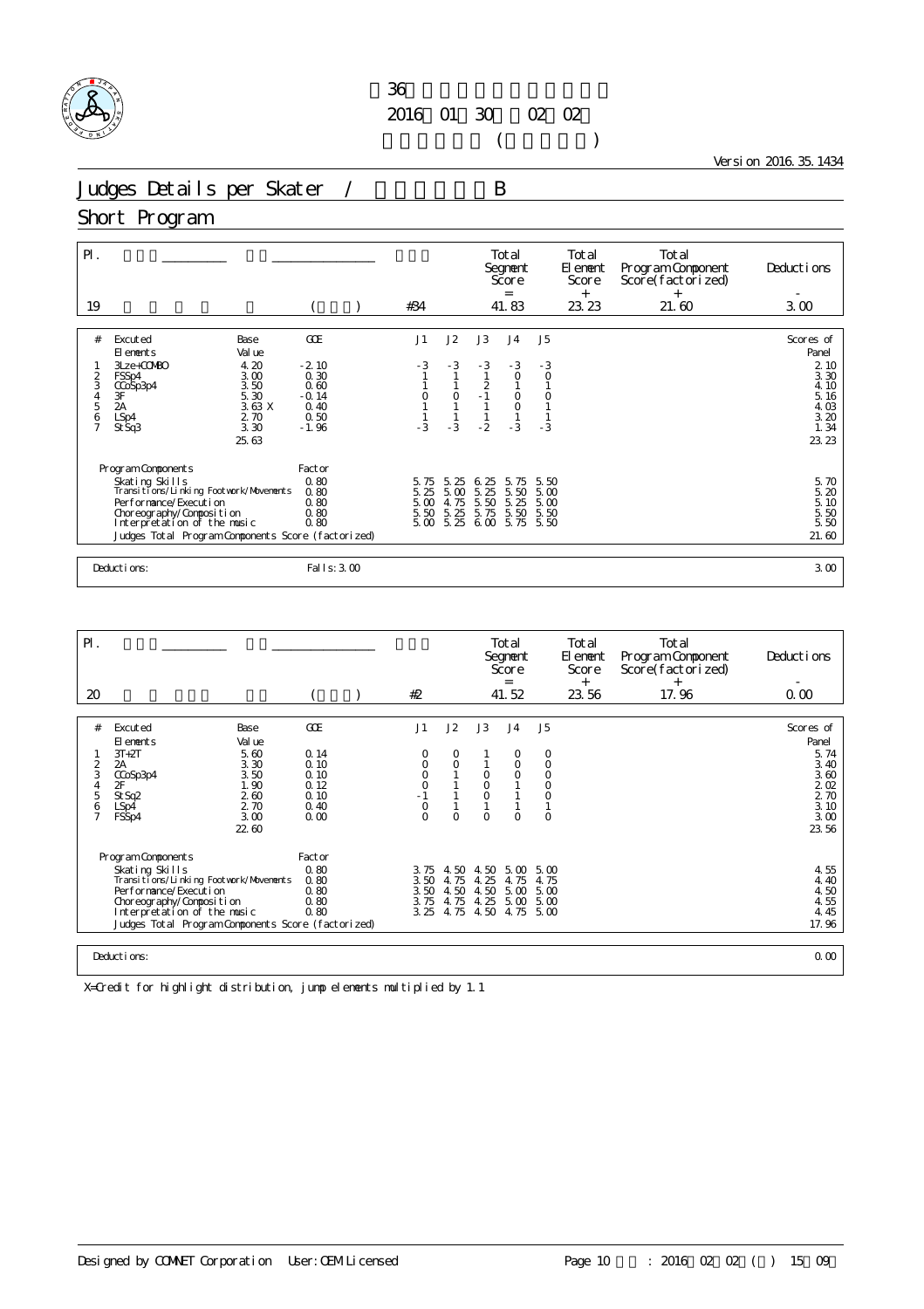

 $($ 

Version 2016.35.1434

Judges Details per Skater / B

### Short Program

| $\mathsf{P}$ .                 |                                                                                   |                              | #31           |                         |                  | Total<br>Segnent<br>Score<br>$=$ |                               | Total<br>El ement<br>Score<br>$+$ | Total<br>Program Component<br>Score(factorized)<br>$^{+}$ | Deductions                                        |
|--------------------------------|-----------------------------------------------------------------------------------|------------------------------|---------------|-------------------------|------------------|----------------------------------|-------------------------------|-----------------------------------|-----------------------------------------------------------|---------------------------------------------------|
| 21                             |                                                                                   |                              |               |                         |                  | 41.34                            |                               | 23.02                             | 18.32                                                     | 0.00                                              |
| #                              | Excuted<br>Base<br>Val ue<br>El ements                                            | GOE                          | J1            | J2                      | J3               | J <sub>4</sub>                   | J <sub>5</sub>                |                                   |                                                           | Scores of<br>Panel                                |
| 2<br>3                         | 3.30<br>2A<br>$3T+2T<$<br>5.20<br>3.00<br>FSSp4                                   | 0.20<br>$-1.40$<br>0.30      | $\frac{0}{2}$ | $\frac{1}{1}$           | $\frac{2}{0}$    | $-2$<br>$-2$                     | $-2$<br>0                     |                                   |                                                           | 3.50<br>3.80<br>3.30                              |
| $\frac{4}{5}$<br>$\frac{6}{7}$ | 1.90<br>2F<br>2.70<br>LSp4<br>3.30<br>St Sq3<br>3.50<br>CCoSp3p4                  | 0.12<br>0.50<br>0.10<br>0.30 | 0             | $\circ$<br>1<br>$\circ$ | $\circ$          | $\circ$<br>$\circ$               | $\circ$<br>$\circ$<br>$\circ$ |                                   |                                                           | $\frac{2}{3}$ $\frac{02}{20}$<br>$3.40$<br>$3.80$ |
|                                | 22.90                                                                             |                              |               |                         |                  |                                  |                               |                                   |                                                           | 23.02                                             |
|                                | Program Components                                                                | Factor                       |               |                         |                  |                                  |                               |                                   |                                                           |                                                   |
|                                | Skating Skills<br>Transi ti ons/Li nki ng Footvork/Movements                      | 0.80<br>0.80                 | 4.75<br>4.50  | 4.50<br>4.50            | 4.50<br>4.00     | 5.00<br>4.50                     | 5.00<br>4.75                  |                                   |                                                           | 4.75<br>4.45                                      |
|                                | Performance/Execution<br>Choreography/Composition                                 | 0.80<br>0.80                 | 4.25<br>4.50  | 4.25<br>4.50            | 25<br>4.<br>4.00 | 4.75<br>4.75                     | 5.00<br>5.00                  |                                   |                                                           | 4.50<br>4.55                                      |
|                                | Interpretation of the music<br>Judges Total Program Components Score (factorized) | 0.80                         | 4.25          | 4.50                    | 4.50             | 5.00                             | 5.00                          |                                   |                                                           | 4.65<br>18.32                                     |
|                                |                                                                                   |                              |               |                         |                  |                                  |                               |                                   |                                                           |                                                   |
|                                | Deductions:                                                                       |                              |               |                         |                  |                                  |                               |                                   |                                                           | 0.00                                              |

| $\mathsf{P}$ .                            |                                                                                                                                                                                                                                |                                                                  |                                                | #16                                  |                                      |                                                  | Total<br>Segnent<br>Score<br>$=$<br>40.99   |                                                   | Total<br>El ement<br>Score<br>$^{+}$ | Total<br>Program Component<br>Score(factorized)<br>$^{+}$<br>17.56 | Deductions<br>0.00                                   |
|-------------------------------------------|--------------------------------------------------------------------------------------------------------------------------------------------------------------------------------------------------------------------------------|------------------------------------------------------------------|------------------------------------------------|--------------------------------------|--------------------------------------|--------------------------------------------------|---------------------------------------------|---------------------------------------------------|--------------------------------------|--------------------------------------------------------------------|------------------------------------------------------|
| 22                                        |                                                                                                                                                                                                                                |                                                                  |                                                |                                      |                                      |                                                  |                                             |                                                   | 23.43                                |                                                                    |                                                      |
| #                                         | Excuted<br>El ements                                                                                                                                                                                                           | Base<br>Val ue                                                   | GOE                                            | J1                                   | J2                                   | J3                                               | J <sub>4</sub>                              | J5                                                |                                      |                                                                    | Scores of<br>Panel                                   |
| $\frac{2}{3}$<br>5<br>6<br>$\overline{7}$ | $1F^*$<br>LSp3<br>St Sq3<br>$3T + 2T$<br>2A<br>FSSp4<br>CCoSp3p4                                                                                                                                                               | 0.00<br>2.40<br>3.30<br>6.16 X<br>3.63X<br>3.00<br>3.50<br>21.99 | 0.20<br>0.10<br>0.70<br>0.40<br>0.04<br>0.00   | 0<br>$\overline{O}$<br>$\Omega$      | $\circ$<br>$\circ$<br>$\Omega$       | $\begin{matrix} 2 \\ 0 \end{matrix}$<br>$\Omega$ | $\circ$<br>0<br>$\circ$<br>$-1$<br>$\Omega$ | $\circ$<br>0<br>$\circ$<br>$\mathsf O$<br>$\circ$ |                                      |                                                                    | 260<br>3.40<br>6.86<br>4.03<br>3.04<br>3.50<br>23.43 |
|                                           | Program Components<br>Skating Skills<br>Transi ti ons/Li nki ng Footvork/Movements<br>Per for mance/Execution<br>Choreography/Composition<br>Interpretation of the music<br>Judges Total Program Components Score (factorized) |                                                                  | Factor<br>0.80<br>0.80<br>0.80<br>0.80<br>0.80 | 4.50<br>4.25<br>4.25<br>4.00<br>4.50 | 4.25<br>4.25<br>4.00<br>4.25<br>4.50 | 4.75<br>4.00<br>4.50<br>4.25<br>4.25             | 4.50<br>4.00<br>4.25<br>4.25<br>4.50        | $5 \Omega$<br>4.50<br>4.75<br>4.75<br>4.75        |                                      |                                                                    | 4.60<br>4.20<br>4.35<br>4.30<br>4.50<br>17.56        |
|                                           | Deductions:                                                                                                                                                                                                                    |                                                                  |                                                |                                      |                                      |                                                  |                                             |                                                   |                                      |                                                                    | 0.00                                                 |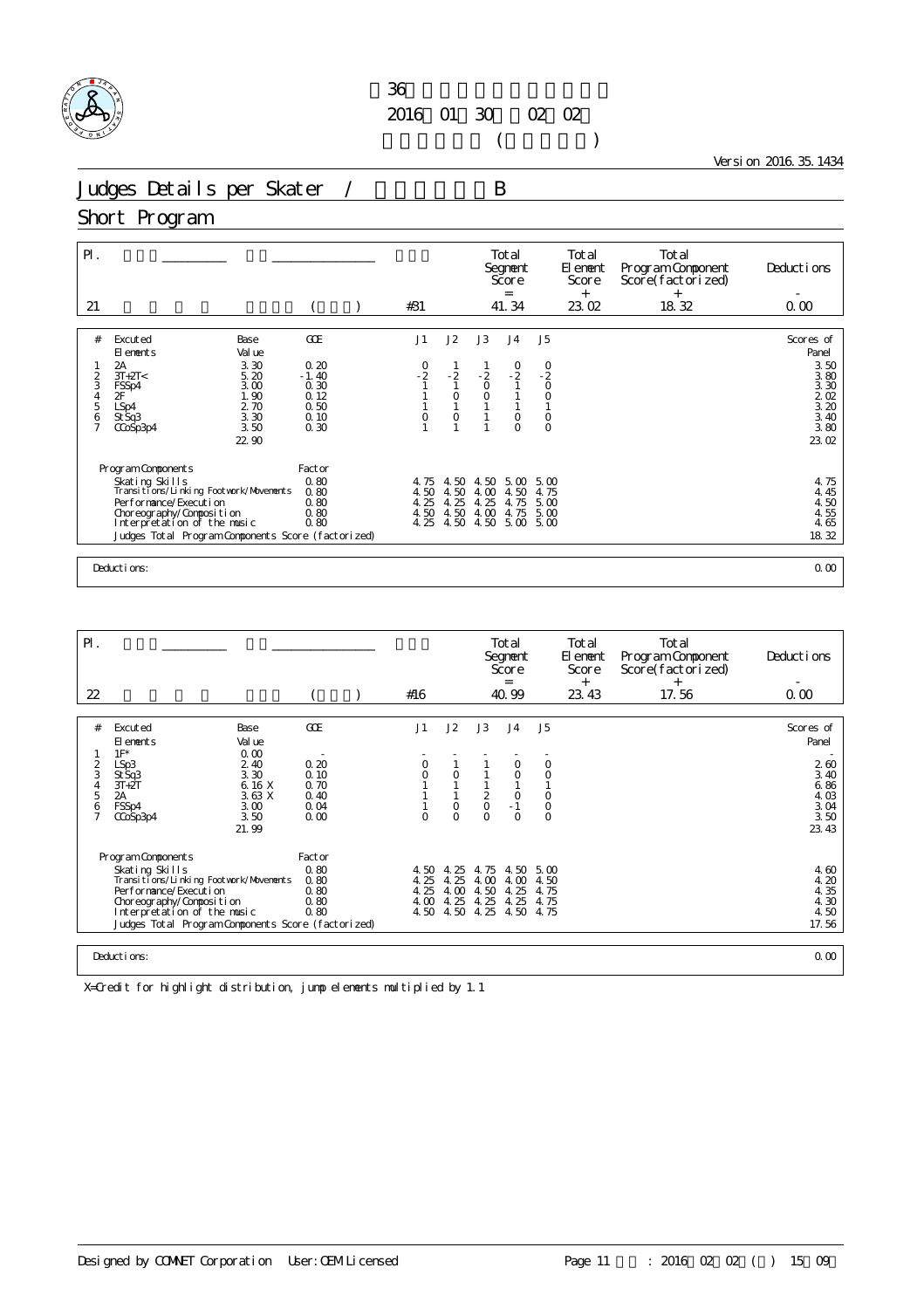

 $($ 

Version 2016.35.1434

Judges Details per Skater / B

#### Short Program

| $\mathsf{P}$ .<br>23 |                                                    |                      | #38            |                       |                     | Total<br>Segnent<br>Score<br>$=$<br>40.81 |                               | Total<br>El ement<br>Score<br>$+$<br>22 85 | Total<br>Program Component<br>Score(factorized)<br>$+$<br>17.96 | Deductions<br>0.00       |
|----------------------|----------------------------------------------------|----------------------|----------------|-----------------------|---------------------|-------------------------------------------|-------------------------------|--------------------------------------------|-----------------------------------------------------------------|--------------------------|
|                      |                                                    |                      |                |                       |                     |                                           |                               |                                            |                                                                 |                          |
| #                    | Excuted<br>Base<br>Val ue<br>El ements             | GOE                  | J1             | J2                    | J3                  | J <sub>4</sub>                            | J <sub>5</sub>                |                                            |                                                                 | Scores of<br>Panel       |
| 2<br>3               | 3.30<br>2A<br>$2Lo+2T$<br>3.10<br>3.50<br>CCoSp3p4 | 0.30<br>0.00<br>0.60 | O<br>0<br>0    |                       | $\circ$             | 0<br>$\mathsf O$                          |                               |                                            |                                                                 | 3.60<br>3.10<br>4.10     |
| $\frac{4}{5}$        | 3.00<br>FSSp4<br>2F<br>209X<br>3.30<br>St Sq3      | 0.10<br>0.06<br>0.50 | $\bar{0}$      | 0<br>0<br>0<br>0<br>2 | $\mathsf{O}\xspace$ | $\frac{2}{0}$                             | $_{\rm O}^{\rm O}$<br>$\circ$ |                                            |                                                                 | $\frac{3}{2}$ 10<br>3.80 |
| $\frac{6}{7}$        | 2.70<br>LSp4<br>20.99                              | 0.30                 | $\overline{O}$ |                       |                     | $\circ$                                   |                               |                                            |                                                                 | 3.00<br>22 85            |
|                      |                                                    |                      |                |                       |                     |                                           |                               |                                            |                                                                 |                          |
|                      | Program Components<br>Skating Skills               | Factor<br>0.80       | 4.50           | 4.25                  | 4.50                | 4.50                                      | 5.00                          |                                            |                                                                 |                          |
|                      | Transi ti ons/Li nki ng Footvork/Movements         | 0.80                 | 4.25           | 4.50                  | 4.25                | 4.00                                      | 4.75                          |                                            |                                                                 | $4.55$<br>$4.35$         |
|                      | Performance/Execution<br>Choreography/Composition  | 0.80<br>0.80         | 4.50<br>4.25   | 4.50<br>4.75          | 4.50<br>4.75        | 4.50<br>4.25                              | 4.75<br>4.50                  |                                            |                                                                 | 4.55<br>4.50             |
|                      | Interpretation of the music                        | 0.80                 | 4.50           | 4.50                  | 4.50                | 4.50                                      | 4.50                          |                                            |                                                                 | 4.50                     |
|                      | Judges Total Program Components Score (factorized) |                      |                |                       |                     |                                           |                               |                                            |                                                                 | 17.96                    |
|                      |                                                    |                      |                |                       |                     |                                           |                               |                                            |                                                                 |                          |
|                      | Deductions:                                        |                      |                |                       |                     |                                           |                               |                                            |                                                                 | 0.00                     |

| $\mathsf{P}$ .                          |                                                                                                                                                                                                                              |                                                                 |                                                |                              |                                           |                                      | Total<br>Segnent<br>Score<br>$=$                                |                                                   | Total<br>El enent<br>Score<br>$^{+}$ | Total<br>Program Component<br>Score(factorized)<br>$^{+}$ | Deductions                                            |
|-----------------------------------------|------------------------------------------------------------------------------------------------------------------------------------------------------------------------------------------------------------------------------|-----------------------------------------------------------------|------------------------------------------------|------------------------------|-------------------------------------------|--------------------------------------|-----------------------------------------------------------------|---------------------------------------------------|--------------------------------------|-----------------------------------------------------------|-------------------------------------------------------|
| 24                                      |                                                                                                                                                                                                                              |                                                                 |                                                | #6                           |                                           |                                      | 40.13                                                           |                                                   | 21.93                                | 18.20                                                     | 0.00                                                  |
| #                                       | Excuted<br>El ements                                                                                                                                                                                                         | Base<br>Val ue                                                  | GOE                                            | J1                           | J2                                        | J3                                   | J <sub>4</sub>                                                  | J5                                                |                                      |                                                           | Scores of<br>Panel                                    |
| 2<br>3<br>4<br>5<br>6<br>$\overline{7}$ | $1F^*$<br>CCoSp3p3<br>FSSp4<br>$3T+2T$<br>2A<br>LSp3<br>St Sq2                                                                                                                                                               | 0.00<br>3.00<br>3.00<br>6.16 X<br>3.63X<br>2.40<br>260<br>20.79 | 0.20<br>0.40<br>0.14<br>0.20<br>0.00<br>0.20   | 0<br>0<br>$\Omega$           | $\circ$<br>$\circ$<br>$\circ$<br>$\circ$  | $\circ$                              | 0<br>0<br>$\circ$<br>$\circ$<br>$\mathsf{O}\xspace$<br>$\Omega$ | $\circ$<br>O<br>$\mathsf O$<br>$\circ$<br>$\circ$ |                                      |                                                           | 3.20<br>3.40<br>6.30<br>3.83<br>2 4 0<br>280<br>21.93 |
|                                         | Program Components<br>Skating Skills<br>Transi ti ons/Li nki ng Footvork/Movements<br>Performance/Execution<br>Choreography/Composition<br>Interpretation of the music<br>Judges Total Program Components Score (factorized) |                                                                 | Factor<br>0.80<br>0.80<br>0.80<br>0.80<br>0.80 | 4.75<br>4.50<br>4.75<br>4.75 | 4.25<br>4.25<br>4.50<br>4.25<br>4.75 4.25 | 4.75<br>4.25<br>4.50<br>4.50<br>4.50 | 4.50<br>4.25<br>4.50<br>4.25<br>4.75                            | $5 \omega$<br>4.75<br>4.75<br>4.75<br>4.75        |                                      |                                                           | 4.65<br>4.40<br>4.60<br>4.50<br>4.60<br>18.20         |
|                                         | Deductions:                                                                                                                                                                                                                  |                                                                 |                                                |                              |                                           |                                      |                                                                 |                                                   |                                      |                                                           | 0.00                                                  |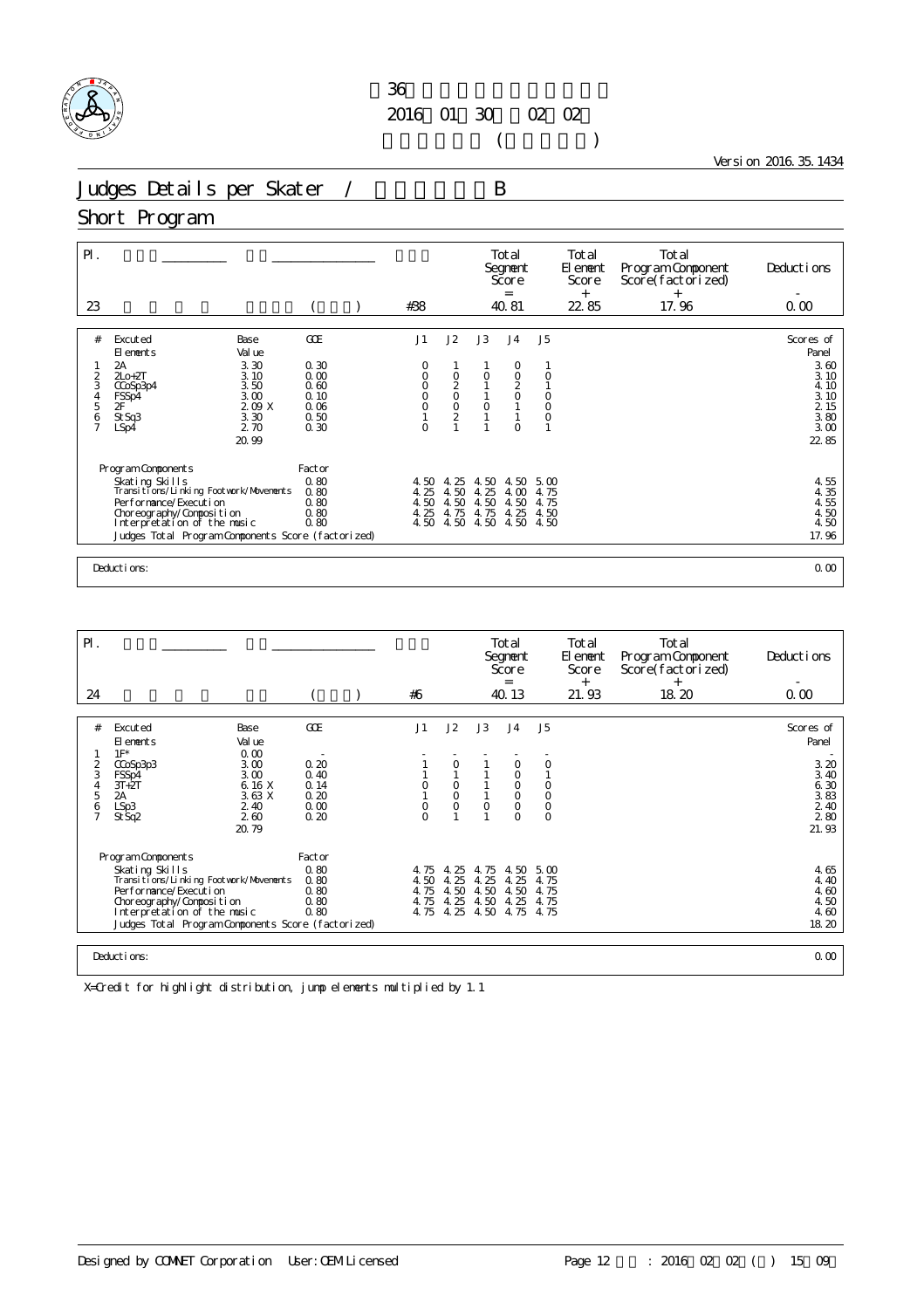

 $($ 

Version 2016.35.1434

Judges Details per Skater / B

#### Short Program

| $\mathsf{P}$ .<br>25                     |                                                                                                                            |                                                                                                  |                                                            | #1                                      |                                      |                                      | Total<br>Segnent<br>Score<br>$=$<br>39.91                       |                                       | Total<br>El ement<br>Score<br>$^{+}$<br>22.07 | Total<br>Program Component<br>Score(factorized)<br>$^{+}$<br>18.84 | Deductions<br>1.00                                                         |
|------------------------------------------|----------------------------------------------------------------------------------------------------------------------------|--------------------------------------------------------------------------------------------------|------------------------------------------------------------|-----------------------------------------|--------------------------------------|--------------------------------------|-----------------------------------------------------------------|---------------------------------------|-----------------------------------------------|--------------------------------------------------------------------|----------------------------------------------------------------------------|
| #                                        | Excuted<br>El ements                                                                                                       | Base<br>Val ue                                                                                   | GOE                                                        | J1                                      | J2                                   | J3                                   | J <sub>4</sub>                                                  | J <sub>5</sub>                        |                                               |                                                                    | Scores of<br>Panel                                                         |
| 2<br>3<br>$\frac{4}{5}$<br>$\frac{6}{7}$ | $2T + COV(BO)$<br>3F!<br>FSSp4<br>CCoSp3p4<br>2A<br>St Sq2<br>LSp3                                                         | 1.30<br>5.30<br>3.00<br>3.50<br>3.63X<br>260<br>2.40<br>21.73                                    | $-0.60$<br>$-0.56$<br>0.10<br>0.30<br>0.10<br>0.40<br>0.60 | $-3$<br>$-1$<br>$\circ$<br>0<br>$\circ$ | $-3$<br>$-1$<br>$\circ$<br>$\circ$   | $-3$<br>$-1$<br>$\Omega$             | $-3$<br>$-1$<br>$\circ$<br>$\circ$<br>$\circ$<br>$\mathfrak{D}$ | $-3$<br>$\circ$<br>$\circ$<br>$\circ$ |                                               |                                                                    | 0.70<br>4.74<br>3.10<br>3.80<br>$\overline{3}$ 73<br>3.00<br>3.00<br>22.07 |
|                                          | Program Components<br>Skating Skills<br>Per for mance/Execution<br>Choreography/Composition<br>Interpretation of the music | Transi ti ons/Li nki ng Footvork/Movements<br>Judges Total Program Components Score (factorized) | Factor<br>0.80<br>0.80<br>0.80<br>0.80<br>0.80             | 4.50<br>4.50<br>4.00<br>4.25<br>4.50    | 4.25<br>4.50<br>4.50<br>4.75<br>4.50 | 5.00<br>4.50<br>4.75<br>4.50<br>4.75 | 4.75<br>5.00<br>4.75<br>5.00<br>5.25                            | 5.00<br>4.75<br>5.00<br>5.25<br>5.25  |                                               |                                                                    | 4.70<br>4.65<br>4.60<br>4.75<br>4.85<br>18.84                              |
|                                          | Deductions:                                                                                                                |                                                                                                  | Fal I s: 1.00                                              |                                         |                                      |                                      |                                                                 |                                       |                                               |                                                                    | 1.00                                                                       |

| $\mathsf{P}$ . |                                                              |                 |              |              |              | Total<br>Segnent<br>Score<br>= |                    | Total<br>El enent<br>Score<br>$^{+}$ | Total<br>Program Component<br>Score(factorized)<br>$^{+}$ | Deductions         |
|----------------|--------------------------------------------------------------|-----------------|--------------|--------------|--------------|--------------------------------|--------------------|--------------------------------------|-----------------------------------------------------------|--------------------|
| 26             |                                                              |                 | #36          |              |              | 39.22                          |                    | 21.98                                | 17.24                                                     | 0.00               |
| #              |                                                              | GOE             | J1           | J2           | J3           | J <sub>4</sub>                 | J5                 |                                      |                                                           |                    |
|                | Base<br>Excuted<br>Val ue<br>El ements                       |                 |              |              |              |                                |                    |                                      |                                                           | Scores of<br>Panel |
| 2              | 2.40<br>LSp3<br>4.40<br>$3S<+2T$                             | 0.40<br>$-0.84$ | $-2$         | $-1$         |              | - 1                            | $-1$               |                                      |                                                           | 280<br>3.56        |
| 3<br>4         | 3.00<br>FSSp4<br>3.50<br>CCoSp3p4                            | 0.20<br>0.40    | $\Omega$     |              |              | $\circ$                        | $\circ$<br>0       |                                      |                                                           | 3.20<br>3.90       |
| 5<br>6         | 260<br>St Sq2<br>$2A$<br>3.63 X                              | 0.10<br>0.10    | $\mathsf O$  |              | $\circ$      | $\circ$<br>$\circ$             | $\circ$<br>$\circ$ |                                      |                                                           | 2 70<br>3.73       |
| $\overline{7}$ | 2F<br>2.09 X                                                 | 0.00            | $\Omega$     | $\Omega$     | $-1$         | $\Omega$                       |                    |                                      |                                                           | 209                |
|                | 21.62                                                        |                 |              |              |              |                                |                    |                                      |                                                           | 21.98              |
|                | Program Components                                           | Factor          |              |              |              |                                |                    |                                      |                                                           |                    |
|                | Skating Skills<br>Transi ti ons/Li nki ng Footvork/Movements | 0.80<br>0.80    | 4.25<br>4.00 | 4.50<br>4.50 | 4.25<br>4.00 | 4.50<br>4.00                   | 4.75<br>4.50       |                                      |                                                           | 4.45<br>4.20       |
|                | Per for mance/Execution                                      | 0.80            | 3.75         | 4.50         | 4.25         | 4.25                           | 4.75               |                                      |                                                           | 4.30               |
|                | Choreography/Composition<br>Interpretation of the music      | 0.80<br>0.80    | 4.25<br>3.75 | 4.50<br>4.50 | 4.00<br>4.25 | 4.25<br>4.50                   | 4.50<br>4.50       |                                      |                                                           | 4.30<br>4.30       |
|                | Judges Total Program Components Score (factorized)           |                 |              |              |              |                                |                    |                                      |                                                           | 17.24              |
|                | Deductions:                                                  |                 |              |              |              |                                |                    |                                      |                                                           |                    |
|                |                                                              |                 |              |              |              |                                |                    |                                      |                                                           | 0.00               |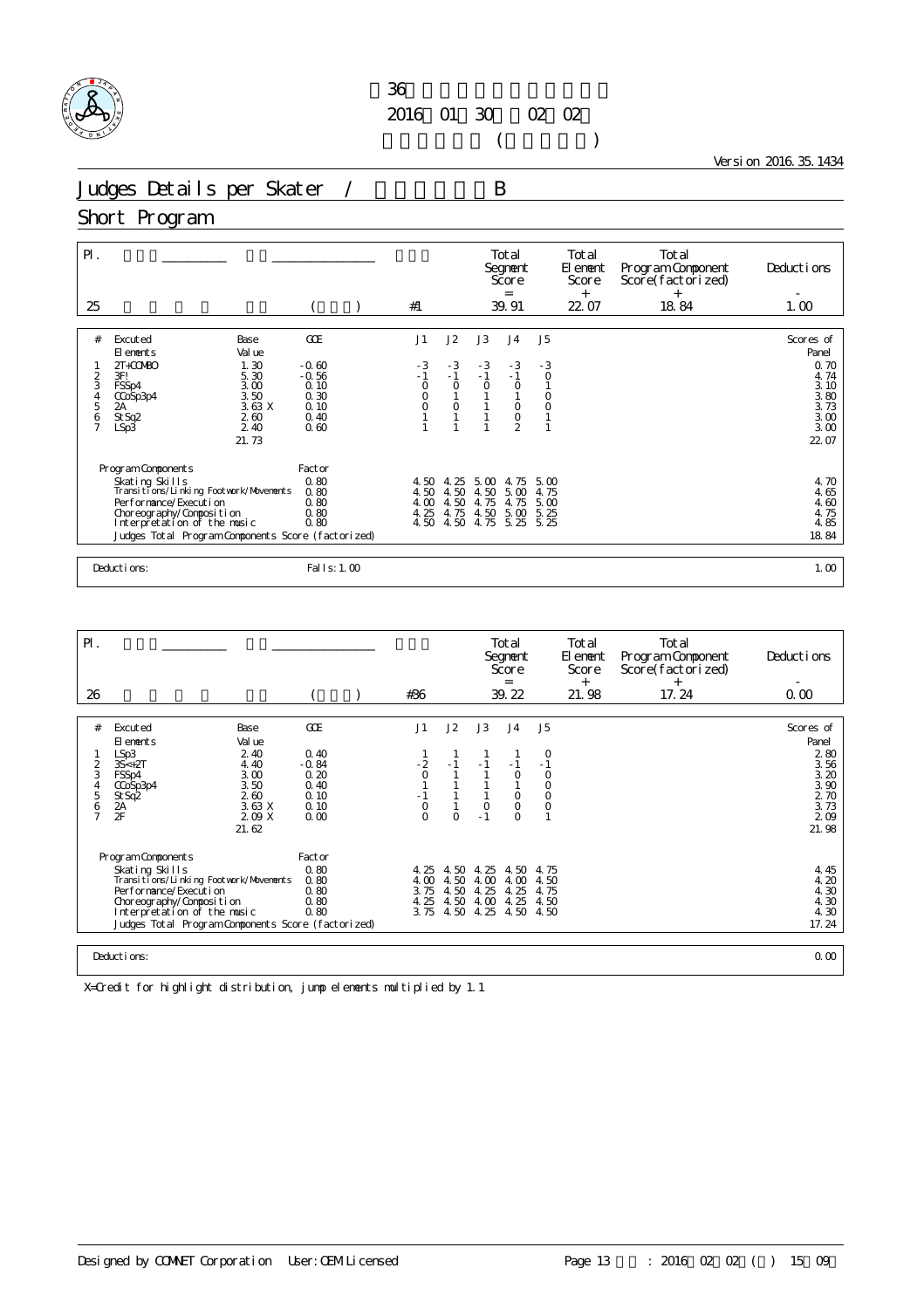

 $($ 

Version 2016.35.1434

Judges Details per Skater / B

#### Short Program

| $P$ .<br>27                                |                                                          |                            | #47                      |                                             |                           | Total<br>Segnent<br>Score<br>$=$<br>38.67 |                            | Total<br>El ement<br>Score<br>$^{+}$<br>22 51 | Total<br>Program Component<br>Score(factorized)<br>$+$<br>16.16 | Deductions<br>0.00            |
|--------------------------------------------|----------------------------------------------------------|----------------------------|--------------------------|---------------------------------------------|---------------------------|-------------------------------------------|----------------------------|-----------------------------------------------|-----------------------------------------------------------------|-------------------------------|
|                                            |                                                          |                            |                          |                                             |                           |                                           |                            |                                               |                                                                 |                               |
| #                                          | Excuted<br>Base<br>Val ue<br>El ements                   | <b>GCE</b>                 | J1                       | J2                                          | J3                        | J <sub>4</sub>                            | J <sub>5</sub>             |                                               |                                                                 | Scores of<br>Panel            |
| 2                                          | $3T+2T$<br>5.60<br>2.40<br>LSp3                          | 0.00<br>$-0.02$            | 0<br>$\circ$             | $\begin{smallmatrix}0\\-2\end{smallmatrix}$ | 0                         | 0<br>$\circ$                              | 0<br>$\circ$               |                                               |                                                                 | 5.60<br>2 3 8                 |
| 3<br>$\begin{array}{c} 4 \\ 5 \end{array}$ | 3.30<br>2A<br>3.50<br>CCoSp3p4<br>260                    | 0.00<br>$-0.18$<br>$-0.10$ | $\circ$<br>$\frac{1}{1}$ | $\circ$<br>$-1$<br>$\circ$                  | $\circ$<br>$\overline{0}$ | $\circ$<br>$\overline{0}$                 | $\circ$<br>$-1$<br>$\circ$ |                                               |                                                                 | 3.30<br>$3.32$<br>$2.50$      |
| 6<br>$\overline{7}$                        | St Sq2<br>2F<br>2.09 X<br>FSSp4<br>3.00                  | 0.12<br>0.20               | $\circ$                  | $\circ$                                     | $\circ$                   | $\circ$<br>$\circ$                        | $\circ$                    |                                               |                                                                 | $\frac{2}{3}$ $\frac{21}{20}$ |
|                                            | 22.49                                                    |                            |                          |                                             |                           |                                           |                            |                                               |                                                                 | 22 51                         |
|                                            | Program Components                                       | Factor                     |                          |                                             |                           |                                           |                            |                                               |                                                                 |                               |
|                                            | Skating Skills<br>Transitions/Linking Footvork/Movements | 0.80<br>0.80               | 3.75<br>3.25             | 4.50<br>4.25                                | 4.50<br>4.00              | 4.50<br>4.00                              | 4.25<br>3.75               |                                               |                                                                 | 4.30<br>3.85                  |
|                                            | Performance/Execution                                    | 0.80                       | 3.50                     | 4.50                                        | 25<br>4.                  | 25<br>4.                                  | 4.00                       |                                               |                                                                 | 4.10                          |
|                                            | Choreography/Composition                                 | 0.80                       | 3.50                     | 4.50                                        | 4.00                      | 4.25                                      | 4.00                       |                                               |                                                                 | 4.05                          |
|                                            | Interpretation of the music                              | 0.80                       | 3.25                     | 4.25                                        | 4.00                      | 4.00                                      | 4.00                       |                                               |                                                                 | 3.90                          |
|                                            | Judges Total Program Components Score (factorized)       |                            |                          |                                             |                           |                                           |                            |                                               |                                                                 | 16.16                         |
|                                            |                                                          |                            |                          |                                             |                           |                                           |                            |                                               |                                                                 |                               |
|                                            | Deductions:                                              |                            |                          |                                             |                           |                                           |                            |                                               |                                                                 | 0.00                          |

| $\mathsf{P}$ .                                            |                                                                                                                                                                                                                              |                                                                                   |                                                                   |                                                        |                                                     |                                              | Total<br>Segnent<br>Score<br>$=$                                    |                                                       | Total<br>El enent<br>Score<br>$^{+}$ | Total<br>Program Component<br>Score(factorized)<br>$^{+}$ | Deductions                                                                           |
|-----------------------------------------------------------|------------------------------------------------------------------------------------------------------------------------------------------------------------------------------------------------------------------------------|-----------------------------------------------------------------------------------|-------------------------------------------------------------------|--------------------------------------------------------|-----------------------------------------------------|----------------------------------------------|---------------------------------------------------------------------|-------------------------------------------------------|--------------------------------------|-----------------------------------------------------------|--------------------------------------------------------------------------------------|
| 28                                                        |                                                                                                                                                                                                                              |                                                                                   |                                                                   | #40                                                    |                                                     |                                              | 38.65                                                               |                                                       | 22.09                                | 16.56                                                     | 0.00                                                                                 |
| #<br>$\overline{2}$<br>3<br>4<br>5<br>6<br>$\overline{7}$ | Excuted<br>El ements<br>2A<br>$3S<+2T$<br>CCoSp3p4<br>St Sq3<br>2F<br>FSSp4<br>LSp3                                                                                                                                          | Base<br>Val ue<br>3.30<br>4.40<br>3.50<br>3.30<br>2.09 X<br>3.00<br>2.40<br>21.99 | GOE<br>0.20<br>$-0.70$<br>0.40<br>0.00<br>0.06<br>0.20<br>$-0.06$ | J1<br>0<br>$-1$<br>$\circ$<br>$\circ$<br>O<br>$\Omega$ | J2<br>$-1$<br>$\circ$<br>$\circ$<br>$\circ$<br>$-1$ | J3<br>$-1$<br>$\circ$<br>$\circ$<br>$\Omega$ | J <sub>4</sub><br>$\circ$<br>$-1$<br>$\circ$<br>$\circ$<br>$\Omega$ | J5<br>0<br>$-1$<br>O<br>$\circ$<br>$\circ$<br>$\circ$ |                                      |                                                           | Scores of<br>Panel<br>3.50<br>3.70<br>3.90<br>3.30<br>2 15<br>3.20<br>2 3 4<br>22.09 |
|                                                           | Program Components<br>Skating Skills<br>Transi ti ons/Li nki ng Footvork/Movements<br>Performance/Execution<br>Choreography/Composition<br>Interpretation of the music<br>Judges Total Program Components Score (factorized) |                                                                                   | Factor<br>0.80<br>0.80<br>0.80<br>0.80<br>0.80                    | 4.25<br>3.75<br>3.50<br>3.75                           | 4.25<br>3.75<br>4.00<br>3.75<br>3.50 3.75           | 4.50<br>4.00<br>4.25<br>4.00<br>4.25         | 4.50<br>4.00<br>4.25<br>4.25<br>4.75                                | 4.75<br>4.25<br>4.50<br>4.50<br>4.50                  |                                      |                                                           | 4.45<br>3.95<br>4.10<br>4.05<br>4.15<br>16.56                                        |
|                                                           | Deductions:                                                                                                                                                                                                                  |                                                                                   |                                                                   |                                                        |                                                     |                                              |                                                                     |                                                       |                                      |                                                           | 0.00                                                                                 |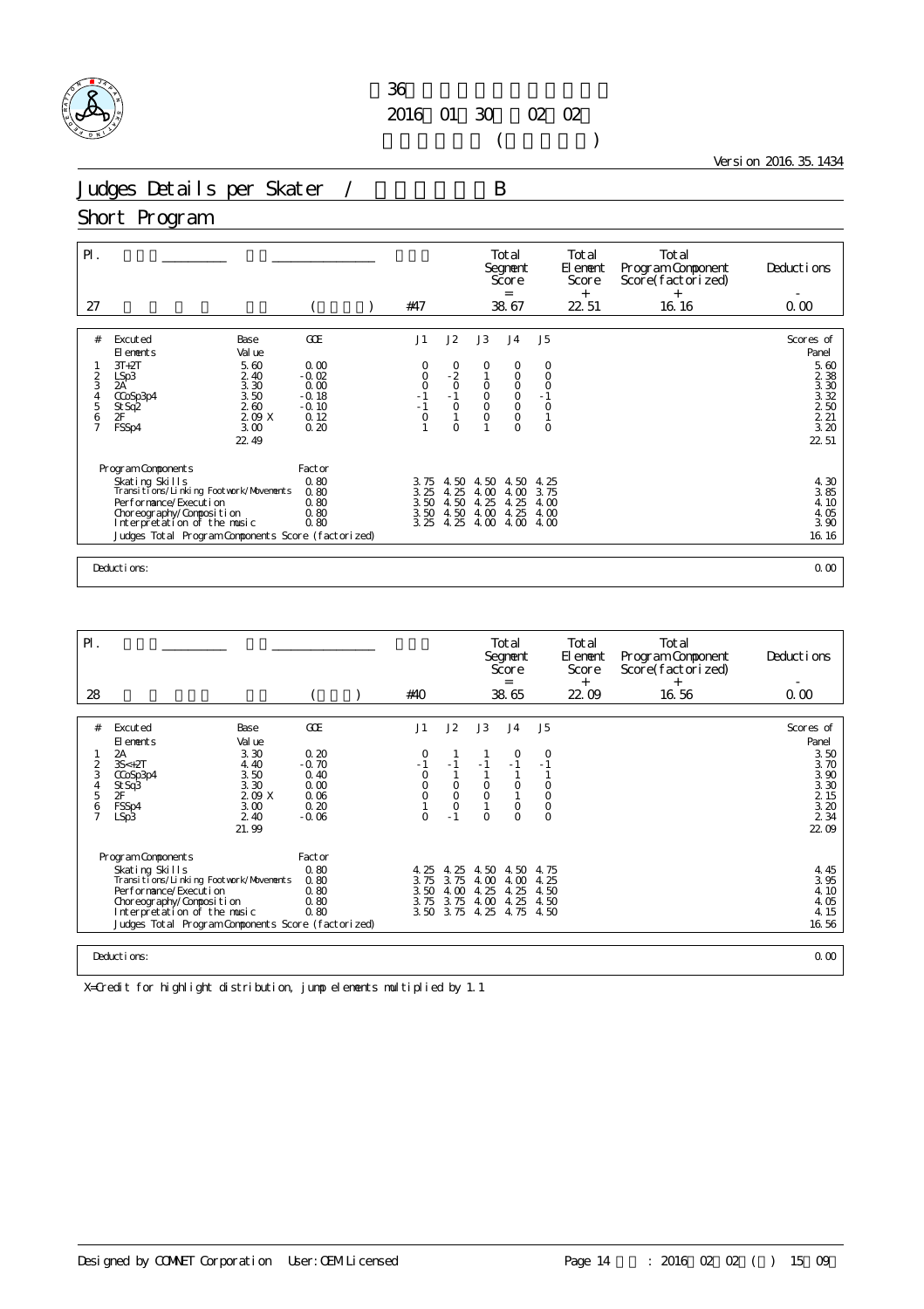

 $($ 

Version 2016.35.1434

Judges Details per Skater / B

## Short Program

| $\mathsf{P}$ .<br>29                                           |                                                                                                                                                                                                                            |                                                                                | #3                                                                          |                                                                                           |                                                     | Total<br>Segnent<br>Score<br>$=$<br>38.25                             |                                                            | Total<br>El ement<br>Score<br>$^{+}$<br>20.77 | Total<br>Program Component<br>Score(factorized)<br>$^{+}$<br>17.48 | Deductions<br>0.00                                                              |
|----------------------------------------------------------------|----------------------------------------------------------------------------------------------------------------------------------------------------------------------------------------------------------------------------|--------------------------------------------------------------------------------|-----------------------------------------------------------------------------|-------------------------------------------------------------------------------------------|-----------------------------------------------------|-----------------------------------------------------------------------|------------------------------------------------------------|-----------------------------------------------|--------------------------------------------------------------------|---------------------------------------------------------------------------------|
| #<br>2<br>3<br>$\begin{array}{c} 4 \\ 5 \end{array}$<br>6<br>7 | Excuted<br>Base<br>Val ue<br>El ements<br>3.30<br>2A<br>$3S<+2T$<br>4.40<br>3.00<br>FSSp4<br>2.70<br>LSp4<br>St Sq2<br>260<br>209 X<br>2F<br>3.50<br>CCoSp3p4<br>21.59                                                     | <b>GCE</b><br>$-0.10$<br>$-0.84$<br>$-0.04$<br>0.10<br>0.30<br>0.00<br>$-0.24$ | J1<br>- 1<br>$-2$<br>1<br>$\begin{matrix} 0 \\ 0 \\ 0 \end{matrix}$<br>$-1$ | J2<br>$\circ$<br>$-1$<br>$\begin{matrix} 3 \\ 0 \\ 0 \end{matrix}$<br>$\circ$<br>$\Omega$ | J3<br>$\circ$<br>$-1$<br>$\circ$<br>$\circ$<br>$-1$ | J <sub>4</sub><br>$\circ$<br>$-1$<br>$-1$<br>$\circ$<br>$\frac{0}{2}$ | J <sub>5</sub><br>$\circ$<br>$\circ$<br>$\circ$<br>$\circ$ |                                               |                                                                    | Scores of<br>Panel<br>3.20<br>3.56<br>2 %<br>$\frac{280}{290}$<br>3.26<br>20.77 |
|                                                                | Program Components<br>Skating Skills<br>Transitions/Linking Footwork/Movements<br>Per for mance/Execution<br>Choreography/Composition<br>Interpretation of the music<br>Judges Total Program Components Score (factorized) | Factor<br>0.80<br>0.80<br>0.80<br>0.80<br>0.80                                 | 3.75<br>3.50<br>3.75<br>3.50<br>3.75                                        | $\infty$<br>4.<br>4.25<br>4.50<br>4.50<br>4.75                                            | 4.00<br>3.75<br>4.50<br>4.25<br>4.50                | 4.50<br>4.75<br>4.50<br>4.75<br>5.00                                  | 4.75<br>4.25<br>5.00<br>5.25<br>5.25                       |                                               |                                                                    | 4.20<br>4.10<br>4.45<br>4.45<br>4.65<br>17.48                                   |
|                                                                | Deductions:                                                                                                                                                                                                                |                                                                                |                                                                             |                                                                                           |                                                     |                                                                       |                                                            |                                               |                                                                    | 0.00                                                                            |

| $\mathsf{P}$ . |                                                                                   |                 |                 |  |                   |                     |                | Total<br>Segnent<br>Score<br>$=$ |                | Total<br>El ement<br>Score<br>$^{+}$ | Total<br>Program Component<br>Score(factorized)<br>$^{+}$ | Deductions         |
|----------------|-----------------------------------------------------------------------------------|-----------------|-----------------|--|-------------------|---------------------|----------------|----------------------------------|----------------|--------------------------------------|-----------------------------------------------------------|--------------------|
| 30             |                                                                                   |                 |                 |  | #10               |                     |                | 37.88                            |                | 21.72                                | 16.16                                                     | 0.00               |
|                |                                                                                   |                 |                 |  |                   |                     |                |                                  |                |                                      |                                                           |                    |
| #              | Excuted<br>El ements                                                              | Base<br>Val ue  | GOE             |  | J1                | J2                  | J3             | J <sub>4</sub>                   | J5             |                                      |                                                           | Scores of<br>Panel |
| 2              | 2A<br>CCoSp3p4                                                                    | 3.30<br>3.50    | 0.10<br>$-0.36$ |  | $^{0}_{-2}$       | 0<br>O              | 0              | $^{0}_{-2}$                      | $-2$<br>0      |                                      |                                                           | 3.40<br>3.14       |
| 3              | St Sq3<br>FSSp4                                                                   | 3.30<br>3.00    | $-0.14$<br>0.40 |  | $-1$              | $\circ$             | $\overline{O}$ | $\overline{O}$                   | $\circ$        |                                      |                                                           | 3.16<br>3.40       |
| 5<br>6         | $2Lo+2T$<br>2F                                                                    | 3.41 X<br>209 X | 0.00<br>0.12    |  | 0<br>$\mathsf O$  | $\mathsf{O}\xspace$ | $\circ$        | $\circ$                          | $\circ$        |                                      |                                                           | 3.41<br>221        |
| $\overline{7}$ | LSp4                                                                              | 2.70            | 0.30            |  | $\overline{O}$    | $\frac{0}{2}$       | $\Omega$       |                                  | $\overline{0}$ |                                      |                                                           | 3.00               |
|                |                                                                                   | 21.30           |                 |  |                   |                     |                |                                  |                |                                      |                                                           | 21.72              |
|                | Program Components                                                                |                 | Factor          |  |                   |                     |                |                                  |                |                                      |                                                           |                    |
|                | Skating Skills                                                                    |                 | 0.80            |  | 3.75              | 3.75                | 4.50           | 4.50                             | 4.75           |                                      |                                                           | 4.25               |
|                | Transi ti ons/Li nki ng Footvork/Movements<br>Per for mance/Execution             |                 | 0.80<br>0.80    |  | $3\omega$<br>3.25 | 3.75<br>4.00        | 4.00<br>4.25   | 4.00<br>4.25                     | 4.25<br>4.50   |                                      |                                                           | 3.80<br>4.05       |
|                | Choreography/Composition                                                          |                 | 0.80            |  | 3.25              | 4.00                | 4.00           | 4.50                             | 4.50           |                                      |                                                           | 4.05               |
|                | Interpretation of the music<br>Judges Total Program Components Score (factorized) |                 | 0.80            |  | 3.25              | 4.00                | 4.25           | 4.25                             | 4.50           |                                      |                                                           | 4.05<br>16.16      |
|                |                                                                                   |                 |                 |  |                   |                     |                |                                  |                |                                      |                                                           |                    |
|                | Deductions:<br>0.00                                                               |                 |                 |  |                   |                     |                |                                  |                |                                      |                                                           |                    |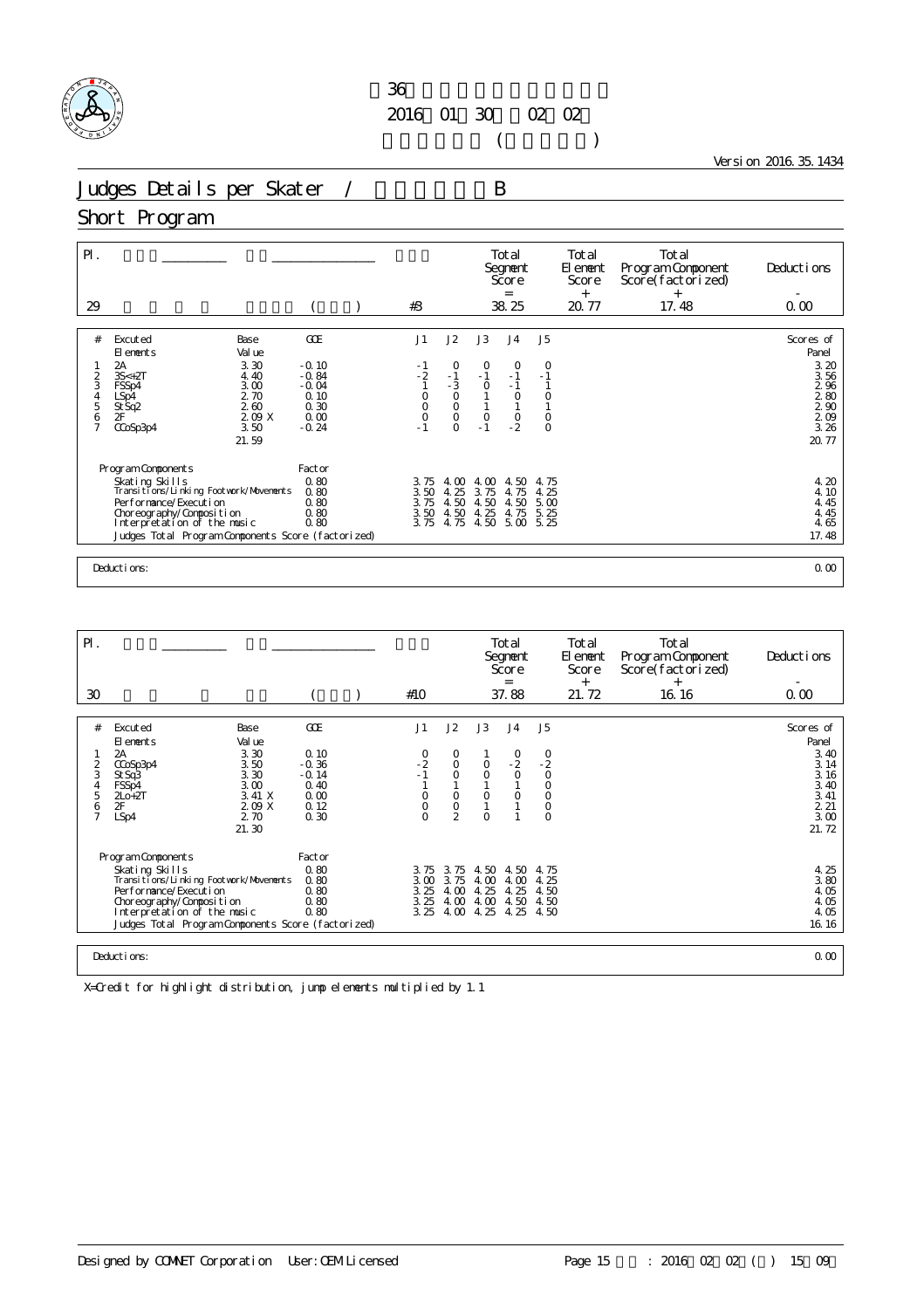

 $($ 

Version 2016.35.1434

Judges Details per Skater / B

#### Short Program

| $\mathsf{P}$ .<br>31                                       |                                                                                                                                                                                                                          |                                                                                |                                                                   | #4                           |                                                          |                                                 | Total<br>Segnent<br>Score<br>$=$<br>37.45                                                                    |                                                                                                | Total<br>El ement<br>Score<br>$^{+}$<br>19.37 | Total<br>Program Component<br>Score(factorized)<br>$^{+}$<br>18.08 | Deductions<br>0.00                                                                 |
|------------------------------------------------------------|--------------------------------------------------------------------------------------------------------------------------------------------------------------------------------------------------------------------------|--------------------------------------------------------------------------------|-------------------------------------------------------------------|------------------------------|----------------------------------------------------------|-------------------------------------------------|--------------------------------------------------------------------------------------------------------------|------------------------------------------------------------------------------------------------|-----------------------------------------------|--------------------------------------------------------------------|------------------------------------------------------------------------------------|
| #<br>$\frac{2}{3}$<br>$\frac{4}{5}$<br>6<br>$\overline{7}$ | Excuted<br>El ements<br>3S+COMBO<br>2A<br>LSp3<br>2F'<br>CCoSp3p4<br>St Sq2<br>FSSp3V                                                                                                                                    | Base<br>Val ue<br>4.40<br>3.30<br>2.40<br>209X<br>3.50<br>260<br>1.80<br>20.09 | GOE<br>$-1.96$<br>0.30<br>0.30<br>$-0.06$<br>0.50<br>0.20<br>0.00 | J1<br>$-3$<br>0<br>0<br>O    | J2<br>$-3$<br>$\frac{0}{2}$<br>$\circ$<br>$\overline{O}$ | J3<br>$-3$<br>$-1$<br>$\overline{1}$<br>$\circ$ | J <sub>4</sub><br>$-2$<br>$\circ$<br>$\begin{smallmatrix}0\\1\end{smallmatrix}$<br>$\circ$<br>$\overline{O}$ | J <sub>5</sub><br>$-3$<br>$\circ$<br>0<br>$_{\rm 0}^{\rm 0}$<br>$\mathsf{O}\xspace$<br>$\circ$ |                                               |                                                                    | Scores of<br>Panel<br>2 4 4<br>3.60<br>2 70<br>203<br>4.00<br>280<br>1.80<br>19.37 |
|                                                            | Program Components<br>Skating Skills<br>Transitions/Linking Footwork/Movements<br>Performance/Execution<br>Choreography/Composition<br>Interpretation of the music<br>Judges Total Program Components Score (factorized) |                                                                                | Factor<br>0.80<br>0.80<br>0.80<br>0.80<br>0.80                    | 4.50<br>4.25<br>4.50<br>4.75 | 4.50<br>4.25<br>4.50<br>4.50                             | 4.50<br>4.25<br>4.50<br>4.25<br>4.50 4.50 4.75  | 4.50<br>4.00<br>4.25<br>4.50<br>4.75                                                                         | 5.00<br>4.75<br>4.75<br>4.75<br>4.75                                                           |                                               |                                                                    | 4.60<br>4.30<br>4.50<br>4.55<br>4.65<br>18.08                                      |
|                                                            | Deductions:                                                                                                                                                                                                              |                                                                                |                                                                   |                              |                                                          |                                                 |                                                                                                              |                                                                                                |                                               |                                                                    | 0.00                                                                               |

| PI. |                                                         |              |                 |  |                     |                     |                         | Total<br>Segnent<br>Score<br>$=$ |                | Total<br>El ement<br>Score<br>$^{+}$ | Total<br>Program Component<br>Score(factorized)<br>$^{+}$ | Deductions   |
|-----|---------------------------------------------------------|--------------|-----------------|--|---------------------|---------------------|-------------------------|----------------------------------|----------------|--------------------------------------|-----------------------------------------------------------|--------------|
| 32  |                                                         |              |                 |  | #8                  |                     |                         | 36.91                            |                | 19.47                                | 17.44                                                     | 0.00         |
|     |                                                         |              |                 |  |                     |                     |                         |                                  |                |                                      |                                                           |              |
| #   | Excuted                                                 | Base         | GOE             |  | J1                  | J2                  | J3                      | J <sub>4</sub>                   | J5             |                                      |                                                           | Scores of    |
|     | El ements                                               | Val ue       |                 |  |                     |                     |                         |                                  |                |                                      |                                                           | Panel        |
| 2   | $3T < +2T$<br>2F                                        | 4.30<br>1.90 | $-1.96$<br>0.12 |  | $-3$<br>$\circ$     | $-3$<br>$\circ$     | $-3$<br>$\circ$         | $-3$                             | $-2$           |                                      |                                                           | 2 3 4<br>202 |
| 3   | CCoSp3p3                                                | 3.00         | $-0.06$         |  | $-1$                | $\circ$             | $\circ$                 | $\circ$                          | $\Omega$       |                                      |                                                           | 2 94         |
| 4   | LSp4                                                    | 2.70         | 0.04            |  | $\circ$             | $-1$                | $\mathsf O$             |                                  | $\overline{O}$ |                                      |                                                           | 2 74         |
| 5   | 2A                                                      | 3.63 X       | 0.10            |  | $\circ$             | $\circ$             | $\circ$                 | $\circ$                          |                |                                      |                                                           | 3.73         |
| 6   | St Sq2<br>FSSp4                                         | 260<br>3.00  | 0.00<br>0.10    |  | $\circ$<br>$\Omega$ | $\circ$<br>$\Omega$ | $\mathsf O$<br>$\Omega$ | $\circ$<br>$\Omega$              | O              |                                      |                                                           | 260<br>3.10  |
|     |                                                         | 21.13        |                 |  |                     |                     |                         |                                  |                |                                      |                                                           | 19.47        |
|     |                                                         |              |                 |  |                     |                     |                         |                                  |                |                                      |                                                           |              |
|     | Program Components                                      |              | Factor          |  |                     |                     |                         |                                  |                |                                      |                                                           |              |
|     | Skating Skills                                          |              | 0.80            |  | 4.50 4.25           |                     | 4.75                    | 4.50                             | 5.25           |                                      |                                                           | 4.65         |
|     | Transi ti ons/Li nki ng Footvork/Movements              |              | 0.80            |  | 4.00                | 4.00                | 4.25                    | 4.25                             | 5.00           |                                      |                                                           | 4.30         |
|     | Performance/Execution                                   |              | 0.80            |  | 3.75                | 4.25                | 4.50                    | 4.25                             | 5.00           |                                      |                                                           | 4.35         |
|     | Choreography/Composition<br>Interpretation of the music |              | 0.80<br>0.80    |  | 4.25<br>4.00        | 3.75<br>4.00        | 4.00<br>4.25            | 4.50<br>4.25                     | 4.75<br>4.75   |                                      |                                                           | 4.25<br>4.25 |
|     | Judges Total Program Components Score (factorized)      |              |                 |  |                     |                     |                         |                                  |                |                                      |                                                           | 17.44        |
|     |                                                         |              |                 |  |                     |                     |                         |                                  |                |                                      |                                                           |              |
|     | 0.00<br>Deductions:                                     |              |                 |  |                     |                     |                         |                                  |                |                                      |                                                           |              |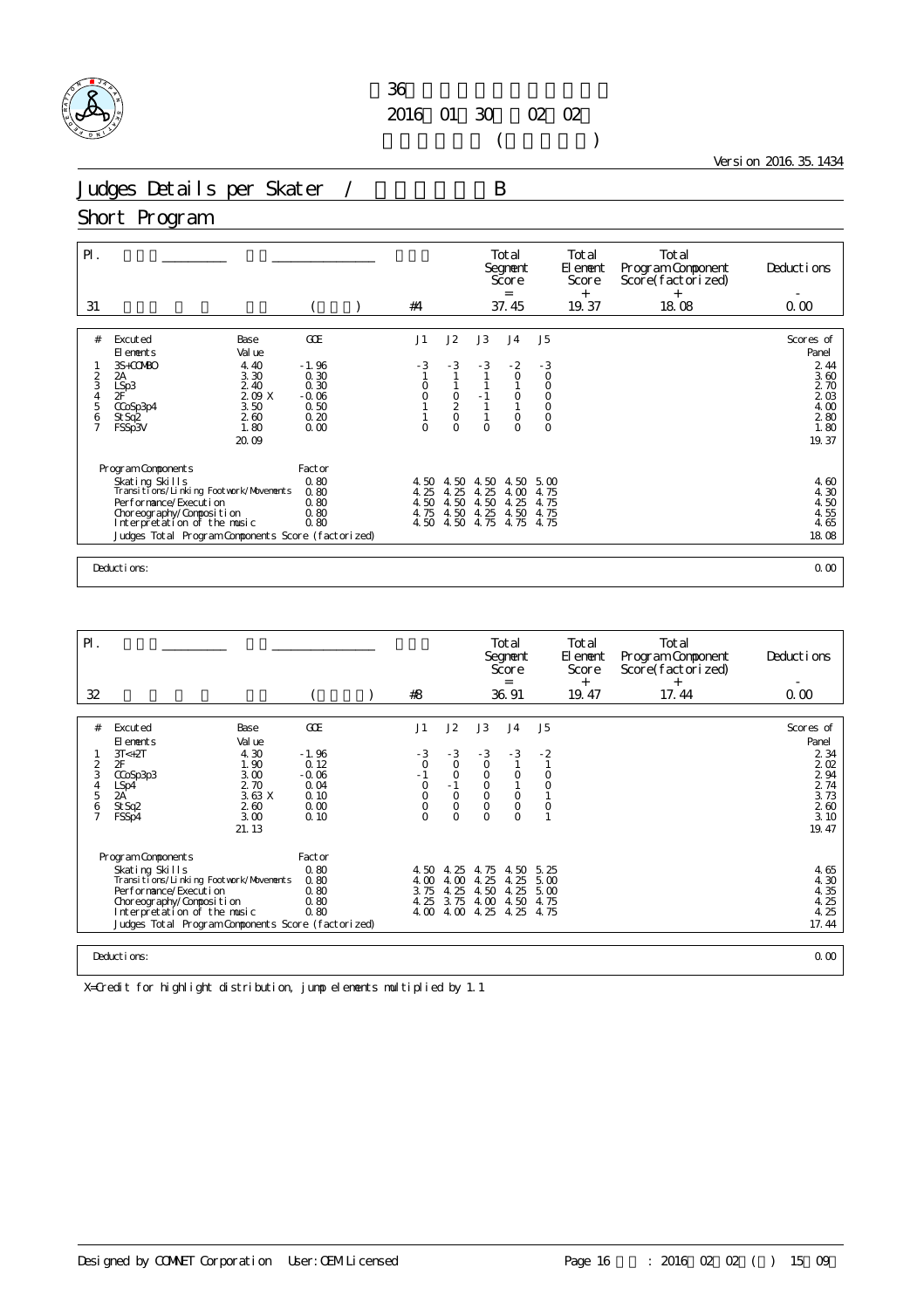

 $($ 

Version 2016.35.1434

Judges Details per Skater / B

### Short Program

| $\mathsf{P}$ .<br>33                         |                                                                                                                                                                                                                            |                                                                                 |                                                                | #24                                  |                                                                                 |                                                           | Total<br>Segnent<br>Score<br>$=$<br>35.82                                                       |                                                                                     | Total<br>El ement<br>Score<br>$^{+}$<br>18.82 | Total<br>Program Component<br>Score(factorized)<br>$^{+}$<br>17.00 | Deductions<br>0.00                                                                                               |
|----------------------------------------------|----------------------------------------------------------------------------------------------------------------------------------------------------------------------------------------------------------------------------|---------------------------------------------------------------------------------|----------------------------------------------------------------|--------------------------------------|---------------------------------------------------------------------------------|-----------------------------------------------------------|-------------------------------------------------------------------------------------------------|-------------------------------------------------------------------------------------|-----------------------------------------------|--------------------------------------------------------------------|------------------------------------------------------------------------------------------------------------------|
| #<br>2<br>3<br>4<br>5<br>6<br>$\overline{7}$ | Excuted<br>El ements<br>$3T < +CO$ MBO<br><b>OF</b><br>FSSp4<br>2A<br>LSp4<br>St Sq3<br>CCoSp3p3                                                                                                                           | Base<br>Val ue<br>1.30<br>1.90<br>3.00<br>3.30<br>2.70<br>3.30<br>3.00<br>18.50 | GOE<br>$-0.60$<br>0.12<br>0.30<br>0.20<br>0.20<br>0.00<br>0.10 | J1<br>$-3$<br>O<br>O<br>O            | J2<br>$-3$<br>$\begin{smallmatrix}0\\1\end{smallmatrix}$<br>$\circ$<br>$\Omega$ | J3<br>$-3$<br>$\circ$<br>1<br>$\circ$                     | J <sub>4</sub><br>$-3$<br>$\circ$<br>$\circ$<br>$_{\rm O}^{\rm O}$<br>$\circ$<br>$\overline{O}$ | J <sub>5</sub><br>$-3$<br>$\circ$<br>$\mathsf O$<br>$\bar{0}$<br>$\circ$<br>$\circ$ |                                               |                                                                    | Scores of<br>Panel<br>0.70<br>$\frac{2}{3}$ $\frac{02}{30}$<br>$\frac{3}{2}$ 50<br>2 90<br>3 30<br>3.10<br>18.82 |
|                                              | Program Components<br>Skating Skills<br>Transitions/Linking Footwork/Movements<br>Per for mance/Execution<br>Choreography/Composition<br>Interpretation of the music<br>Judges Total Program Components Score (factorized) |                                                                                 | Factor<br>0.80<br>0.80<br>0.80<br>0.80<br>0.80                 | 4.50<br>3.75<br>3.50<br>3.75<br>3.75 | 4.50<br>4.00<br>4.50<br>4.25                                                    | 4.50<br>4.00<br>25<br>$\overline{4}$<br>4.00<br>4.50 4.25 | 5.00<br>4.50<br>4.75<br>4.50<br>4.75                                                            | 4.50<br>4.00<br>4.25<br>4.00<br>4.00                                                |                                               |                                                                    | 4.60<br>4.05<br>4.25<br>4.10<br>4.25<br>17.00                                                                    |
|                                              | Deductions:                                                                                                                                                                                                                |                                                                                 |                                                                |                                      |                                                                                 |                                                           |                                                                                                 |                                                                                     |                                               |                                                                    | 0.00                                                                                                             |

| $\mathsf{P}$ .                                       |                                                                                                                                                                                                                              |                                                                                 |                                                                      |                              |                                  |                                                        | Total<br>Segnent<br>Score<br>$=$                             |                                                                        | Total<br>El enent<br>Score<br>$^{+}$ | Total<br>Program Component<br>Score(factorized)<br>$^{+}$ | Deductions                                                                              |
|------------------------------------------------------|------------------------------------------------------------------------------------------------------------------------------------------------------------------------------------------------------------------------------|---------------------------------------------------------------------------------|----------------------------------------------------------------------|------------------------------|----------------------------------|--------------------------------------------------------|--------------------------------------------------------------|------------------------------------------------------------------------|--------------------------------------|-----------------------------------------------------------|-----------------------------------------------------------------------------------------|
| 34                                                   |                                                                                                                                                                                                                              |                                                                                 |                                                                      | #45                          |                                  |                                                        | 34.62                                                        |                                                                        | 17.50                                | 17.12                                                     | 0.00                                                                                    |
| #<br>3<br>$\overline{4}$<br>5<br>6<br>$\overline{7}$ | Excuted<br>El ements<br>3S+COMBO<br>2A<<<br>LSp4<br>2F<br>St Sq3<br>FSSp3<br>CCoSp3p4                                                                                                                                        | Base<br>Val ue<br>4.40<br>1.10<br>2.70<br>1.90<br>3.30<br>2.60<br>3.50<br>19.50 | GOE<br>$-2.10$<br>$-0.60$<br>0.24<br>$-0.24$<br>0.30<br>0.20<br>0.20 | J1<br>$-3$<br>$-3$<br>$-1$   | J2<br>$-3/3$<br>$-1$<br>$\Omega$ | J3<br>$-3$<br>$-3$<br>$\circ$<br>$-1$<br>O<br>$\Omega$ | J <sub>4</sub><br>$-3$<br>$-3$<br>$-1$<br>$\circ$<br>$\circ$ | J5<br>$-3$<br>$-3$<br>$-1$<br>$\circ$<br>$\circ$<br>$\circ$<br>$\circ$ |                                      |                                                           | Scores of<br>Panel<br>2 3 0<br>0.50<br>2 94<br>1.66<br>3.60<br>$2\ 80$<br>3.70<br>17.50 |
|                                                      | Program Components<br>Skating Skills<br>Transi ti ons/Li nki ng Footvork/Movements<br>Performance/Execution<br>Choreography/Composition<br>Interpretation of the music<br>Judges Total Program Components Score (factorized) |                                                                                 | Factor<br>0.80<br>0.80<br>0.80<br>0.80<br>0.80                       | 4.25<br>4.00<br>4.50<br>4.50 | 4.25<br>4.25<br>4.25<br>4.50     | 4.25<br>3.50<br>3.75<br>3.75<br>4.50 4.50 4.00         | 4.75<br>4.25<br>4.50<br>4.50<br>4.75                         | 4.50<br>4.25<br>4.25<br>4.25<br>4.25                                   |                                      |                                                           | 4.40<br>4.05<br>4.25<br>4.30<br>4.40<br>17.12                                           |
|                                                      | Deductions:                                                                                                                                                                                                                  |                                                                                 |                                                                      |                              |                                  |                                                        |                                                              |                                                                        |                                      |                                                           | 0.00                                                                                    |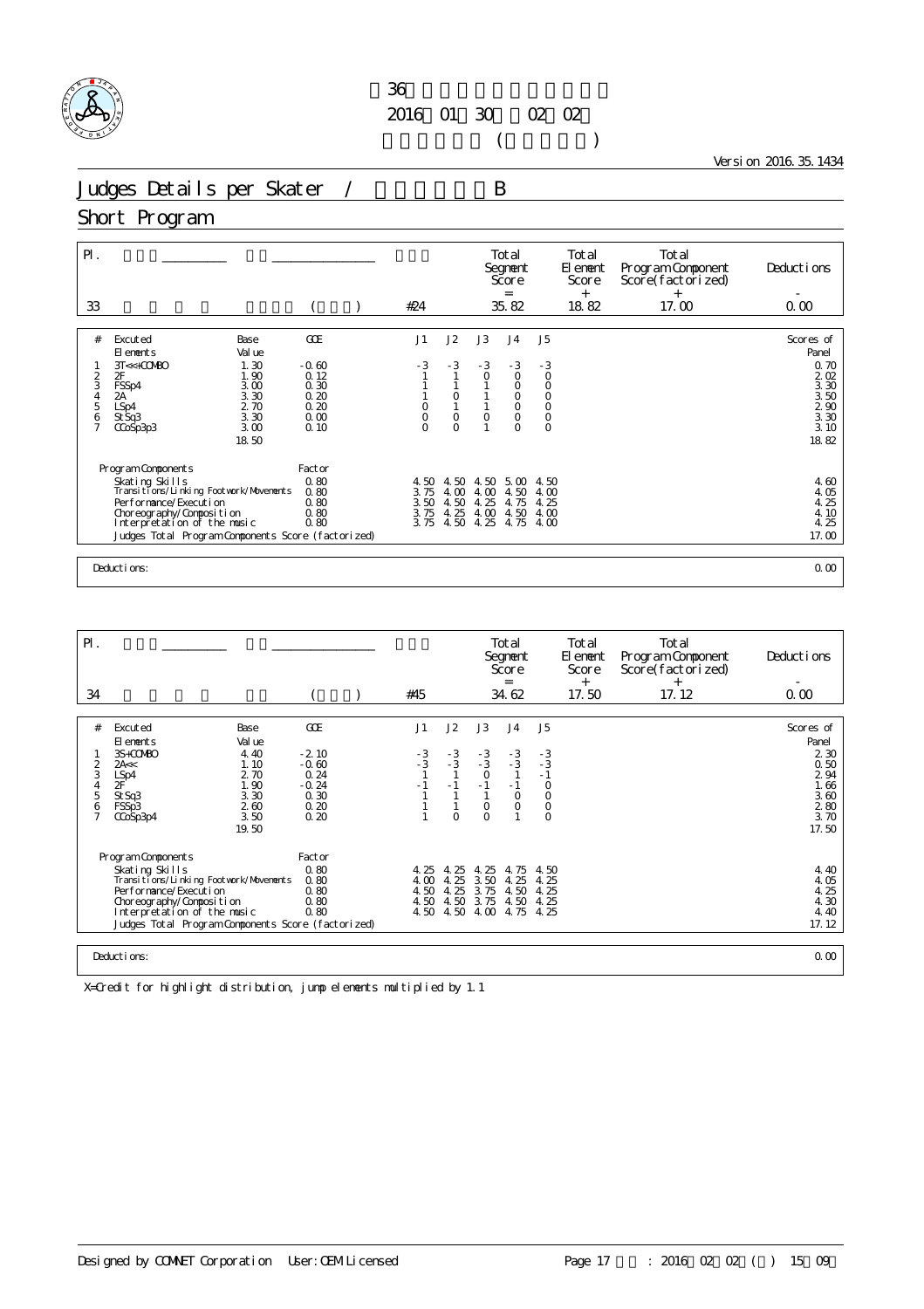

 $($ 

Version 2016.35.1434

Judges Details per Skater / B

#### Short Program

| $\mathsf{P}$ .<br>35                 |                                                                                                                                                                                                    |                                              | #17                                  |                                                               |                                      | Total<br>Segnent<br>Score<br>$=$<br>34.55             |                                           | Total<br>El ement<br>Score<br>$^{+}$<br>19.59 | Total<br>Program Component<br>Score(factorized)<br>$^{+}$<br>14.96 | Deductions<br>0.00                                             |
|--------------------------------------|----------------------------------------------------------------------------------------------------------------------------------------------------------------------------------------------------|----------------------------------------------|--------------------------------------|---------------------------------------------------------------|--------------------------------------|-------------------------------------------------------|-------------------------------------------|-----------------------------------------------|--------------------------------------------------------------------|----------------------------------------------------------------|
|                                      |                                                                                                                                                                                                    |                                              |                                      |                                                               |                                      |                                                       |                                           |                                               |                                                                    |                                                                |
| #<br>2<br>3                          | Excuted<br>Base<br>Val ue<br>El ements<br>4.30<br>$3T < +2T$<br>1.90<br>2FI<br>3.00<br>FSSp4<br>2.70                                                                                               | GOE<br>$-0.70$<br>$-0.36$<br>$-0.06$<br>0.10 | J1<br>$-1$<br>$-1$<br>$\circ$        | J2<br>$-1$<br>$-1$<br>$-1$                                    | J3<br>- 1<br>$-2$<br>$\circ$         | J <sub>4</sub><br>- 1<br>$-1$<br>$\circ$              | J <sub>5</sub><br>$-1$<br>$-1$<br>$\circ$ |                                               |                                                                    | Scores of<br>Panel<br>3.60<br>1.54<br>2 9 4<br>280             |
| $\frac{4}{5}$<br>6<br>$\overline{7}$ | LSp4<br>2A<br>3.63 X<br>1.80<br>St Sq1<br>3.50<br>CCoSp3p4<br>20.83                                                                                                                                | $-0.20$<br>0.00<br>$-0.02$                   | $-0$<br>$-1$<br>0<br>$\Omega$        | $\begin{smallmatrix}0\\1\end{smallmatrix}$<br>$\circ$<br>$-2$ | $\overline{0}$<br>$0$                | $_{\rm O}^{\rm O}$<br>$\circ$<br>$\circ$              | $\circ$<br>$\circ$<br>$\circ$             |                                               |                                                                    | 3.43<br>1.80<br>3.48<br>19.59                                  |
|                                      | Program Components                                                                                                                                                                                 | Factor                                       |                                      |                                                               |                                      |                                                       |                                           |                                               |                                                                    |                                                                |
|                                      | Skating Skills<br>Transitions/Linking Footvork/Movements<br>Performance/Execution<br>Choreography/Composition<br>Interpretation of the music<br>Judges Total Program Components Score (factorized) | 0.80<br>0.80<br>0.80<br>0.80<br>0.80         | 3.50<br>3.00<br>2 75<br>3.00<br>2 75 | 3.75<br>4.00<br>4.00<br>3.75<br>3.75                          | 4.00<br>3.50<br>3.75<br>3.50<br>3.75 | -25<br>$\overline{4}$<br>4.00<br>4.00<br>4.25<br>4.00 | 4.25<br>4.00<br>4.00<br>4.00<br>4.00      |                                               |                                                                    | $\frac{3}{3}$ $\frac{95}{70}$<br>3.70<br>3.70<br>3.65<br>14.96 |
|                                      | Deductions:                                                                                                                                                                                        |                                              |                                      |                                                               |                                      |                                                       |                                           |                                               |                                                                    | 0.00                                                           |

| $\mathsf{P}$ .                                      |                                                                                                                                                                                                                              |                                                                                 |                                                        |                                                                                                      |                                      |                                      | Total<br>Segnent<br>Score<br>$=$                    |                                             | Total<br>El ement<br>Score<br>$^{+}$ | Total<br>Program Component<br>Score(factorized)<br>$^{+}$ | Deductions                                                                      |
|-----------------------------------------------------|------------------------------------------------------------------------------------------------------------------------------------------------------------------------------------------------------------------------------|---------------------------------------------------------------------------------|--------------------------------------------------------|------------------------------------------------------------------------------------------------------|--------------------------------------|--------------------------------------|-----------------------------------------------------|---------------------------------------------|--------------------------------------|-----------------------------------------------------------|---------------------------------------------------------------------------------|
| 36                                                  |                                                                                                                                                                                                                              |                                                                                 |                                                        | #21                                                                                                  |                                      |                                      | 34.41                                               |                                             | 17.37                                | 18.04                                                     | 1.00                                                                            |
| #<br>$\overline{2}$<br>3<br>4<br>5<br>$\frac{6}{7}$ | Excuted<br>El ements<br>3S<+COMBO<br>FSSp4<br>CCoSp3p3<br>$1F^*$<br>2A<br>LSp4<br>St Sq2                                                                                                                                     | Base<br>Val ue<br>3.10<br>3.00<br>3.00<br>0.00<br>3.63X<br>2.70<br>260<br>18.03 | GOE<br>$-2.10$<br>0.30<br>0.20<br>0.40<br>0.34<br>0.20 | J1<br>$-3$<br>$\overline{O}$<br>$\Omega$<br>$\begin{smallmatrix}0\\ -1\end{smallmatrix}$<br>$\Omega$ | J2<br>$-3$                           | J3<br>$-3$<br>$\overline{0}$         | J <sub>4</sub><br>$-3$<br>$\Omega$<br>$\frac{2}{0}$ | J5<br>$\frac{3}{0}$<br>$\Omega$<br>$\Omega$ |                                      |                                                           | Scores of<br>Panel<br>1.00<br>3.30<br>3.20<br>4.03<br>$3.04$<br>$2.80$<br>17.37 |
|                                                     | Program Components<br>Skating Skills<br>Transi ti ons/Li nki ng Footvork/Movements<br>Performance/Execution<br>Choreography/Composition<br>Interpretation of the music<br>Judges Total Program Components Score (factorized) |                                                                                 | Factor<br>0.80<br>0.80<br>0.80<br>0.80<br>0.80         | 4.75<br>4.25<br>4.00<br>4.25<br>4.00                                                                 | 4.25<br>4.50<br>4.25<br>4.75<br>4.75 | 4.50<br>4.25<br>4.50<br>4.75<br>4.75 | 5.00<br>4.75<br>4.50<br>4.50<br>4.75                | 4.75<br>4.25<br>4.50<br>4.50<br>4.75        |                                      |                                                           | 4.65<br>4.40<br>4.35<br>4.55<br>4.60<br>18.04                                   |
|                                                     | Deductions:                                                                                                                                                                                                                  |                                                                                 | Fal I s: 1.00                                          |                                                                                                      |                                      |                                      |                                                     |                                             |                                      |                                                           | 1.00                                                                            |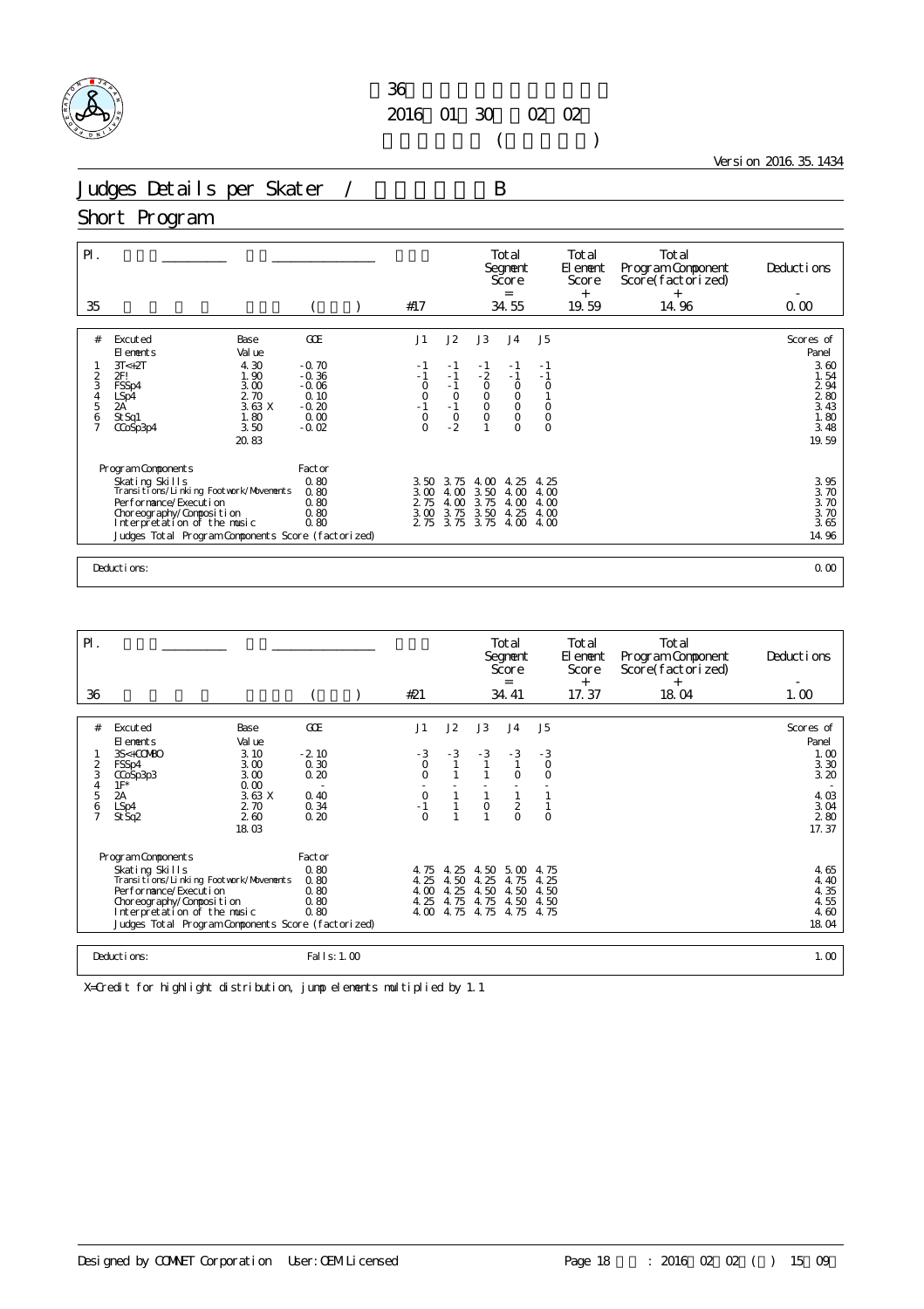

 $($ 

Version 2016.35.1434

Judges Details per Skater / B

#### Short Program

| $P$ .<br>37                     |                                                                                                                                                                                                                          |                                                                         | #43                                  |                                      |                                                | Total<br>Segnent<br>Score<br>$=$<br>34.19              |                                             | Total<br>El ement<br>Score<br>$^{+}$<br>18.63 | Total<br>Program Component<br>Score(factorized)<br>$^{+}$<br>15.56 | Deductions<br>0.00                                                                                  |
|---------------------------------|--------------------------------------------------------------------------------------------------------------------------------------------------------------------------------------------------------------------------|-------------------------------------------------------------------------|--------------------------------------|--------------------------------------|------------------------------------------------|--------------------------------------------------------|---------------------------------------------|-----------------------------------------------|--------------------------------------------------------------------|-----------------------------------------------------------------------------------------------------|
| #<br>2<br>3<br>4<br>5<br>6<br>7 | Excuted<br>Base<br>Val ue<br>El ements<br>3.30<br>2A<br>3.50<br>CCoSp3p4<br>3.40<br>$2\mathsf{L}z$ ! + $2\mathsf{T}$<br>2.70<br>LSp4<br>FSSp3<br>260<br>0.55 X<br>2F<<<br>260<br>St Sq2<br>18.65                         | GOE<br>0.50<br>0.40<br>$-0.60$<br>0.20<br>$-0.12$<br>$-0.30$<br>$-0.10$ | J1<br>$-2$<br>$-1$<br>$-3$<br>$-3$   | J2<br>$-1$<br>$\frac{0}{-3}$<br>$-1$ | J3<br>$-3$<br>0<br>0<br>0<br>0<br>0            | J <sub>4</sub><br>$-2$<br>0<br>0<br>0<br>3<br>$\Omega$ | J <sub>5</sub><br>$-2$<br>$-1$<br>$-3$<br>0 |                                               |                                                                    | Scores of<br>Panel<br>3.80<br>3.90<br>280<br>$\frac{2}{2}$ $\frac{90}{48}$<br>0.25<br>2 50<br>18.63 |
|                                 | Program Components<br>Skating Skills<br>Transitions/Linking Footwork/Movements<br>Performance/Execution<br>Choreography/Composition<br>Interpretation of the music<br>Judges Total Program Components Score (factorized) | Factor<br>0.80<br>0.80<br>0.80<br>0.80<br>0.80                          | 3.50<br>3.25<br>3.25<br>3.50<br>3.75 | 3.75<br>3.75<br>3.50<br>4.00<br>3.75 | $\infty$<br>4.<br>3.25<br>3.50<br>3.50<br>3.75 | -25<br>4.<br>3.75<br>4.00<br>4.00<br>4.25              | 4.75<br>4.50<br>4.75<br>4.50<br>4.50        |                                               |                                                                    | $\frac{4}{3}$ $\frac{05}{70}$<br>3.80<br>3.90<br>4.00<br>15.56                                      |
|                                 | Deductions:                                                                                                                                                                                                              |                                                                         |                                      |                                      |                                                |                                                        |                                             |                                               |                                                                    | 0.00                                                                                                |

| $\mathsf{P}$ .                                 |                                                                                                                                                                                                                                |                                                                                |                                                                   |                                      |                                                           |                                      | Total<br>Segnent<br>Score<br>$=$                                                                       |                                  | Total<br>El ement<br>Score<br>$^{+}$ | Total<br>Program Component<br>Score(factorized)<br>$^+$ | Deductions                                                                                                           |
|------------------------------------------------|--------------------------------------------------------------------------------------------------------------------------------------------------------------------------------------------------------------------------------|--------------------------------------------------------------------------------|-------------------------------------------------------------------|--------------------------------------|-----------------------------------------------------------|--------------------------------------|--------------------------------------------------------------------------------------------------------|----------------------------------|--------------------------------------|---------------------------------------------------------|----------------------------------------------------------------------------------------------------------------------|
| 38                                             |                                                                                                                                                                                                                                |                                                                                |                                                                   | #42                                  |                                                           |                                      | 34.17                                                                                                  |                                  | 16.37                                | 17.80                                                   | 0.00                                                                                                                 |
| #<br>$\frac{2}{3}$<br>5<br>6<br>$\overline{7}$ | Excuted<br>El ements<br>$2S<+CO$ MBO<br>2A<br>FSSp4<br>3F <<br>LSp3<br>St Sq2<br>CCoSp3p3                                                                                                                                      | Base<br>Val ue<br>0.40<br>3.30<br>3.00<br>209X<br>2.40<br>260<br>3.00<br>16.79 | GOE<br>$-0.30$<br>0.20<br>0.10<br>$-0.90$<br>0.00<br>0.20<br>0.28 | J1<br>$-300$<br>$-300$<br>$-2$       | J2<br>$-3$<br>$\frac{0}{-3}$<br>$\overline{O}$<br>$\circ$ | J3<br>$-3$<br>$\frac{3}{0}$          | J <sub>4</sub><br>$-3$<br>$\circ$<br>$\begin{smallmatrix}0\\-3\end{smallmatrix}$<br>$\circ$<br>$\circ$ | J5<br>$\frac{3}{0}$<br>$-3$<br>0 |                                      |                                                         | Scores of<br>Panel<br>0.10<br>3.50<br>3.10<br>1.19<br>2.40<br>$\begin{array}{c} 2\,80 \\ 3\,28 \end{array}$<br>16.37 |
|                                                | Program Components<br>Skating Skills<br>Transi ti ons/Li nki ng Footvork/Movements<br>Per for mance/Execution<br>Choreography/Composition<br>Interpretation of the music<br>Judges Total Program Components Score (factorized) |                                                                                | Factor<br>0.80<br>0.80<br>0.80<br>0.80<br>0.80                    | 4.25<br>3.50<br>4.25<br>4.00<br>4.50 | 4.25<br>4.50<br>4.25<br>4.50<br>4.50                      | 4.50<br>4.00<br>4.25<br>4.75<br>4.50 | 4.50<br>4.25<br>4.50<br>4.75<br>4.75 5.00                                                              | 4.75<br>4.50<br>4.75<br>5.00     |                                      |                                                         | 4.45<br>4.15<br>4.40<br>4.60<br>4.65<br>17.80                                                                        |
|                                                | Deductions:                                                                                                                                                                                                                    |                                                                                |                                                                   |                                      |                                                           |                                      |                                                                                                        |                                  |                                      |                                                         | 0.00                                                                                                                 |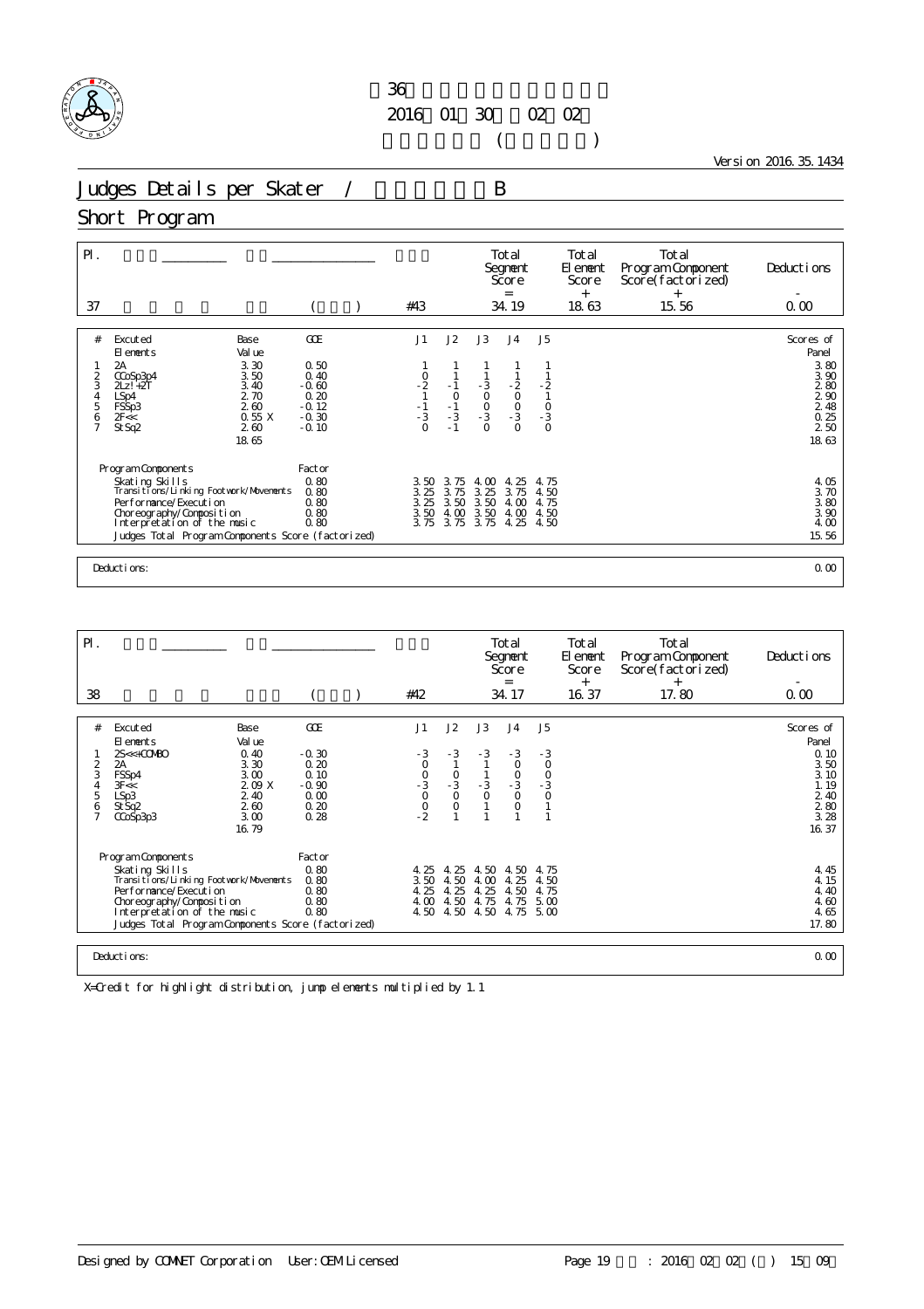

 $($ 

Version 2016.35.1434

Judges Details per Skater / B

#### Short Program

| $\mathsf{P}$ .<br>39 |                                                          |                         | #41                             |                              |                           | Total<br>Segnent<br>Score<br>$=$<br>33.74 |                           | Total<br>El ement<br>Score<br>$+$<br>18.62 | Total<br>Program Component<br>Score(factorized)<br>$^{+}$<br>15.12 | Deductions<br>0.00            |
|----------------------|----------------------------------------------------------|-------------------------|---------------------------------|------------------------------|---------------------------|-------------------------------------------|---------------------------|--------------------------------------------|--------------------------------------------------------------------|-------------------------------|
|                      |                                                          |                         |                                 |                              |                           |                                           |                           |                                            |                                                                    |                               |
| #                    | Excuted<br>Base<br>Val ue<br>El ements                   | <b>GOE</b>              | J1                              | J2                           | J3                        | J <sub>4</sub>                            | J5                        |                                            |                                                                    | Scores of<br>Panel            |
| 3                    | 3.30<br>2A<br>3.50<br>CCoSp3p4<br>2 3 0                  | 0.00<br>0.00<br>$-0.66$ | 0                               | 0                            | 0                         | 0                                         | 0                         |                                            |                                                                    | 3.30<br>3.50<br>1.64          |
| 4<br>5               | FSSp2<br>2.60<br>StSq2<br>3.63X<br>$2$ Lze+ $2$ Lo       | $-0.10$<br>$-0.60$      | $0 - 2$<br>$-1 - 2$<br>$-3 - 3$ | $-2$<br>$-2$<br>$-2$<br>$-1$ | $-2$<br>$-2$<br>$-2$<br>O | $-3$<br>$-2$<br>$-2$<br>0                 | $-2$<br>$-2$<br>$-2$<br>O |                                            |                                                                    | 250<br>3.03                   |
| $\frac{6}{7}$        | 2F<br>2.09 X<br>2.70<br>LSp4<br>20.12                    | $-0.24$<br>0.10         |                                 | $\Omega$                     | $\Omega$                  |                                           | $\circ$                   |                                            |                                                                    | 1.85<br>280<br>18.62          |
|                      |                                                          |                         |                                 |                              |                           |                                           |                           |                                            |                                                                    |                               |
|                      | Program Components                                       | Factor                  |                                 |                              |                           |                                           |                           |                                            |                                                                    |                               |
|                      |                                                          | 0.80                    | 3.75                            | 3.75                         | 3.75                      | 4.00                                      | 4.75                      |                                            |                                                                    |                               |
|                      | Skating Skills<br>Transitions/Linking Footvork/Movements | 0.80                    | 3.25                            | 3.75                         | 3.50                      | 3.50                                      | 4.25                      |                                            |                                                                    | $\frac{4}{3}$ $\frac{00}{65}$ |
|                      | Per for mance/Execution<br>Choreography/Composition      | 0.80<br>0.80            | 3.00<br>3.50                    | 3.75<br>4.00                 | 3.25<br>3.25              | 3.75<br>4.00                              | 4.50<br>4.50              |                                            |                                                                    | 3.65<br>3.85                  |
|                      | Interpretation of the music                              | 0.80                    | 3.25                            | 4.00                         | 3.25                      | 3.75                                      | 4.50                      |                                            |                                                                    | 3.75                          |
|                      | Judges Total Program Components Score (factorized)       |                         |                                 |                              |                           |                                           |                           |                                            |                                                                    | 15.12                         |
|                      |                                                          |                         |                                 |                              |                           |                                           |                           |                                            |                                                                    |                               |
|                      | Deductions:                                              |                         |                                 |                              |                           |                                           |                           |                                            |                                                                    | 0.00                          |

| $\mathsf{P}$ .<br>40                         |                                                                                                                                                                                                                                  |                                                       |                                                                      | #14                                  |                                                         |                                      | Total<br>Segnent<br>Score<br>$=$<br>33.51            |                                              | Total<br>El ement<br>Score<br>$^{+}$<br>17.79 | Total<br>Program Component<br>Score(factorized)<br>$^{+}$<br>16.72 | Deductions<br>1.00                                                                                                  |
|----------------------------------------------|----------------------------------------------------------------------------------------------------------------------------------------------------------------------------------------------------------------------------------|-------------------------------------------------------|----------------------------------------------------------------------|--------------------------------------|---------------------------------------------------------|--------------------------------------|------------------------------------------------------|----------------------------------------------|-----------------------------------------------|--------------------------------------------------------------------|---------------------------------------------------------------------------------------------------------------------|
|                                              |                                                                                                                                                                                                                                  |                                                       |                                                                      |                                      |                                                         |                                      |                                                      |                                              |                                               |                                                                    |                                                                                                                     |
| #<br>2<br>3<br>4<br>5<br>6<br>$\overline{7}$ | Excuted<br>Base<br>Val ue<br>El ements<br>$3S<+2T$<br>3F<<<br>FSSp4<br>St Sq3<br>2A <<br>LSp4<br>CCoSp3p4<br>20.01                                                                                                               | 4.40<br>1.90<br>3.00<br>3.30<br>1.21X<br>2.70<br>3.50 | GOE<br>$-1.68$<br>$-0.84$<br>0.10<br>0.10<br>$-0.60$<br>0.30<br>0.40 | J1<br>$-3 - 3 - 3 - 0 - 0 - 0 - 0$   | J2<br>$\frac{-2}{3}$<br>$\overline{O}$<br>$\frac{0}{3}$ | J3<br>$-3 - 3$<br>$\frac{1}{3}$      | J <sub>4</sub><br>$-2$<br>$-2$<br>O<br>$\frac{0}{3}$ | J5<br>$-2$<br>$-3$<br>O<br>$-3$<br>$-3$<br>0 |                                               |                                                                    | Scores of<br>Panel<br>2 7 2<br>1.06<br>3.10<br>3.40<br>0.61<br>$\begin{array}{c} 3.00 \\ 3.90 \end{array}$<br>17.79 |
|                                              | Program Components<br>Skating Skills<br>Transi ti ons/Li nki ng Footvork/Movements<br>Per f or mance/Executi on<br>Choreography/Composition<br>Interpretation of the music<br>Judges Total Program Components Score (factorized) |                                                       | Factor<br>0.80<br>0.80<br>0.80<br>0.80<br>0.80                       | 5.25<br>4.00<br>4.25<br>4.50<br>4.00 | 3.75<br>3.75<br>3.50<br>3.50<br>3.75                    | 4.75<br>4.25<br>4.25<br>4.50<br>4.75 | 4.25<br>3.75<br>4.00<br>4.00<br>4.25                 | 4.50<br>4.25<br>4.25<br>4.25<br>4.25         |                                               |                                                                    | 4.50<br>4.00<br>4.05<br>4.15<br>4.20<br>16.72                                                                       |
|                                              | Deductions:                                                                                                                                                                                                                      |                                                       | Fal I s: 1.00                                                        |                                      |                                                         |                                      |                                                      |                                              |                                               |                                                                    | 1.00                                                                                                                |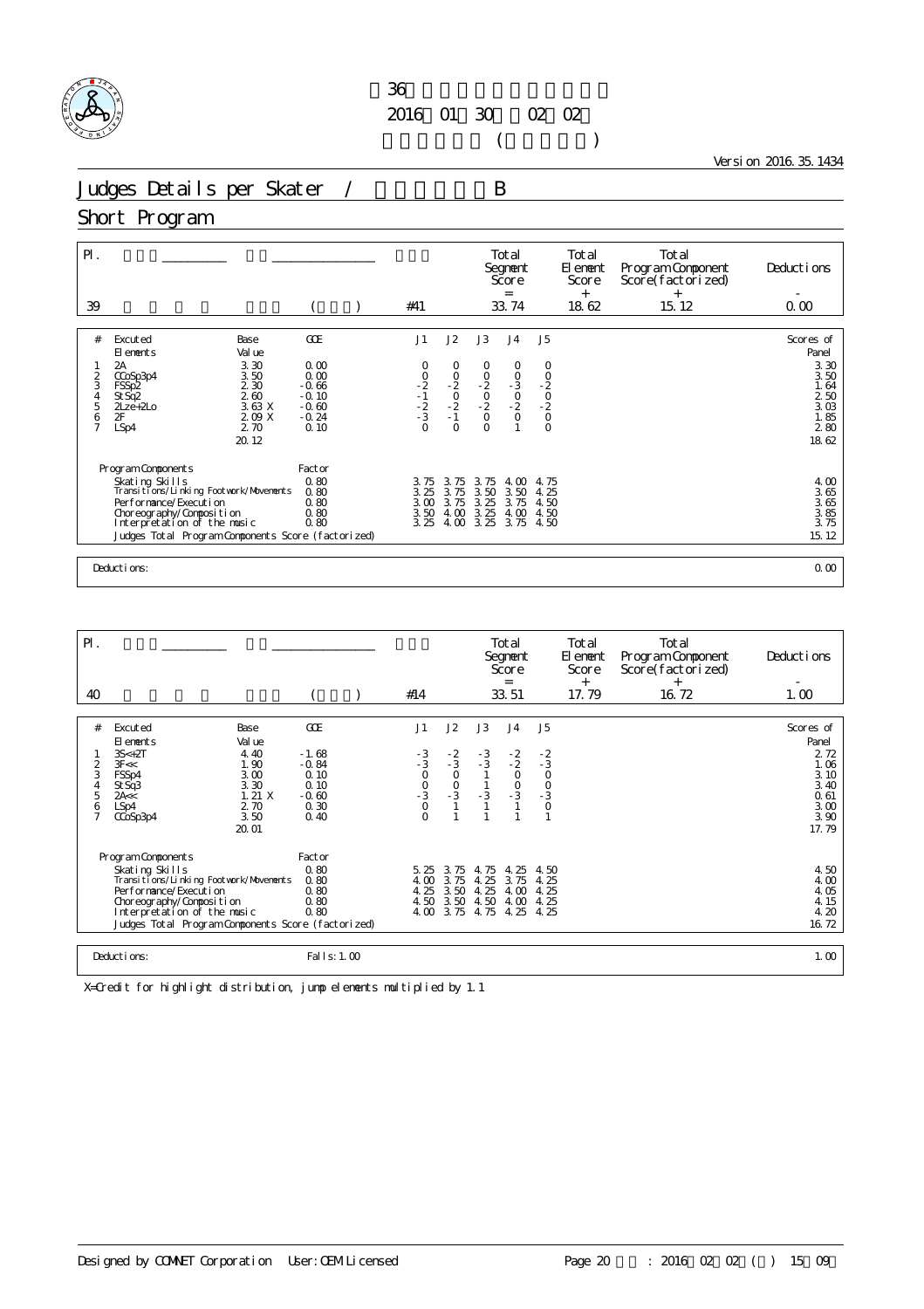

 $($ 

Version 2016.35.1434

Judges Details per Skater / B

#### Short Program

| $\mathsf{P}$ .<br>41                                           |                                                                                                                                                                                                                            |                                                                  | #15                                           |                                                      |                                           | Total<br>Segnent<br>Score<br>$=$<br>32.89                               |                                                                  | Total<br>El ement<br>Score<br>$^{+}$<br>19.05 | Total<br>Program Component<br>Score(factorized)<br>$+$<br>15.84 | Deductions<br>$2\omega$                                                    |
|----------------------------------------------------------------|----------------------------------------------------------------------------------------------------------------------------------------------------------------------------------------------------------------------------|------------------------------------------------------------------|-----------------------------------------------|------------------------------------------------------|-------------------------------------------|-------------------------------------------------------------------------|------------------------------------------------------------------|-----------------------------------------------|-----------------------------------------------------------------|----------------------------------------------------------------------------|
| #                                                              | Excuted<br>Base<br>Val ue<br>El ements                                                                                                                                                                                     | GOE                                                              | J1                                            | J2                                                   | J3                                        | J <sub>4</sub>                                                          | J <sub>5</sub>                                                   |                                               |                                                                 | Scores of<br>Panel                                                         |
| $\overline{\mathbf{c}}$<br>3<br>$\frac{4}{5}$<br>$\frac{6}{7}$ | $3T+2T$<br>5.60<br>2F<br>1.90<br>3.00<br>CCoSp3p3<br>3.30<br>St Sq3<br>260<br>FSSp3<br>3.63X<br>2A<br>LSp3<br>2.40<br>22.43                                                                                                | $-2.10$<br>$-0.06$<br>$-0.06$<br>0.20<br>0.00<br>$-1.50$<br>0.14 | $-3$<br>$\circ$<br>$-1$<br>0<br>0<br>-3<br>-1 | $-3$<br>$_{\rm O}^{\rm O}$<br>$\frac{0}{3}$          | $-3$<br>$-1$<br>$\circ$<br>$\frac{0}{3}$  | $-3$<br>$\circ$<br>$\circ$<br>$\begin{matrix} 0 \\ 0 \\ 3 \end{matrix}$ | $-3$<br>$\circ$<br>$\mathsf O$<br>$\frac{0}{0}$<br>$\frac{0}{3}$ |                                               |                                                                 | 3.50<br>1.84<br>2 9 4<br>$\frac{3}{2}$ 50<br>2 60<br>2 13<br>2 54<br>19.05 |
|                                                                | Program Components<br>Skating Skills<br>Transitions/Linking Footvork/Movements<br>Per for mance/Execution<br>Choreography/Composition<br>Interpretation of the music<br>Judges Total Program Components Score (factorized) | Factor<br>0.80<br>0.80<br>0.80<br>0.80<br>0.80                   | 4.00<br>3.25<br>3.00                          | 4.00<br>3.75<br>3.75<br>3.50<br>4.00<br>3.25<br>3.75 | -25<br>4.<br>3.50<br>3.75<br>4.00<br>4.25 | 4.50<br>4.00<br>4.25<br>4.25<br>4.75                                    | 4.50<br>4.00<br>4.25<br>4.25<br>4.25                             |                                               |                                                                 | $\frac{4}{3}$ $\frac{25}{70}$<br>3.80<br>4.00<br>4.05<br>15.84             |
|                                                                | Deductions:                                                                                                                                                                                                                | Fal I s: 2 00                                                    |                                               |                                                      |                                           |                                                                         |                                                                  |                                               |                                                                 | 2 <sub>0</sub>                                                             |

| $\mathsf{P}$ .                                        |                                                                                                                                                                                                                                |                                                                         |                                      |                                                        |                                                        | Total<br>Segnent<br>Score                                                      |                                                                                                            | Total<br>El enent<br>Score | Total<br>Program Component<br>Score(factorized) | Deductions                                                                                                    |
|-------------------------------------------------------|--------------------------------------------------------------------------------------------------------------------------------------------------------------------------------------------------------------------------------|-------------------------------------------------------------------------|--------------------------------------|--------------------------------------------------------|--------------------------------------------------------|--------------------------------------------------------------------------------|------------------------------------------------------------------------------------------------------------|----------------------------|-------------------------------------------------|---------------------------------------------------------------------------------------------------------------|
| 42                                                    |                                                                                                                                                                                                                                |                                                                         | #18                                  |                                                        |                                                        | $=$<br>30.37                                                                   |                                                                                                            | $^{+}$<br>16.33            | $^{+}$<br>15.04                                 | 1.00                                                                                                          |
| #<br>2<br>3<br>$\sqrt{4}$<br>5<br>6<br>$\overline{7}$ | Excuted<br>Base<br>Val ue<br>El ements<br>260<br>$3T < +2T$<br>1.10<br>2A <<<br>2.70<br>LSp4<br>2F<br>209X<br>FSSp4<br>3.00<br>2.60<br>St Sq <sub>2</sub><br>3.50<br>CCoSp3p4<br>17.59                                         | GOE<br>$-0.60$<br>$-0.60$<br>0.10<br>$-0.12$<br>0.20<br>0.00<br>$-0.24$ | J1<br>$-3$<br>$-3$<br>0              | J2<br>$-3$<br>$-3$<br>O<br>$-1$<br>$\circ$<br>$\Omega$ | J3<br>$-3$<br>$-3$<br>O<br>$-1$<br>$\circ$<br>$\Omega$ | J <sub>4</sub><br>$-3$<br>$-3$<br>1<br>$\circ$<br>$\mathsf O$<br>$\frac{0}{2}$ | J <sub>5</sub><br>$\begin{array}{c} -3 \\ -3 \\ 0 \end{array}$<br>$_{\rm O}^{\rm O}$<br>$\circ$<br>$\circ$ |                            |                                                 | Scores of<br>Panel<br>2 <sub>0</sub><br>0.50<br>280<br>1.97<br>3.20<br>$\frac{2}{3}$ $\frac{60}{26}$<br>16.33 |
|                                                       | Program Components<br>Skating Skills<br>Transi ti ons/Li nki ng Footvork/Movements<br>Per for mance/Execution<br>Choreography/Composition<br>Interpretation of the music<br>Judges Total Program Components Score (factorized) | Factor<br>0.80<br>0.80<br>0.80<br>0.80<br>0.80                          | 3.75<br>3.25<br>3.00<br>3.75<br>3.00 | 3.50<br>3.25<br>3.25<br>3.50<br>3.50                   | 25<br>4.<br>3.50<br>3.75<br>4.00<br>3.75               | 25<br>4.<br>3.75<br>4.00<br>4.25<br>4.50                                       | 4.25<br>4.00<br>4.00<br>4.00<br>4.00                                                                       |                            |                                                 | 4.00<br>$3\frac{5}{3}$<br>$3\frac{60}{3}$<br>$3\frac{75}{3}$<br>15.04                                         |
|                                                       | Deductions:                                                                                                                                                                                                                    | Fal I s: 1.00                                                           |                                      |                                                        |                                                        |                                                                                |                                                                                                            |                            |                                                 | 1.00                                                                                                          |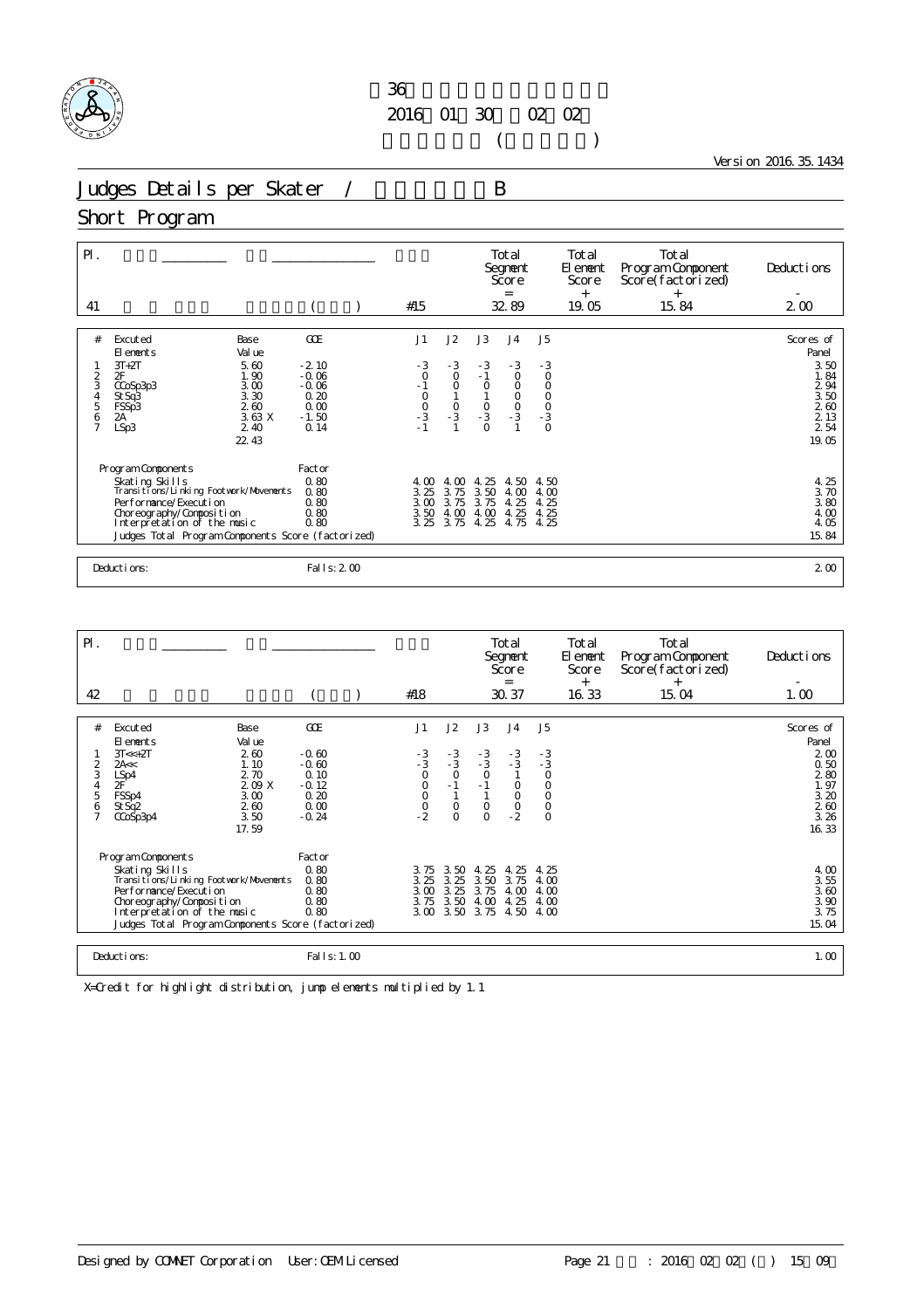

 $($ 

Version 2016.35.1434

Judges Details per Skater / B

#### Short Program

| GOE<br>J1<br>J2<br>J3<br>J <sub>4</sub><br>J5<br>#<br>Excuted<br>Base<br>Val ue<br>El ements<br>260<br>$-3$<br>$3S < +2T$<br>$-0.52$<br>$-3$<br>$-3$<br>O<br>$\frac{-2}{3}$<br>$-3$<br>$-3$<br>$-2$<br>$-3$<br>$-3$<br>$-0.60$<br>1.10<br>2<br>2A<<<br>3<br>$\circ$<br>$\circ$<br>2.70<br>0.20<br>$\mathbf{1}$<br>LSp4<br>2F<br>$-1$<br>$-2$<br>$-1$<br>$-1$<br>$\overline{0}$<br>209X<br>$\frac{4}{5}$<br>$-1$<br>$-0.18$<br>$\begin{smallmatrix}0\\1\end{smallmatrix}$<br>0.30<br>$\mathbf{1}$<br>FSSp4<br>3.00<br>6<br>$\circ$<br>260<br>$-0.20$<br>$\circ$<br>$\circ$<br>$\circ$<br>St Sq <sub>2</sub><br>$\circ$<br>3.50<br>$\overline{7}$<br>0.04<br>$\overline{O}$<br>$\overline{O}$<br>CCoSp3p4<br>17.59<br>Program Components<br>Factor<br>0.80<br>Skating Skills<br>3.75<br>3.50<br>3.50<br>$\infty$<br>4.25<br>4.<br>Transitions/Linking Footwork/Movements<br>3.25<br>0.80<br>3.50<br>3.25<br>2 75<br>3.75<br>2 2 5<br>3.50<br>Performance/Execution<br>0.80<br>3.75<br>3.50<br>4.00<br>0.80<br>2 50<br>3.25<br>3.50<br>3.25<br>Choreography/Composition<br>4.00<br>Interpretation of the music<br>0.80<br>3.25<br>3.25<br>3.50<br>200<br>4.00<br>Judges Total Program Components Score (factorized) | $P$ .<br>43 |  | #22 |  | Total<br>Segnent<br>Score<br>$\equiv$<br>30.23 | Total<br>El ement<br>Score<br>$^{+}$<br>16.63 | Total<br>Program Component<br>Score(factorized)<br>$^{+}$<br>13.60 | Deductions<br>0.00                                                                                               |
|------------------------------------------------------------------------------------------------------------------------------------------------------------------------------------------------------------------------------------------------------------------------------------------------------------------------------------------------------------------------------------------------------------------------------------------------------------------------------------------------------------------------------------------------------------------------------------------------------------------------------------------------------------------------------------------------------------------------------------------------------------------------------------------------------------------------------------------------------------------------------------------------------------------------------------------------------------------------------------------------------------------------------------------------------------------------------------------------------------------------------------------------------------------------------------------------------------------|-------------|--|-----|--|------------------------------------------------|-----------------------------------------------|--------------------------------------------------------------------|------------------------------------------------------------------------------------------------------------------|
|                                                                                                                                                                                                                                                                                                                                                                                                                                                                                                                                                                                                                                                                                                                                                                                                                                                                                                                                                                                                                                                                                                                                                                                                                  |             |  |     |  |                                                |                                               |                                                                    | Scores of<br>Panel<br>208<br>0.50<br>2 90<br>1.91<br>$\frac{3}{2}$<br>$\frac{30}{40}$<br>$\frac{3}{54}$<br>16.63 |
| Deductions:                                                                                                                                                                                                                                                                                                                                                                                                                                                                                                                                                                                                                                                                                                                                                                                                                                                                                                                                                                                                                                                                                                                                                                                                      |             |  |     |  |                                                |                                               |                                                                    | 3.80<br>3.30<br>3.40<br>3.30<br>3.20<br>13.60<br>0.00                                                            |

| $\mathsf{P}$ .                          |                                                                                                                                                                                                                              |                                                              |                                                                     |                                                          |                                                          |                                                                  | Total<br>Segnent<br>Score<br>$=$                            |                                                                  | <b>Total</b><br>El ement<br>Score<br>$^{+}$ | Total<br>Program Component<br>Score(factorized)<br>$^{+}$ | Deductions                                                   |
|-----------------------------------------|------------------------------------------------------------------------------------------------------------------------------------------------------------------------------------------------------------------------------|--------------------------------------------------------------|---------------------------------------------------------------------|----------------------------------------------------------|----------------------------------------------------------|------------------------------------------------------------------|-------------------------------------------------------------|------------------------------------------------------------------|---------------------------------------------|-----------------------------------------------------------|--------------------------------------------------------------|
| 44                                      |                                                                                                                                                                                                                              |                                                              |                                                                     | #33                                                      |                                                          |                                                                  | 28.33                                                       |                                                                  | 12 41                                       | 15.92                                                     | 0.00                                                         |
|                                         |                                                                                                                                                                                                                              |                                                              |                                                                     |                                                          |                                                          |                                                                  |                                                             |                                                                  |                                             |                                                           |                                                              |
| #                                       | Excuted<br>El ements                                                                                                                                                                                                         | Base<br>Val ue                                               | GOE                                                                 | J1                                                       | J2                                                       | J3                                                               | J <sub>4</sub>                                              | J5                                                               |                                             |                                                           | Scores of<br>Panel                                           |
| 2<br>3<br>4<br>5<br>6<br>$\overline{7}$ | $3S<+COMBO$<br>2A <<<br>LSp <sub>2</sub><br>CCoSp <sub>2p3</sub><br>2F<br>St Sq2<br>FSSp3                                                                                                                                    | 1.30<br>1.10<br>1.90<br>2 50<br>209 X<br>260<br>260<br>14.09 | $-0.60$<br>$-0.56$<br>0.00<br>$-0.06$<br>$-0.36$<br>$-0.10$<br>0.00 | $\frac{-3}{2}$<br>$_{0}^{0}$<br>$-1$<br>$-1$<br>$\Omega$ | $-3/3$<br>$\circ$<br>$-1$<br>$-1$<br>$\circ$<br>$\Omega$ | $-3$<br>$-3$<br>$\frac{0}{2}$<br>$\mathsf{O}\xspace$<br>$\Omega$ | $-3/3$<br>$_{\rm O}^{\rm O}$<br>$-1$<br>$\circ$<br>$\Omega$ | $-3$<br>$-3$<br>$\circ$<br>$\circ$<br>$-1$<br>$\circ$<br>$\circ$ |                                             |                                                           | 0.70<br>0.54<br>1.90<br>2 4 4<br>1.73<br>250<br>260<br>12 41 |
|                                         | Program Components<br>Skating Skills<br>Transi ti ons/Li nki ng Footvork/Movements<br>Performance/Execution<br>Choreography/Composition<br>Interpretation of the music<br>Judges Total Program Components Score (factorized) |                                                              | Factor<br>0.80<br>0.80<br>0.80<br>0.80<br>0.80                      | 4.50<br>3.75<br>3.75<br>4.00<br>4.00                     | 4. CO<br>4.00<br>3.75<br>3.75<br>3.75                    | 4 <sub>o</sub><br>3.25<br>3.75<br>4.00<br>3.75                   | 4.25<br>3.75<br>4.00<br>4.00<br>4.25                        | 4.50<br>4.00<br>4.25<br>4.25<br>4.25                             |                                             |                                                           | 4.25<br>3.75<br>3.90<br>4.00<br>4.00<br>15.92                |
|                                         | Deductions:                                                                                                                                                                                                                  |                                                              |                                                                     |                                                          |                                                          |                                                                  |                                                             |                                                                  |                                             |                                                           | 0.00                                                         |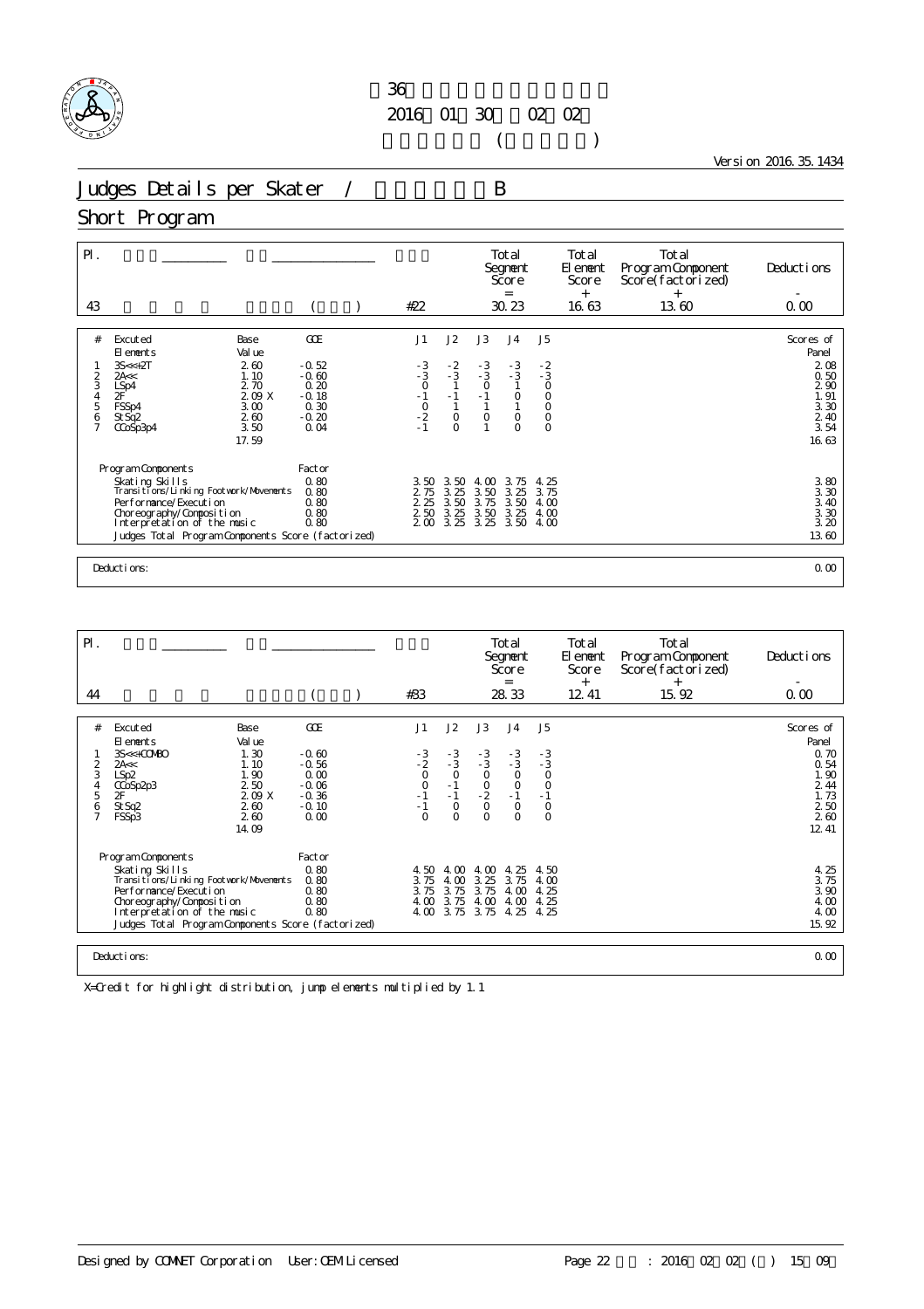

 $($ 

Version 2016.35.1434

Judges Details per Skater / B

#### Short Program

| $\mathsf{P}$ .<br>45 |                                                              |                |                 | #46                                         |              |                                          | Total<br>Segnent<br>Score<br>$=$<br>28.18 |                              | Total<br>El ement<br>Score<br>$^{+}$<br>16.18 | Total<br>Program Component<br>Score(factorized)<br>$^{+}$<br>14.00 | Deductions<br>$2\omega$                     |
|----------------------|--------------------------------------------------------------|----------------|-----------------|---------------------------------------------|--------------|------------------------------------------|-------------------------------------------|------------------------------|-----------------------------------------------|--------------------------------------------------------------------|---------------------------------------------|
|                      |                                                              |                |                 |                                             |              |                                          |                                           |                              |                                               |                                                                    |                                             |
| #                    | Excuted<br>El ements                                         | Base<br>Val ue | GOE             | J1                                          | J2           | J3                                       | J <sub>4</sub>                            | J <sub>5</sub>               |                                               |                                                                    | Scores of<br>Panel                          |
|                      | $2T + COV(BO)$                                               | 1.30           | $-0.60$         |                                             | $-3$         | $-3$                                     | $-3$                                      |                              |                                               |                                                                    | 0.70                                        |
|                      | CCoSp3p3                                                     | 3.00<br>3.30   | $-0.20$<br>0.00 |                                             |              |                                          | $-1$                                      |                              |                                               |                                                                    | 280<br>3.30                                 |
| 2<br>3<br>4<br>5     | St Sq3<br>2A                                                 | 3.63 X         | $-1.50$         |                                             | $-3$<br>0    | $\begin{matrix}0\\0\\-3\\-1\end{matrix}$ | $-3$<br>0                                 | $-3$<br>$-2$<br>$-3$<br>$-3$ |                                               |                                                                    |                                             |
|                      | $\overline{2}$ F<br>LSp3                                     | 2.09 X<br>2.40 | $-0.06$<br>0.00 | $-3$<br>$-2$<br>$-3$<br>$-3$<br>0<br>0      | $\circ$      | $\circ$                                  | $\circ$                                   |                              |                                               |                                                                    | 2 13<br>2 03<br>2 40                        |
| $\frac{6}{7}$        | FSSp4                                                        | 3.00           | $-0.18$         | $-1$                                        | $-1$         | $\Omega$                                 | $\Omega$                                  | $\overline{0}$<br>- 1        |                                               |                                                                    | 282                                         |
|                      |                                                              | 18.72          |                 |                                             |              |                                          |                                           |                              |                                               |                                                                    | 16.18                                       |
|                      |                                                              |                |                 |                                             |              |                                          |                                           |                              |                                               |                                                                    |                                             |
|                      | Program Components                                           |                | Factor          |                                             |              |                                          |                                           |                              |                                               |                                                                    |                                             |
|                      | Skating Skills<br>Transi ti ons/Li nki ng Footvork/Movements |                | 0.80<br>0.80    | $\begin{array}{c} 3.75 \\ 3.25 \end{array}$ | 3.25<br>3.50 | 3.75<br>3.25                             | 4.00<br>3.50                              | 4.25<br>3.75                 |                                               |                                                                    | $\begin{array}{c} 3.80 \\ 3.45 \end{array}$ |
|                      | Per for mance/Execution                                      |                | 0.80            | 3.00                                        | 3.00         | 3.50                                     | 3.50                                      | 4.00                         |                                               |                                                                    |                                             |
|                      | Choreography/Composition                                     |                | 0.80            | 3.25                                        | 3.25         | 3.00                                     | 3.75                                      | 4.00                         |                                               |                                                                    | $3,40$<br>$3,45$<br>$3,40$                  |
|                      | Interpretation of the music                                  |                | 0.80            | 3.00                                        | 3.25         | 3.25                                     | 3.50                                      | 4.00                         |                                               |                                                                    |                                             |
|                      | Judges Total Program Components Score (factorized)           |                |                 |                                             |              |                                          |                                           |                              |                                               |                                                                    | 14.00                                       |
|                      |                                                              |                |                 |                                             |              |                                          |                                           |                              |                                               |                                                                    |                                             |
|                      | Deductions:                                                  |                | Fal I s: 2 00   |                                             |              |                                          |                                           |                              |                                               |                                                                    | 2 <sub>0</sub>                              |

| PI.                                                        |                                                                                                                                                                                                                                |                                                                                   |                                                                               |                                                    |                                                      |                                                        | Total<br>Segnent<br>Score<br>$=$                                |                                                          | Total<br>El ement<br>Score | Total<br>Program Component<br>Score(factorized) | Deductions                                                                              |
|------------------------------------------------------------|--------------------------------------------------------------------------------------------------------------------------------------------------------------------------------------------------------------------------------|-----------------------------------------------------------------------------------|-------------------------------------------------------------------------------|----------------------------------------------------|------------------------------------------------------|--------------------------------------------------------|-----------------------------------------------------------------|----------------------------------------------------------|----------------------------|-------------------------------------------------|-----------------------------------------------------------------------------------------|
| 46                                                         |                                                                                                                                                                                                                                |                                                                                   |                                                                               | #7                                                 |                                                      |                                                        | 25.84                                                           |                                                          | $^{+}$<br>13.04            | $^{+}$<br>14.80                                 | 200                                                                                     |
| #<br>$\frac{2}{3}$<br>$\frac{4}{5}$<br>6<br>$\overline{7}$ | Excuted<br>El ements<br>$3T < +CO$ $R$<br>FSSp1<br>LSp3<br>St Sq1<br>2A<br>2F<br>CCoSp3p4                                                                                                                                      | Base<br>Val ue<br>1.30<br>200<br>2.40<br>1.80<br>3.63X<br>2.09 X<br>3.50<br>16.72 | GOE<br>$-0.60$<br>$-0.48$<br>$-0.06$<br>0.10<br>$-1.50$<br>$-0.90$<br>$-0.24$ | J1<br>$-3$<br>$-2$<br>$-0$<br>$-3$<br>$-3$<br>$-1$ | J2<br>$-3$<br>- 1<br>$\circ$<br>$\frac{1}{3}$<br>- 3 | J3<br>$-3$<br>$-2$<br>$-0$<br>$-3$<br>$-3$<br>$\Omega$ | J <sub>4</sub><br>$\frac{-3}{2}$<br>$0$<br>$-3$<br>$-3$<br>$-1$ | J <sub>5</sub><br>$\frac{-3}{1}$<br>$-1$<br>$-3 - 3 - 1$ |                            |                                                 | Scores of<br>Panel<br>0.70<br>1.52<br>$2\frac{34}{1}$<br>2 1 3<br>1.19<br>3.26<br>13.04 |
|                                                            | Program Components<br>Skating Skills<br>Transi ti ons/Li nki ng Footvork/Movements<br>Per for mance/Execution<br>Choreography/Composition<br>Interpretation of the music<br>Judges Total Program Components Score (factorized) |                                                                                   | Factor<br>0.80<br>0.80<br>0.80<br>0.80<br>0.80                                | 3.50<br>3.25<br>3.00<br>3.25<br>3.50               | 3.75<br>3.50<br>3.50<br>3.75<br>3.50                 | 3.75<br>3.50<br>3.50<br>4.00<br>4.00                   | 3.75<br>3.50<br>3.50<br>4.00<br>4.00                            | -25<br>4.<br>4.00<br>4.00<br>4.25<br>4.00                |                            |                                                 | $380$<br>$350$<br>$385$<br>$385$<br>$380$<br>14.80                                      |
|                                                            | Deductions:                                                                                                                                                                                                                    |                                                                                   | Fal I s: 2 00                                                                 |                                                    |                                                      |                                                        |                                                                 |                                                          |                            |                                                 | 2 <sub>0</sub>                                                                          |